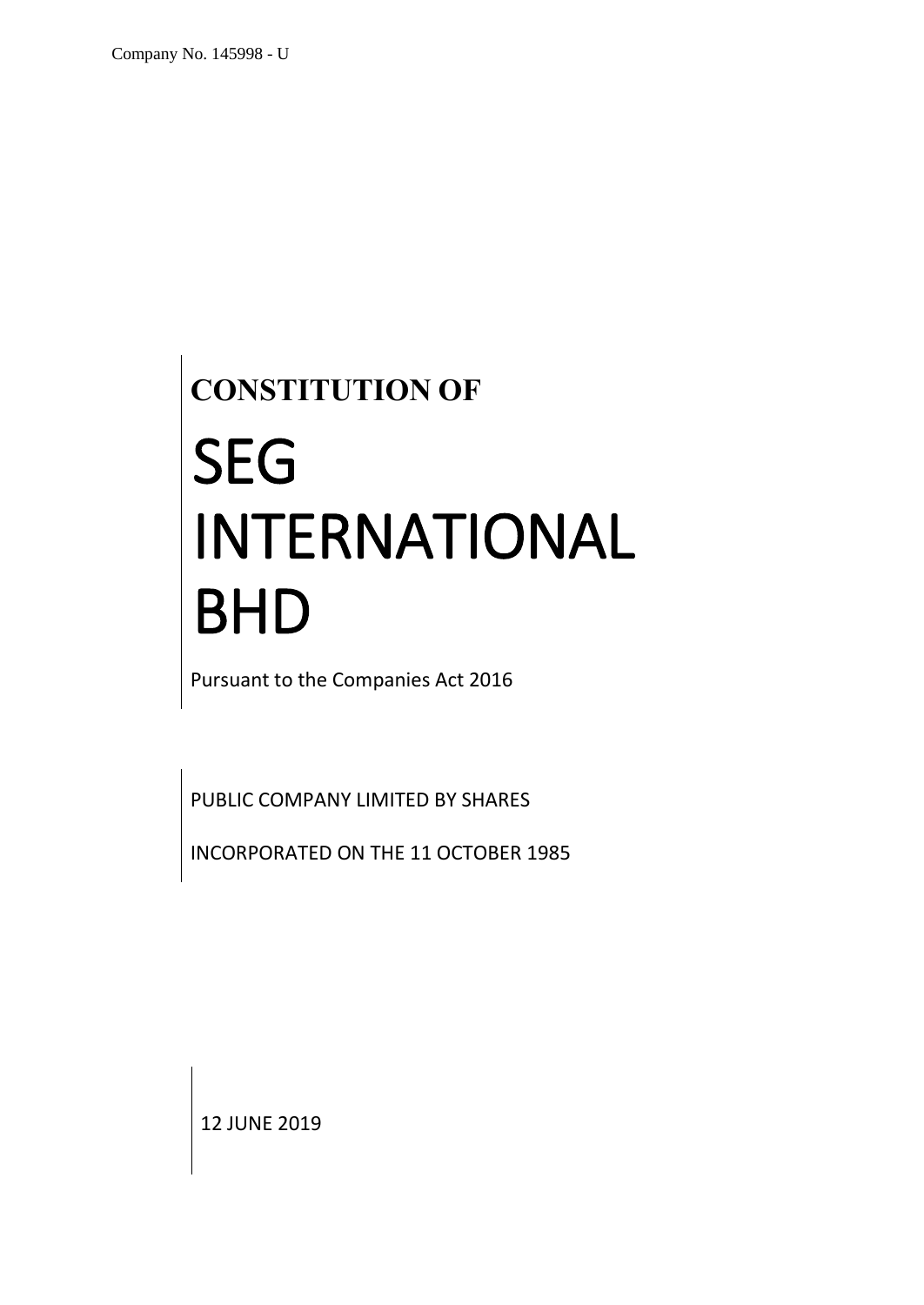## **CONSTITUTION OF**

## **SEG INTERNATIONAL BHD**

## **Table of Contents**

| Section 1.  |  |
|-------------|--|
| Section 2.  |  |
| Section 3.  |  |
| Section 4.  |  |
| Section 5.  |  |
| Section 6.  |  |
| Section 7.  |  |
| Section 8.  |  |
| Section 9.  |  |
| Section 10. |  |
| Section 11. |  |
| Section 12. |  |
| Section 13. |  |
| Section 14. |  |
| Section 15. |  |
| Section 16. |  |
| Section 17. |  |
| Section 18. |  |
| Section 19. |  |
| Section 20. |  |
| Section 21. |  |
| Section 22. |  |
| Section 23. |  |
| Section 24. |  |
| Section 25. |  |
| Section 26. |  |
| Section 27. |  |
| Section 28. |  |
|             |  |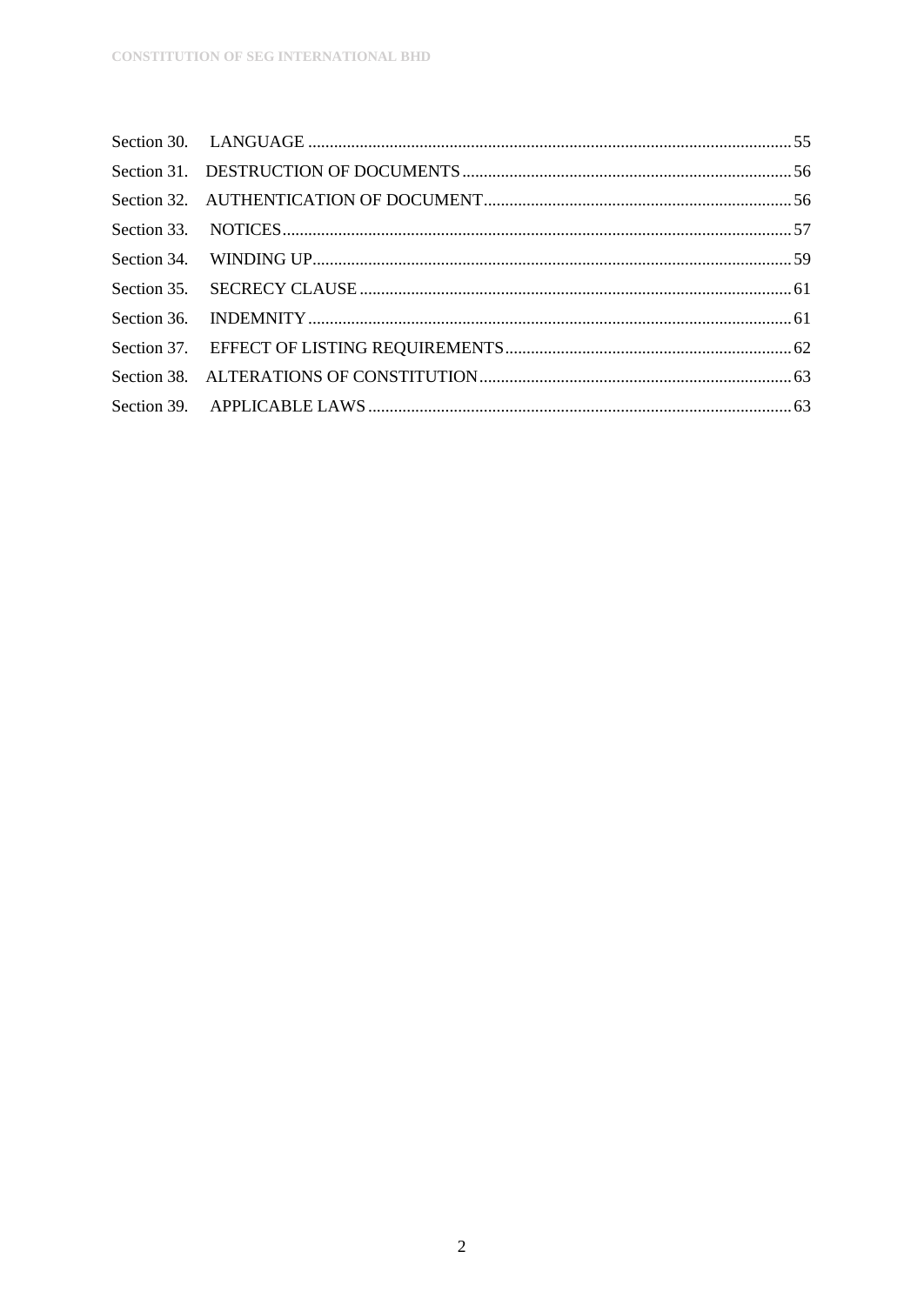#### <span id="page-3-0"></span>**Section 1. OBJECTS**

| 1. | Company<br>Incorporation | The name of the Company is SEG INTERNATIONAL BHD (the<br>"Company") which was incorporated on 11 October 1985 under the Act<br>and its registered office is situated in Malaysia.                                                                                                                                                                                                                        |
|----|--------------------------|----------------------------------------------------------------------------------------------------------------------------------------------------------------------------------------------------------------------------------------------------------------------------------------------------------------------------------------------------------------------------------------------------------|
| 2. | Type of Company          | The Company is a public company limited by shares.                                                                                                                                                                                                                                                                                                                                                       |
| 3. | <b>Binding Nature</b>    | Subject to the provisions of this Act, the Constitution shall be binding<br>on the Company, the Directors and its members.                                                                                                                                                                                                                                                                               |
| 4. | Objects                  | The Company has full capacity to carry on or undertake any business or<br>activity and/or to do any act or enter into any transaction for such<br>purpose, and shall have for the foregoing purposes the full rights, powers<br>and privileges to achieve such objects (including the rights contained in<br>Section 21 of the Act).                                                                     |
| 5. | Share Capital            | The share capital of the Company is its issued share capital. The shares<br>in the original or any increased capital may be divided into several<br>classes and there may be attached thereto respectively any preferential,<br>deferred or other special rights, privileges, conditions or restrictions as<br>to dividends, capital, voting or otherwise as may be provided for in the<br>Constitution. |

#### <span id="page-3-1"></span>**Section 2. INTERPRETATION**

- 6. Third Schedule (1) The Act shall apply to the Constitution together with all other relevant Applicable Laws, save that the provisions of the **Third Schedule of the Act** do not apply to the Company except those expressly stated in this Constitution.
	- Definitions (2) In the Constitution unless the subject matter or context has a meaning assigned to them below, the defined terms shall be read and construed in accordance with the Act:
		- **Words Meanings**
		- Act The Companies Act 2016 and any statutory modification, amendment or re-enactment thereof for the time being in force.

**Applicable Laws** All laws, bye-laws, regulations, rules, orders and/or official directions for the time being in force affecting the Company and its subsidiaries, including but not limited to:

- (a) the Act
- (b) the Listing Requirements
- (c) SICDA
- (d) the Rules

and every other law for the time being in force concerning companies and affecting the Company and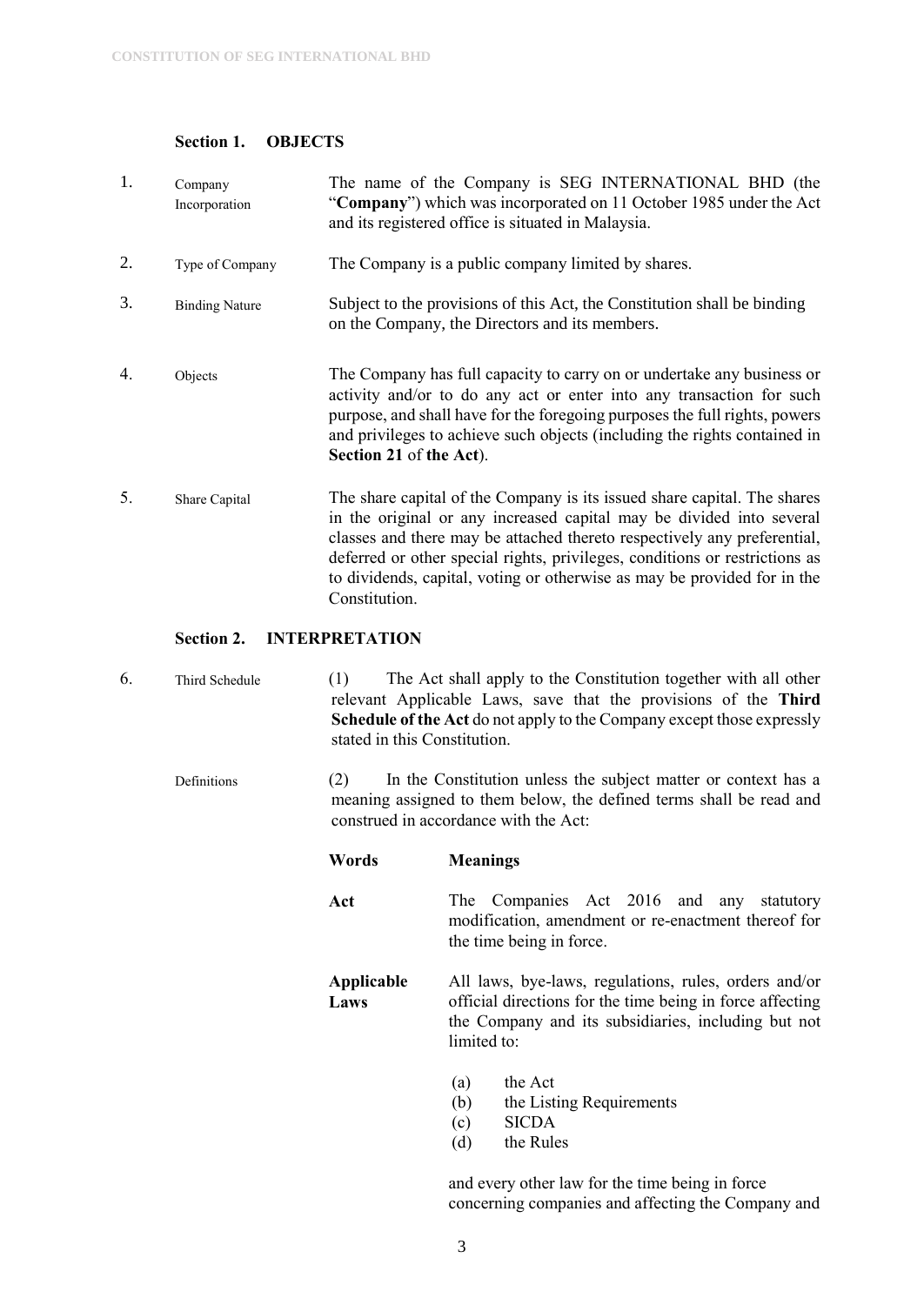|                                                        | Company by:                                                                                                                                                                                                                                                                                   |
|--------------------------------------------------------|-----------------------------------------------------------------------------------------------------------------------------------------------------------------------------------------------------------------------------------------------------------------------------------------------|
|                                                        | (i)<br>the Securities Commission Malaysia;<br>the Exchange; and/or<br>(ii)<br>other relevant regulatory bodies and/or<br>(iii)<br>authorities.                                                                                                                                                |
| <b>Authorised</b><br><b>Nominee</b>                    | A person who is authorised to act as nominee as<br>specified under the Rules.                                                                                                                                                                                                                 |
| <b>Beneficial</b><br>Owner                             | The ultimate owner of the shares and does not include<br>a nominee of any description.                                                                                                                                                                                                        |
| <b>Board</b> or<br><b>Board of</b><br><b>Directors</b> | The Board of Directors for the time being of the<br>Company.                                                                                                                                                                                                                                  |
| Bursa<br><b>Depository</b>                             | Bursa Malaysia Depository Sdn. Bhd. (Company<br>No. 165570-W) including any further change of name.<br>or such other depository as may be approved by the<br>relevant authorities to be a central depository under<br>SICDA and includes its successors-in-title<br>and<br>permitted assigns. |
| <b>Clause</b>                                          | Clauses of the Constitution as originally framed or<br>altered from time to time.                                                                                                                                                                                                             |
| Company                                                | SEG International Bhd (Company No. 145998-U)<br>and its successors in title.                                                                                                                                                                                                                  |
| <b>Constitution</b>                                    | This Constitution as originally framed or as altered<br>from time to time.                                                                                                                                                                                                                    |
| <b>Deposited</b><br><b>Security</b>                    | A security in the Company standing to the credit of a<br>Securities Account and includes securities in a<br>Securities Account that is in suspense.                                                                                                                                           |
| <b>Depositor</b>                                       | A holder of a Securities Account, as defined in Section<br>2 of the SICDA.                                                                                                                                                                                                                    |
| <b>Directors</b>                                       | The Directors for the time being of the Company.                                                                                                                                                                                                                                              |
| Exchange                                               | Bursa Malaysia Securities Berhad (Company No.<br>635998-W) and/or any other Exchange on which the<br>Company is listed.                                                                                                                                                                       |
| <b>Exempt</b><br><b>Authorised</b><br><b>Nominee</b>   | An authorised nominee, as defined under the SICDA<br>which is exempted from compliance with the<br>provisions of subsection 25A(1) of SICDA.                                                                                                                                                  |

any other directives or requirements imposed on the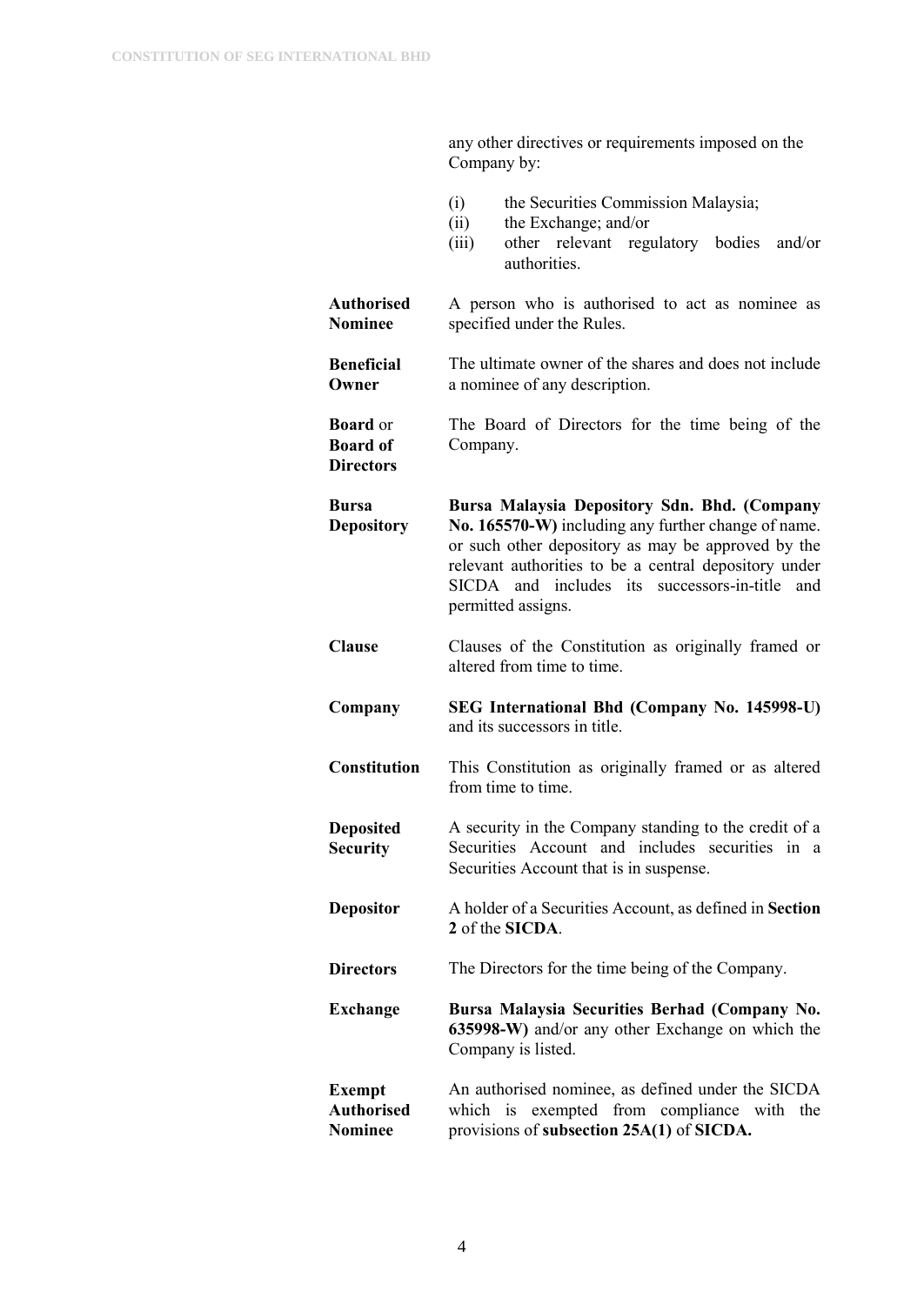| <b>Listing</b><br><b>Requirements</b> | Bursa Malaysia Securities Berhad Main Market Listing<br>Requirements including any amendments thereto that<br>may be made from time to time.                                                                      |
|---------------------------------------|-------------------------------------------------------------------------------------------------------------------------------------------------------------------------------------------------------------------|
| <b>Member(s)</b>                      | Any person(s) for the time being holding shares in the<br>Company and whose name appears in the:                                                                                                                  |
|                                       | (a) Register of Members; and<br>(b) Record of Depositors (except Bursa Malaysia<br>Depository Nominees Sdn Bhd) as a depositor;                                                                                   |
| <b>Office</b>                         | The registered office for the time being of the<br>Company.                                                                                                                                                       |
| <b>Record of</b><br><b>Depositors</b> | The record of depositors provided by the Bursa<br>Depository to the Company or its registrar(s) under<br>Chapter 24.0 of the Rules.                                                                               |
| <b>Register</b>                       | The Register of Members to be kept pursuant to the<br>Act, and unless otherwise expressed to the contrary,<br>includes the Record of Depositors.                                                                  |
| Registrar                             | The Registrar of the Company.                                                                                                                                                                                     |
| <b>Rules</b>                          | Such rules having the meaning given in Section 2 of<br>SICDA.                                                                                                                                                     |
| <b>Seal</b>                           | The Common Seal of the Company or in appropriate<br>cases the Official Seal.                                                                                                                                      |
| <b>Secretary</b>                      | Any person or persons appointed to perform the duties<br>of the secretary of the Company.                                                                                                                         |
| <b>Securities</b>                     | As defined in Section 2(1) of the Capital Markets and<br>Services Act 2007 or any modification, amendment or<br>re-enactment thereof for the time being in force.                                                 |
| <b>Securities</b><br>Account          | An account established by the Bursa Depository for a<br>Depositor for the recording of deposit of Securities and<br>for dealing in such Securities by the Depositor, as<br>defined in the SICDA and/or the Rules. |
| <b>SICDA</b>                          | <b>Securities Industry (Central Depositories) Act 1991,</b><br>and any statutory modification, amendment or re-<br>enactment thereof for the time being in force.                                                 |

(3) In this Constitution, the following shall be applied unless the context requires otherwise:

(a) Writing: reference to "writing" shall include printing and lithography, words, symbols and other information, which may be displayed via visible form, whether in a physical document or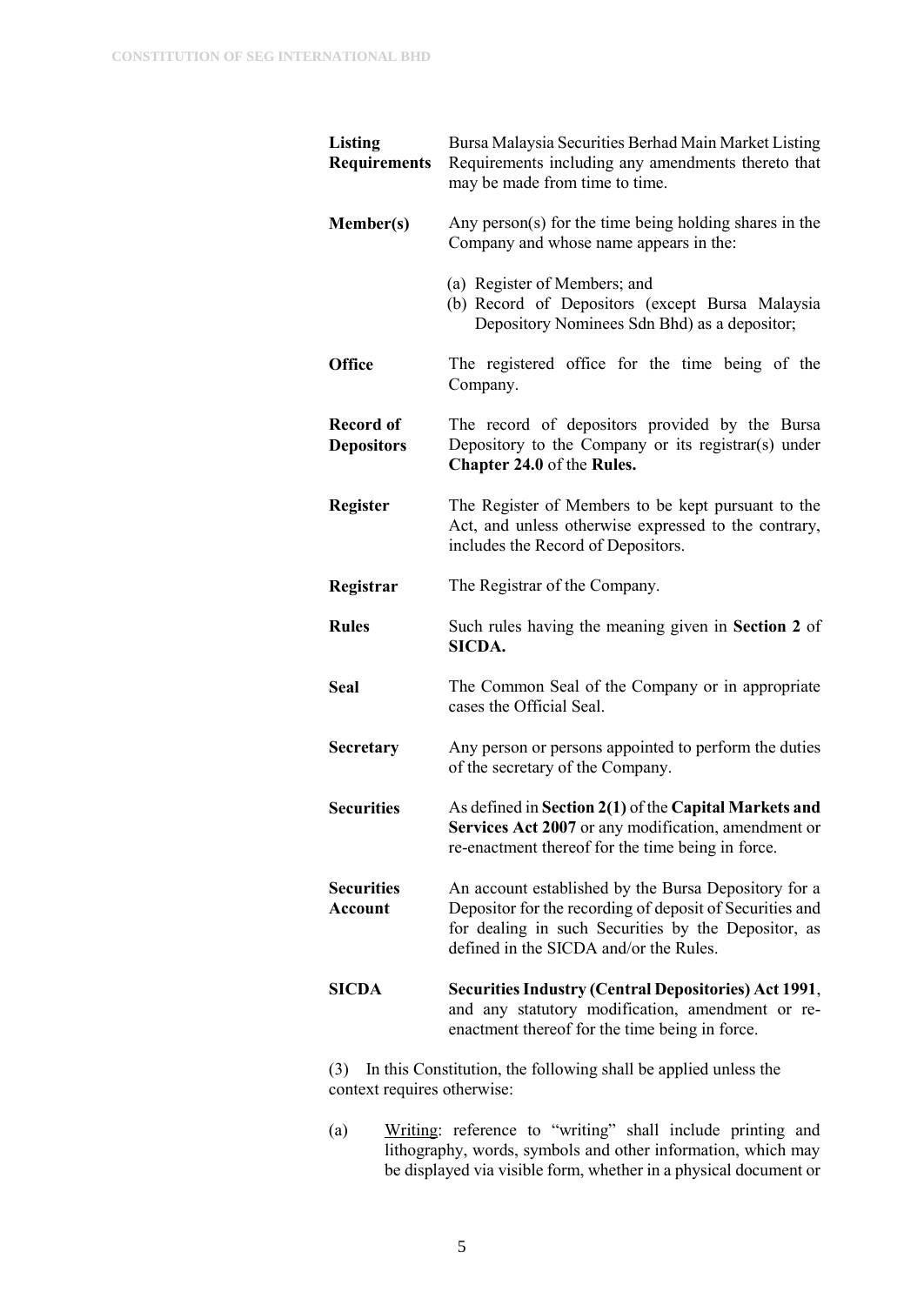in any electronic communication or form or otherwise howsoever;

- (b) Singular/Plural: words importing the singular number only shall include the plural number and vice versa;
- (c) Gender: words importing the masculine gender shall include the feminine and neuter genders and vice versa;
- (d) Construction of laws: words and phrases, definitions of which are given in the Applicable Laws shall be construed as having the meaning thereby attributed to them, but excluding any statutory modification thereof not in force at the date of adoption of this Constitution;
- (e) Changes to Regulations: a reference to any statute, regulation or rule includes all statutes, codes, regulations and rules amending, re-enacting, consolidating or replacing them, and a reference to a statute includes all regulations, rules, guidelines, codes, proclamations, ordinances and by-laws issued under that statute and is to be taken to be subject to any waiver or exemption granted in respect of compliance with such statute, regulation or rule;
- (f) Interpretation Act: subject as aforesaid, words or expression contained in the Constitution shall be interpreted in accordance with the provisions of the **Interpretation Acts, 1948** and **1967** of Malaysia, as amended from time to time and any reenactment thereof;
- (g) Formats: The headings are inserted for convenience only and shall not affect the construction of this Constitution;
- (h) Clause: Reference to "**Clause**" or "**sub-Clause**" shall mean the respective provisions of the Constitution.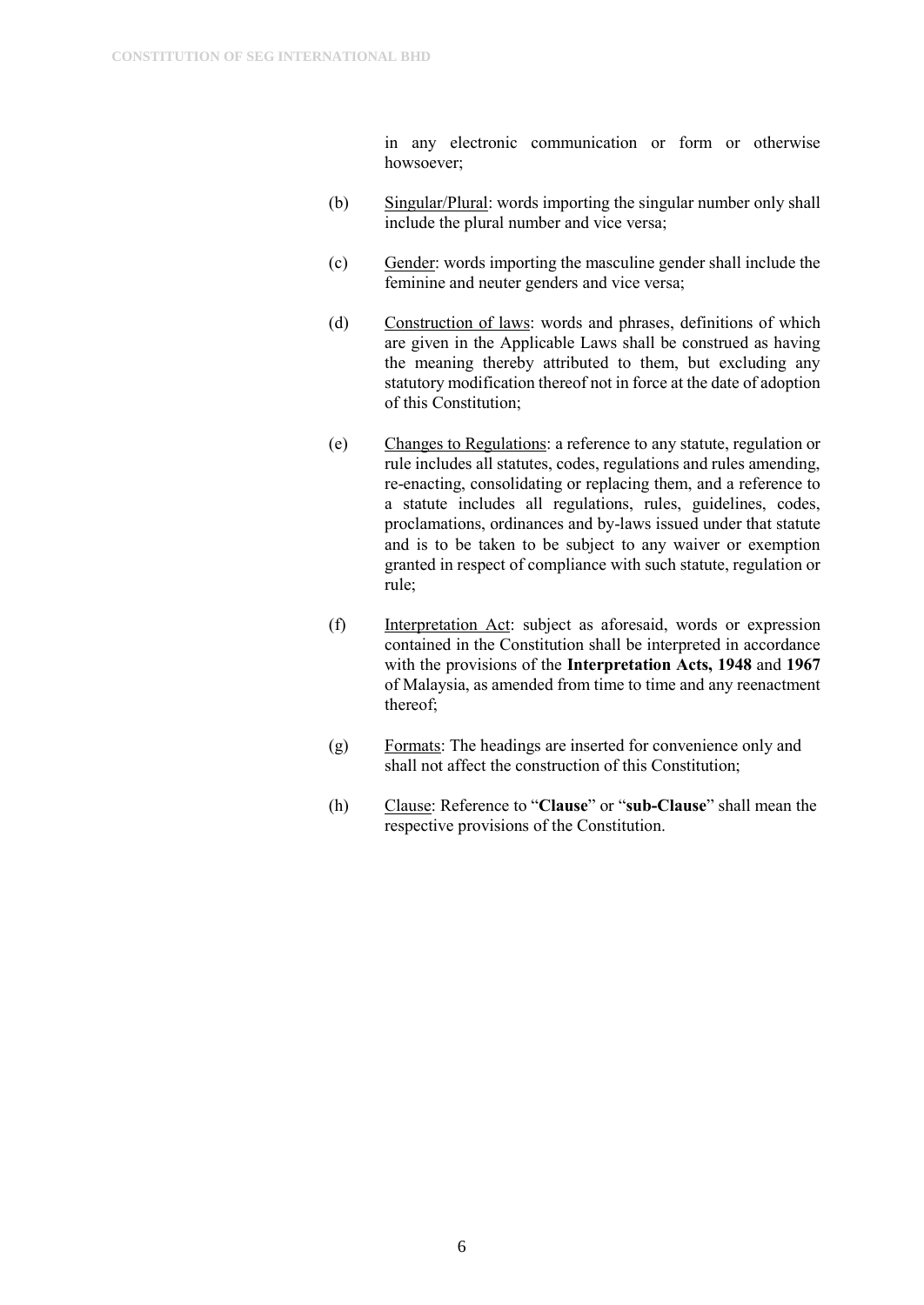#### <span id="page-7-0"></span>**Section 3. SHARES**

- 7. Allotment of shares Subject to a resolution of the Company, the shares shall be at the disposal of the Directors who may, allot, grant options or other rights over shares, or otherwise dispose of the unissued share capital of the Company to such persons, such terms and conditions, with such rights as they think proper, *PROVIDED ALWAYS* that:
	- (a) Special Rights: in the case of shares, *other than ordinary shares*, no special rights shall be attached until the same have been expressed in the Constitution and in the resolution creating the same and the Company shall recognise any special rights previously conferred on the holders of any existing shares or class of shares for each issue of shares;
	- (b) Controlling Interest: no shares shall be issued and/or allotted which shall have the effect of transferring a controlling interest in the Company without the prior approval of the Members in general meeting;
	- (c) Directors/Employees/Shareholders: *subject to any exemption in the Listing Requirements,* every issue and allotment of shares, securities or options to:
		- (i) employees, a Director, major shareholder, Executive Director; or
		- (ii) person connected with any Director, major shareholder or Executive Director,

(hereinafter referred collectively to "**Interested Parties**") shall not be made unless the Members in general meeting have approved of the specific allotment to be made to such aforesaid Interested Party, as the case may be.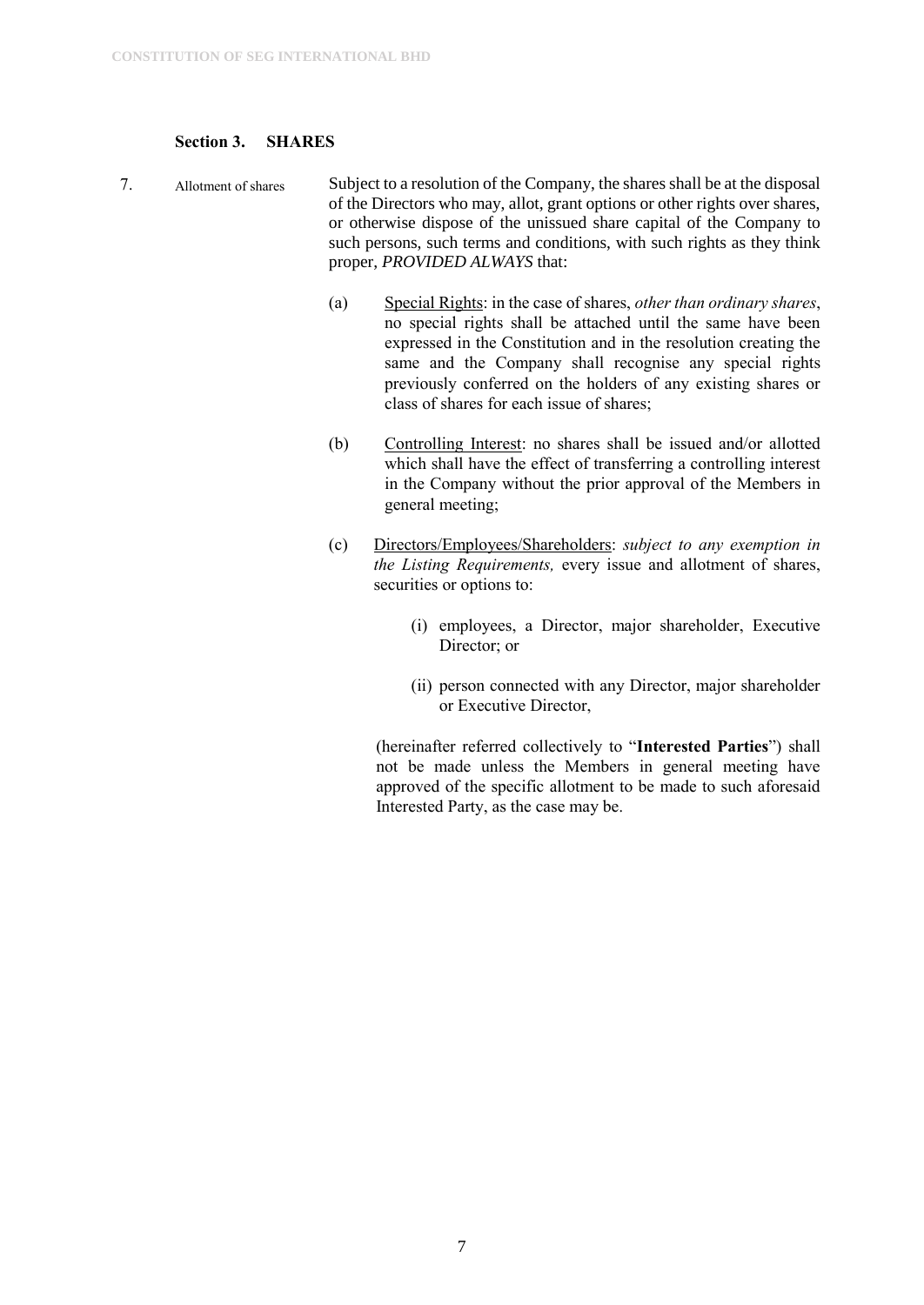- 8. Issue of preference shares The Company may issue preference shares on the terms that they are, or at the option of the Company are liable, to be redeemed subject to the terms of the Constitution and the Act *PROVIDED ALWAYS:* 
	- (a) The rights attaching to preference shares shall be expressed in its condition of issue.
	- (b) The holders of preference shares shall have the same rights as the holders of ordinary shares as regards (i) receiving notices, reports and audited financial statements and (ii) attending general meetings of the Company.
	- (c) Holders of preference shares shall (unless otherwise expressed in its conditions of issue), only have the right to vote (i) at any meeting convened for the purpose of reducing the capital, (ii) winding up, (iii) sanctioning a sale of the property, business and undertaking of the Company or (iv) where the proposition to be submitted to the meeting directly affects their rights and privileges, or (v) when the dividend on such shares is in arrears for more than 6 months and (vi) during the winding up of the Company.
	- (d) The Company may issue preference shares ranking equally therewith but shall not unless with the consent of the existing preference shareholders at a class meeting, issue, further preference capital ranking in priority above preference shares already issued.
- 9. Power to alter Share Capital by Ordinary Resolution Subject always to the respective rights, terms and conditions mentioned in in the Constitution and the Applicable Laws the Company shall have the power by passing a *Special Resolution* to alter its capital in the following ways:
	- (a) In the manner expressed in **Section 84** of the Act;
	- (b) Variation: reduce the capital;
	- (c) Consolidation/division: to consolidate and/or divide all or any of its share capital including division into shares of larger or smaller amounts than its existing shares;
	- (d) New issue: to issue all or any part of the original or any additional capital as fully paid or partly paid shares, and/or with any special or preferential rights or privileges; and
	- (e) Alteration of Existing Rights: alter, modify, commute, abrogate or deal with any such rights, privileges, terms, conditions or designations in accordance with the Constitution for the time being of the Company.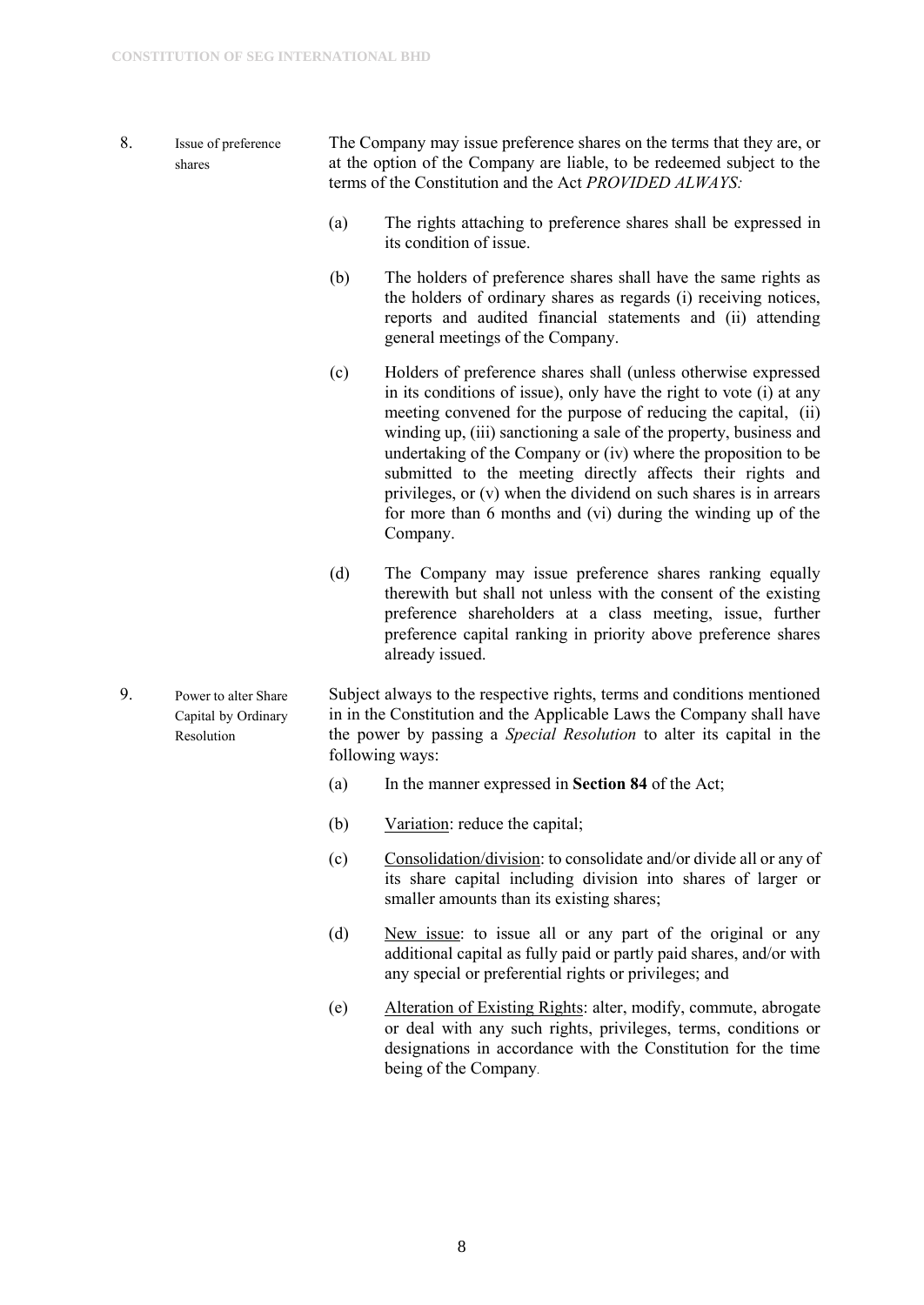- 10. Increase of Capital by Ordinary Resolution The Company may from time to time, whether all the shares for the time being issued shall have been fully called up or not, by ordinary resolution increase its share capital by the creation and issue of new shares, such new capital to be of such amount to be divided into shares of such respective amounts and to carry such rights or to be subject to such conditions or restrictions in regard to dividend, return of capital or otherwise as the Company may direct in the resolution authorising such increase *PROVIDED ALWAYS*:
	- Annual Limits of Issue (a) Subject to the Applicable Laws, notwithstanding the existence of a resolution pursuant to **Section 75(1)** and **76(1)** of the Act, the Company shall ensure that it shall not issue any shares or other Securities, when aggregated with the total number of any such shares or other Securities issued during the preceding twelve (12) months, exceeds *10%* of the total number of issued shares (excluding treasury shares) of the Company, *except where,* the shares or Securities are issued with the prior approval of the shareholders in general meeting with a precise set of terms and conditions for the issue.
	- Waiver of convening an extraordinary general meeting for further issues of shares (b) Notwithstanding any provisions in the Constitution, and where there is still in effect a resolution approving the issuance of shares by the Company in accordance with the provisions of **Section 76** of the Act, the Company may apply to the relevant stock exchanges on which its shares are listed for waiver of convening an Extraordinary General Meeting to obtain shareholders' approval for further issues of shares (other than bonus or rights issues) where the aggregate issues of which in any one financial year do not exceed *10%* of the issued capital.
	- Ranking of New Shares (c) The rights conferred upon the holders of the shares of any class issued with preferred or other rights shall not, unless otherwise expressly provided by the terms of issue of the shares of that class, be deemed to be varied by the creation or issue of further shares ranking as regards to participation in the profits or assets of the Company in some or in all respects pari passu therewith.
	- New Capital considered as original capital (d) Except as otherwise provided by the conditions of issue, or by this Constitution, any capital raised by the creation of new shares, shall form part of the capital of the Company, and be subject to this Constitution.
- 11. No financial assistance The Company shall comply with the Act in its prohibition against the giving of, (*whether directly or indirectly and whether by means of a loan, guarantee, the provision of security or otherwise)* (collectively "**Financial Assistance**"), (a) any financial assistance for the purpose of or in connection with a purchase or subscription made or to be made by any person of or for any shares in the Company or in its holding company, and/or (b) a loan for any purpose whatsoever on the security of its shares or those of its holding company. Nothing in the Constitution shall prohibit transactions permitted by the Act in respect of matters related to Financial Assistance.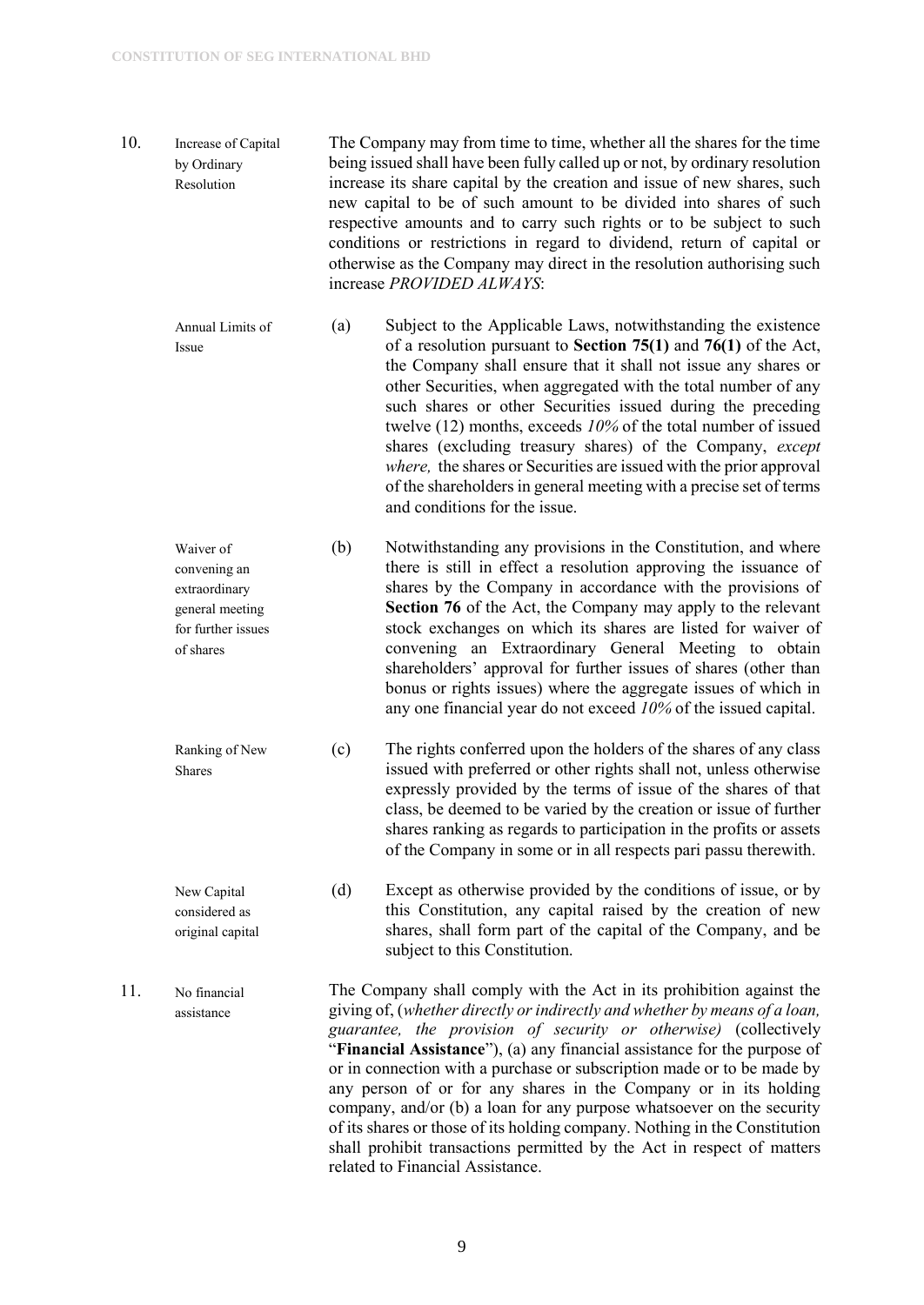- 12 Power of paying Commission The Company (or the Board on behalf of the Company*)* may apply any of its shares or cash, either directly or indirectly, to pay commission to any person in consideration of the person:
	- (a) subscribing or agreeing to subscribe, whether absolutely or conditionally, for shares in the Company; or
	- (b) procuring or agreeing to procure subscriptions, whether absolutely or conditionally, for shares in the Company,

in an amount not exceeding *10%* of the price at which the shares are issued and in accordance with the powers conferred on the Company in accordance with the provisions of **Section 79** and **80** of the Act.

- 13. Shares issued for purposes of raising money for the construction of works or building Where any share are issued for the purpose of raising money to defray the expenses of the construction of any works or buildings or the provision of any plant which cannot be made profitable for a long period, the Company may pay interest on so much of such share capital as is for the time being paid up for the period and subject to the condition and restrictions mentioned in the Act, (including, **Section 130** therein), and may charge the same to capital as part of the cost of construction of the works, buildings or plant.
- 14. Trusts not to be recognised Except as required by Applicable Laws and the holding upon trust by the Depository of the Deposited Securities under the provisions of SICDA:
	- (a) no person shall be recognised by the Company as holding any share upon any trust; and
	- (b) the Company shall not, even when having notice thereof, be bound or compelled in any way to recognise (even when having notice thereof) any equitable, contingent, future or partial interest in any share, or any interest in any fractional part of a share, or any other right in respect of any share except an absolute right to the entirety thereof in the registered holder.

The Company is empowered to require any Member or transferee prior to registration of transfer, to furnish (i) the nature of his shareholding and (ii) such particulars to enable the Company to identify the beneficial owners and the nature of their interest.

15. Purchase by the Company of its own shares The Company may, subject to its obtaining such approval from the relevant authorities (if required) and to its compliance with the Act and the other Applicable Laws, purchase its own shares. Any shares so purchased by the Company shall be dealt with in accordance with the provisions of the Constitution, Applicable Laws and any other relevant authorities.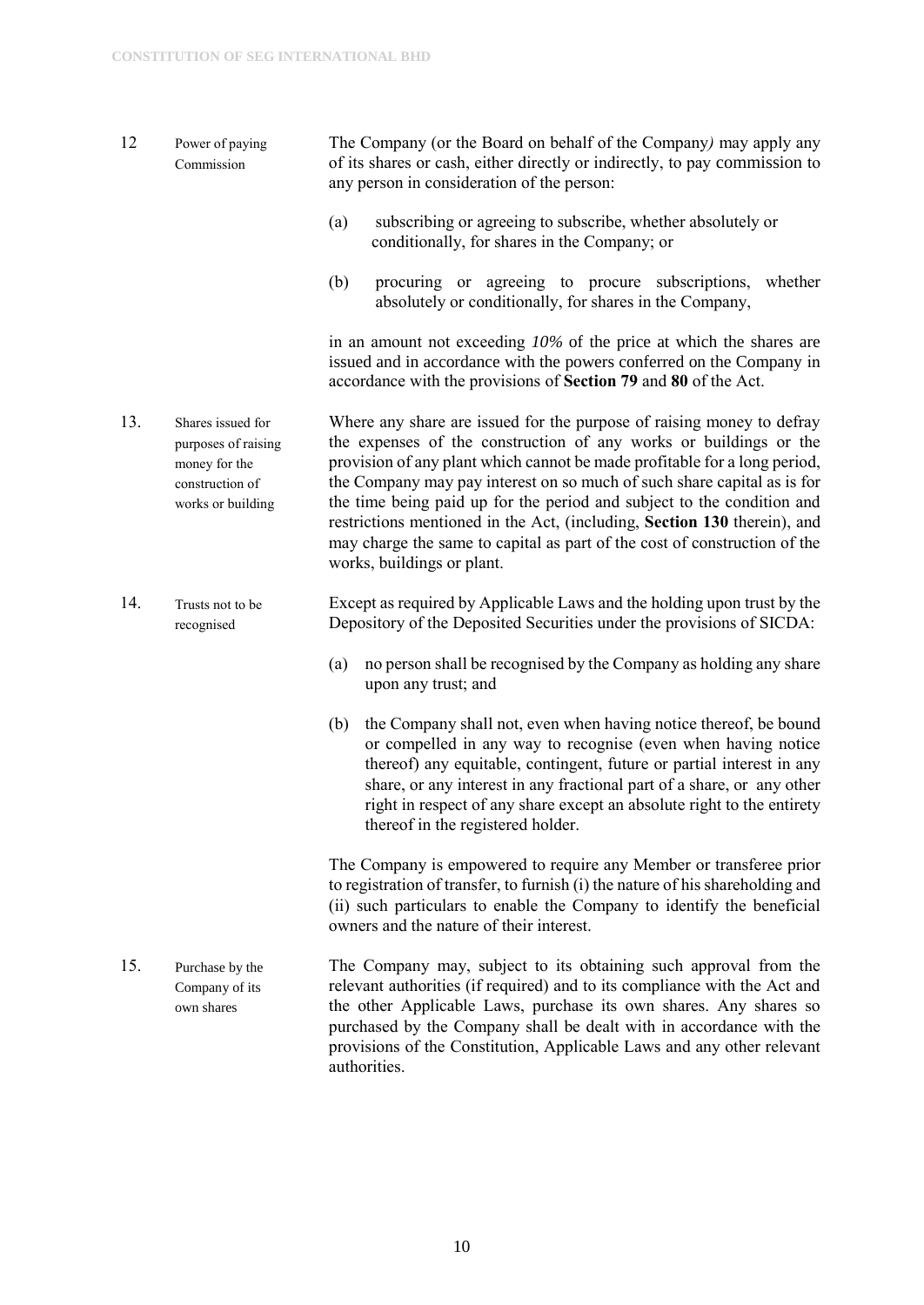16. Pre-emption Rights (1)Subject to any direction to the contrary that may be given by the Company in general meeting, all new shares or other convertible securities shall, before issue, be offered to such persons as at the date of the offer are entitled to receive notices from the Company of general meetings in proportion as nearly as the circumstances admit, to the amount of the existing shares or Securities to which they are entitled.

> (2) If the Company issues such a direction the offer shall be made as follows:

- (a) The offer shall be made by notice specifying the number of shares or securities offered, and limiting a time within which the offer, if not accepted, shall be deemed to be declined, and, after the expiration of that time, or on the receipt of an intimation from the person to whom the offer is made that he declines to accept the shares or securities offered, the Directors may dispose of those shares or securities in such manner as they think most beneficial to the Company.
- (b) The Directors may likewise so dispose of any new share or security which (by reason of the ratio which the new shares or securities bear to shares or securities held by persons entitled to an offer of new shares or securities) cannot, in the opinion of the Directors, be conveniently offered under this Clause.
- 17. Modification of class rights If at any time the share capital is divided into different classes of shares, the rights attached to any class (*unless otherwise provided by the terms of issue of shares of that class*) may, be varied or abrogated with the consent in writing (whether or not the Company is being wound up, be varied or abrogated):
	- (a) by the holders representing not less than *75%* of the total voting rights of the shareholders of that class; or
	- (b) with the sanction of a *Special Resolution* passed at a separate general meeting of the holders of the shares of that class.
- 18. Proceedings of meetings for Modification of Class Rights To every such separate general meeting for the modification of class rights, the provisions of the Constitution relating to general meetings shall mutatis mutandis apply, but so that the necessary quorum shall be two (2) persons at least holding or representing by proxy one-third of the issued shares of the class and that any holder of shares of the class present in person or by proxy may demand a poll. The provisions of the Act on *Special Resolutions* (including **Section 292 of the Act**) shall with such adaptation as are necessary apply to *Special Resolutions* referred to in this Clause.

11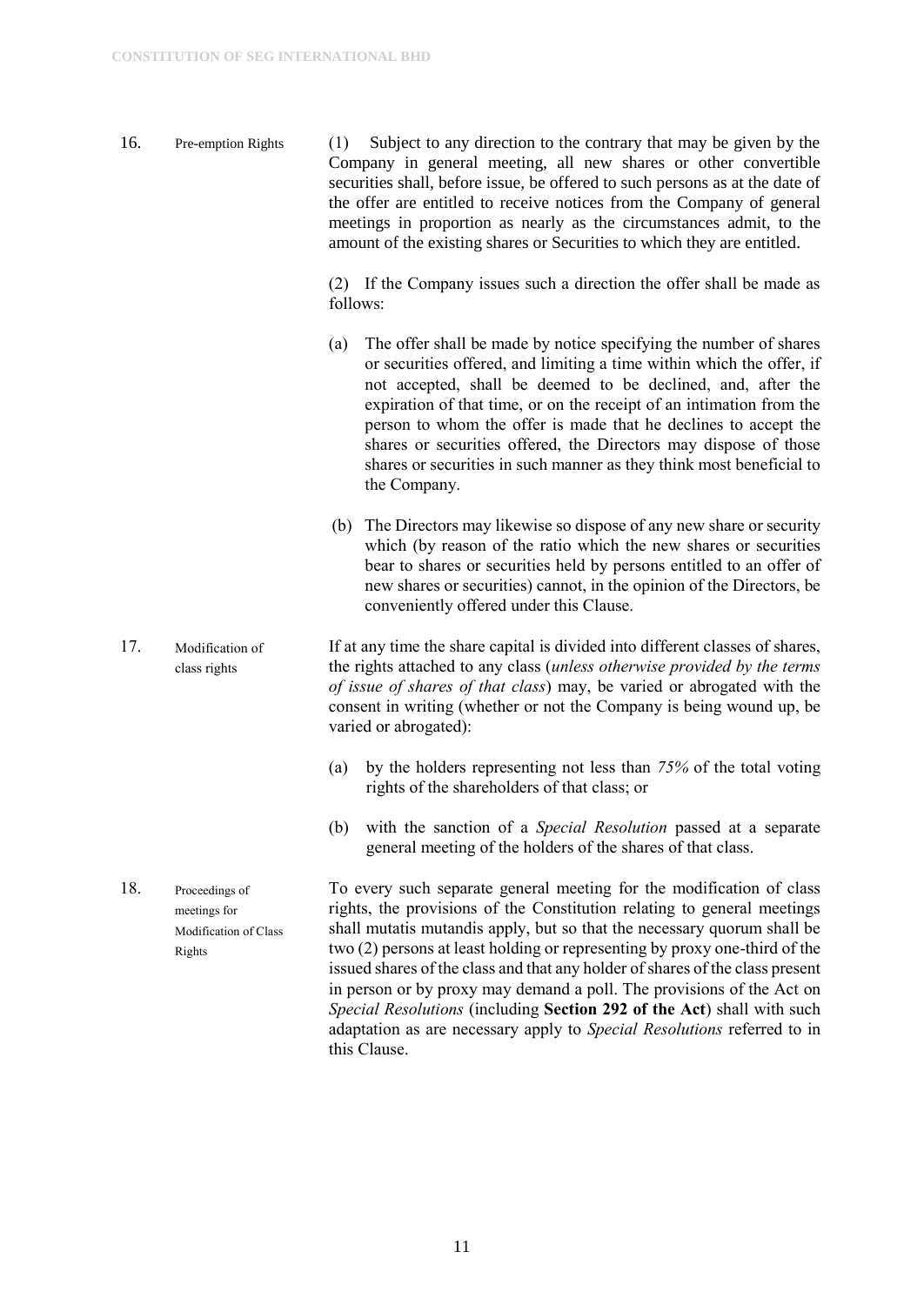19. Disposal of shares of Members whose whereabouts are Unknown (1) In the event that after the exercise of reasonable diligence the Company is unable to discover the whereabouts of a Member for a period of not less than 10 years, the Company may cause an advertisement to be published in a newspaper circulating in the place shown in the Record of Depositors as the address of the Member stating that the Company after expiration of 30 days from the date of the advertisement intends to transfer the shares to the Minister charged with responsibility for finance.

> (2) If after the expiration of 30 days from the date of the advertisement the whereabouts of the Member remains unknown, the Company may transfer the shares held by the Member in the Company to the Minister charged with responsibility for finance and for the purpose may execute for and on behalf of the Member a transfer of those shares to the Minister charged with responsibility for finance.

#### <span id="page-12-0"></span>**Section 4. CERTIFICATES**

20. Issue of share certificates The Registrar shall only (*unless otherwise directed by the Board*) issue, jumbo certificates in respect of shares or Securities in favour of Bursa Depository, as he may be directed by the Securities Commission pending the crediting of shares or Securities into the Securities Account of the person entitled to such shares or Securities or as may be prescribed by the SICDA and the Rules *PROVIDED ALWAYS* that every certificate shall be issued under the Seal in such form as the Directors shall from time to time prescribe and shall:

- (a) bear the facsimile signature such person appointed by the Directors;
- (b) specify the number and class of shares or Securities to which it relates; and
- (c) the amounts paid thereon.

#### <span id="page-12-1"></span>**Section 5. CALLS ON SHARES**

| 21. | Calls on Shares                                   | The Directors may, subject to the provision of the Constitution, from<br>time to time make such calls upon the Members in respect of all moneys<br>unpaid on their shares and not by the conditions of allotment made<br>payable at fixed times. Except in the case of calls payable at fixed times<br>pursuant to the conditions of allotment, each Member shall be entitled to<br>receive at least fourteen (14) days' notice specifying the date, time(s) and<br>place of payment. A call may be revoked or postponed as the Directors<br>may determine. |
|-----|---------------------------------------------------|-------------------------------------------------------------------------------------------------------------------------------------------------------------------------------------------------------------------------------------------------------------------------------------------------------------------------------------------------------------------------------------------------------------------------------------------------------------------------------------------------------------------------------------------------------------|
| 22. | When call made                                    | A call shall be deemed to have been made at the time when the resolution<br>of the Directors authorising such call was passed and may be required to<br>be paid by instalments.                                                                                                                                                                                                                                                                                                                                                                             |
| 23. | Directors may<br>differentiate<br>between holders | The Directors may, on the issue of shares, differentiate between the<br>holders of such shares as to the amount of calls to be paid and the time<br>of payment of such calls.                                                                                                                                                                                                                                                                                                                                                                               |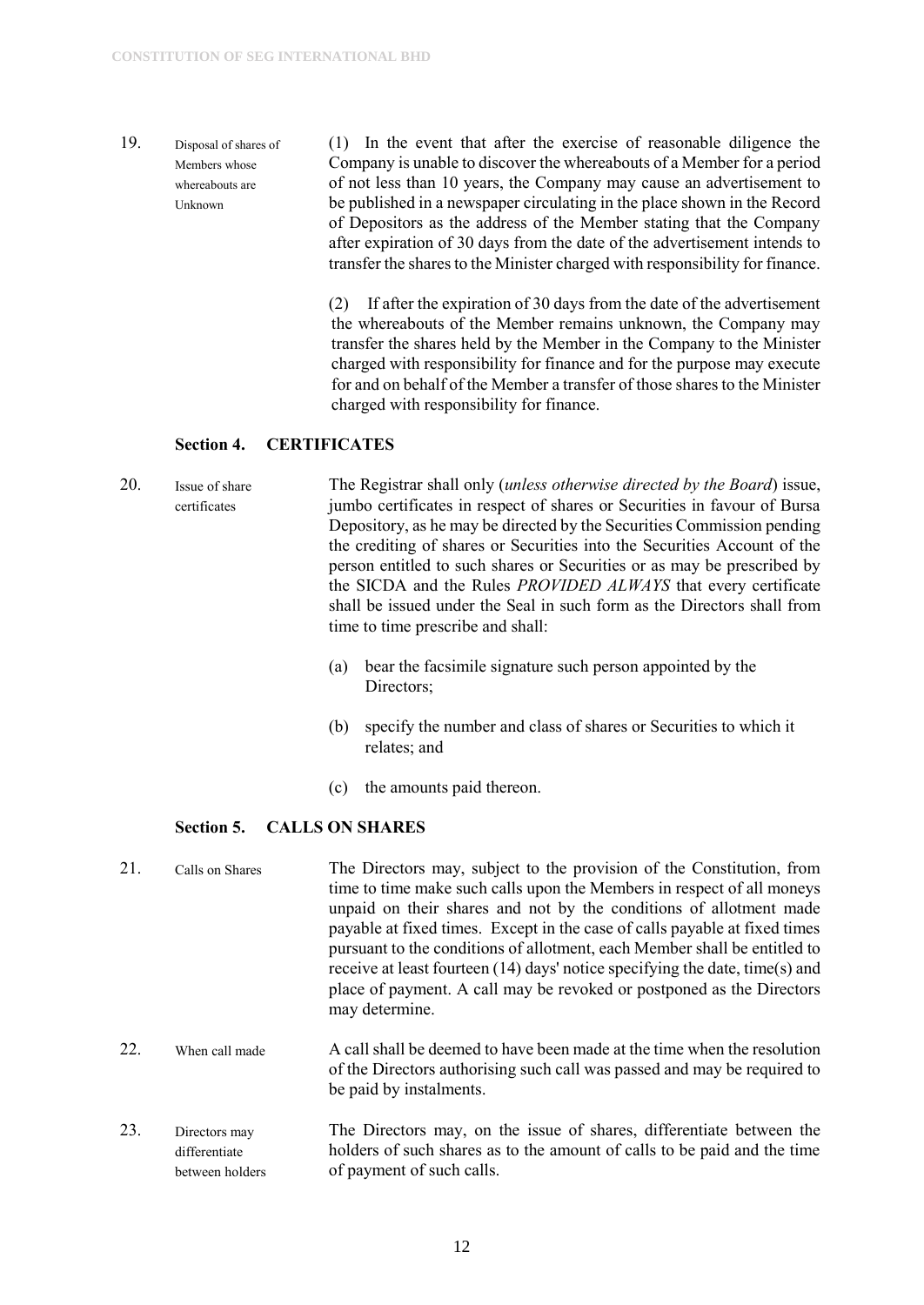rights

- 24. Term of issue may be treated as call Any sum which by the terms of issue of a share is made payable on allotment or at any fixed date, shall for all purposes of the Constitution, be deemed to be a call duly made and payable on such fixed date, and in case of non-payment all the relevant provisions of the Constitution as to payment of interest and expenses, forfeiture or otherwise shall apply as if such sum had become payable by virtue of a call duly made and notified.
- 25. Interest on calls in arrears (a) If a sum in respect of shares is not paid before or on the day appointed for payment thereof, the person from whom the sum is due, shall pay interest or compensation on the sum from the day appointed for payment thereof to the time of actual payment, at such rate, not exceeding *8% per annum*, or such other rate as the Directors may determine but the Directors shall be at liberty to waive payment of such interest in whole or in part.
	- (b) On the trial or hearing of any action for the recovery of any money due for any call, it shall be sufficient to prove that (a) the name of the Member sued is entered in the Register or is recorded in the Record of Depositors as the holder of the shares in respect of which such debt accrued, (b) the resolution making the call is duly recorded in the minutes book, and (c) the notice of such call was duly given to the Member used in pursuance of this Constitution.
	- (c) It shall not be necessary to prove the appointment of the Directors who made such call, nor that the meeting at which any call made was duly convened and constituted nor any other matters whatsoever, and the proof of the matters aforesaid shall be conclusive evidence of the debt.
- 26. Calls to be fully paid before receiving dividend/exercising No Member shall be entitled to receive any dividend or to exercise any privilege as a Member (including have shares registered in its/his name) until it/he shall have paid all calls for the time being due and payable on every share held by it/him, together with interest and expenses (if any).
- 27. Payment of calls in advance The Directors may, if they think fit, receive from any Member willing to advance all or any part of the money payable in respect of any share held by him beyond the amount of the calls actually made thereon and upon all and any part of the money so advanced. The Company may (until the same would, but for the advance, become payable) pay or allow such interest at such rate not exceeding *8% per annum* (unless the Company in general meeting shall otherwise direct) as may be agreed between the Member paying the sum in advance and the Directors. Such capital paid on shares in advance of calls shall not, whilst carrying interest, confer a right to participate in profits. Except in liquidation, sums paid in advance of calls shall not, until the same would but for such advance has become payable, be treated as paid up on the shares in respect of which they have been paid.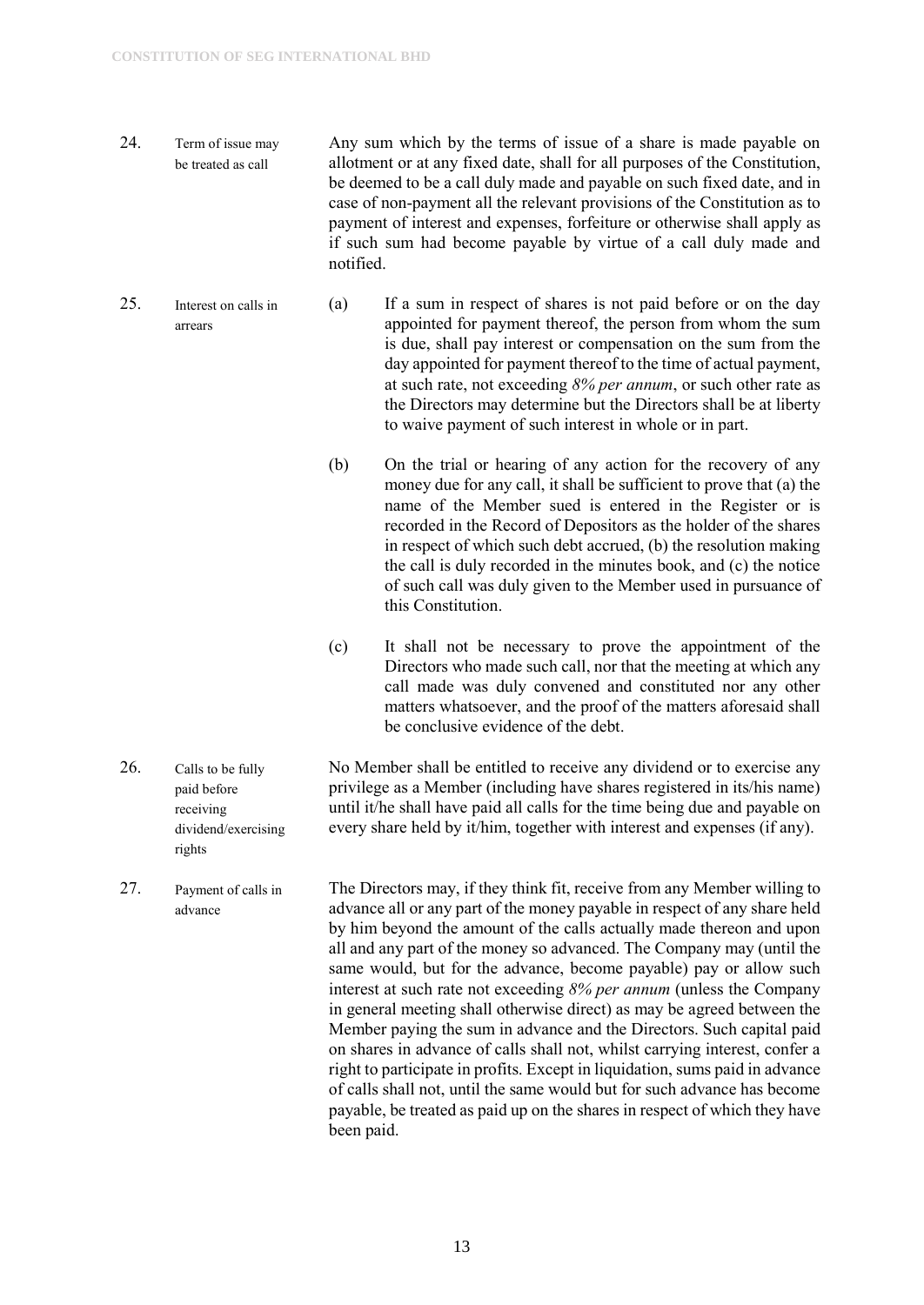### <span id="page-14-0"></span>**Section 6. FORFEITURE AND SURRENDER OF SHARES**

| 28. | Notice to pay calls                           | If any Member fails to pay the whole or any part or instalment of any call<br>on the day appointed for the payment thereof, the Directors may at any<br>time thereafter during such time as the call or any part of the call or<br>instalment thereof remains unpaid, serve a notice on him requiring him<br>to pay such call or such part thereof as remains unpaid, together with any<br>interest at such rate not exceeding $8\%$ per annum as the Directors shall<br>determine, and any expenses that may have accrued by reason of such<br>non-payment.      |
|-----|-----------------------------------------------|-------------------------------------------------------------------------------------------------------------------------------------------------------------------------------------------------------------------------------------------------------------------------------------------------------------------------------------------------------------------------------------------------------------------------------------------------------------------------------------------------------------------------------------------------------------------|
| 29. | Period of notice                              | The notice shall name a further day (not being less than fourteen $(14)$ )<br>days from the date of service of the notice) on or before which, and the<br>place where, the payment required by the notice is to be made, and shall<br>state that, in the event of non-payment at or before the time and at the<br>place appointed the shares in respect of which such call was made will<br>be liable to be forfeited.                                                                                                                                            |
| 30. | Forfeiture for<br>non-payment                 | If the requirements of any such notice as aforesaid are not complied with,<br>any share in respect of which such notice has been given may, at any<br>time thereafter, before the payment required by the notice has been made,<br>be forfeited by a resolution of the Directors to that effect. Such forfeiture<br>shall include all dividends declared in respect of the forfeited shares, and<br>not actually paid before the forfeiture.                                                                                                                      |
| 31. | Annulment of<br>forfeiture                    | A forfeited share may be sold or otherwise disposed of on such terms and<br>in such manner as the Directors think fit, and at any time before a sale or<br>disposition the forfeiture may be cancelled on such terms as the Directors<br>think fit.                                                                                                                                                                                                                                                                                                               |
| 32. | Shares forfeited<br>belongs to the<br>Company | Subject to the Applicable Laws, a share so forfeited or surrendered shall<br>become the property of the Company and may be re-sold, re-allotted or<br>otherwise disposed of either to the person who was before such forfeiture<br>or surrender the holder thereof or entitled thereto, or to any other person<br>upon such terms and in such manner as the Directors shall think fit. At<br>any time before a sale, re-allotment or disposition the forfeiture or<br>surrender may be cancelled on such terms as the Directors think fit.                        |
| 33. | Liability on forfeiture                       | Notwithstanding such forfeiture, such person remains liable to pay to the<br>Company all moneys which, at the date of forfeiture or surrender were<br>payable by him to the Company in respect of the shares (together with<br>interest at the rate of 8% per annum from the date of forfeiture or<br>surrender on all monies for the time being unpaid if the Directors think<br>it fit to enforce payment of such interest). The said liability shall cease if<br>and when the Company receives payment in full of all such moneys in<br>respect of the shares. |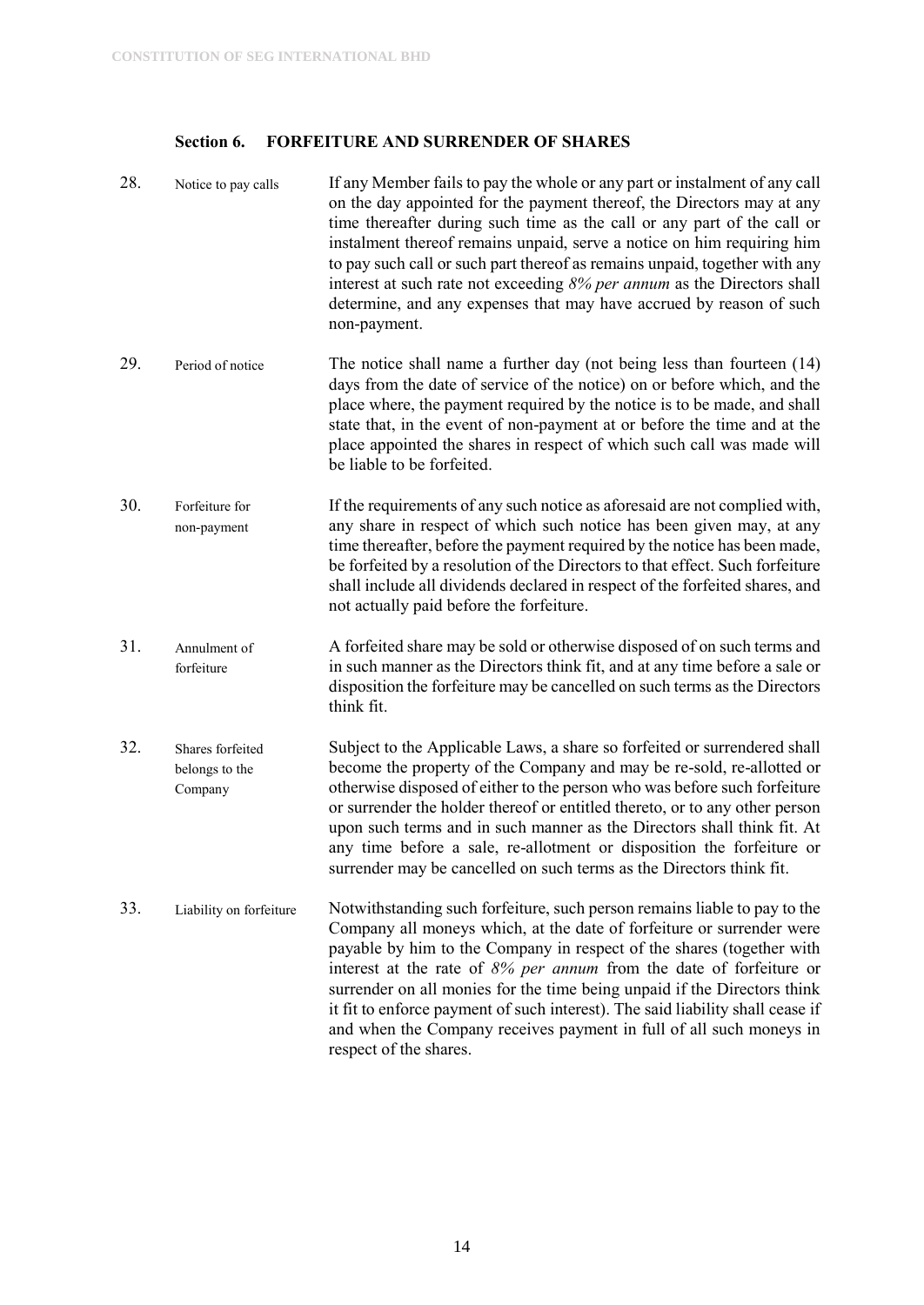- 34. Statutory Declaration as conclusive evidence (1) A statutory declaration in writing that the declarant is a Director or the Secretary of the Company, and that a share in the Company has been duly forfeited or surrendered or sold to satisfy a lien on a date stated in the declaration, shall be conclusive evidence of the facts therein stated as against all persons claiming to be entitled to the shares. (2) The Company may receive the consideration, if any, given for the share on any sale or disposition thereof and the Directors may appoint any same person to execute a transfer of the share in favour of the person to whom the share is sold or otherwise disposed of. (3) The person acquiring the forfeited shares shall be registered as the shareholder, and shall not have his title to the share be affected by any irregularity or invalidity in the proceedings in reference to the forfeiture, sale or other disposal of the share. 35. Residue of Proceeds of Forfeiture Subject to any lien for sums not presently payable, if any, any residue of the proceeds of the sale of shares which are forfeited and sold, after the satisfaction of the unpaid calls or instalments payable at fixed times and accrued interest and expenses, shall be paid to the persons entitled to the shares immediately before the forfeiture thereof or his executors, administrators or assignees or as he directs. 36. Notice of forfeiture to be given and entered in the Record of Depositors Notice of the forfeiture shall forthwith be given to the holder of the share or to the person entitled to the Share by reason of the death or bankruptcy as the case may be. An entry of the forfeiture notice and the date thereof, shall forthwith be made in the Record of Depositors opposite to the share. 37. Extinction of all interest, claims & demands A person whose shares have been forfeited shall cease to be a member in respect of the forfeited shares. The forfeiture of a share shall involve the extinction at the time of forfeiture of all interest in and all claims and demands against the Company in respect of the share, and all other rights and liabilities incidental to the shares as between the shareholder whose share is forfeited and the Company unless provided to the contrary by the Constitution and the Applicable Laws. **Section 7. LIEN**
- <span id="page-15-0"></span>38. Company's lien on shares Subject to the Applicable Laws, the Company shall have a first and paramount lien on every share (not being fully paid share) for:
	- (a) all money, whether presently payable or not, called or payable at a fixed time in respect of the particular share; and
	- (b) for all other moneys presently payable by him or his estate to the Company,

*PROVIDED ALWAYS* that the Directors may at any time declare any share to be wholly or in part exempt from the provisions of this Clause. Both liens shall have priority over all debts, obligations, engagements and liabilities of any such Member ("**Liabilities**") to or with any other person (notwithstanding that any such Liability was incurred or undertaken prior to the date when any monies owing as aforesaid for the lien conferred by this Clause was incurred).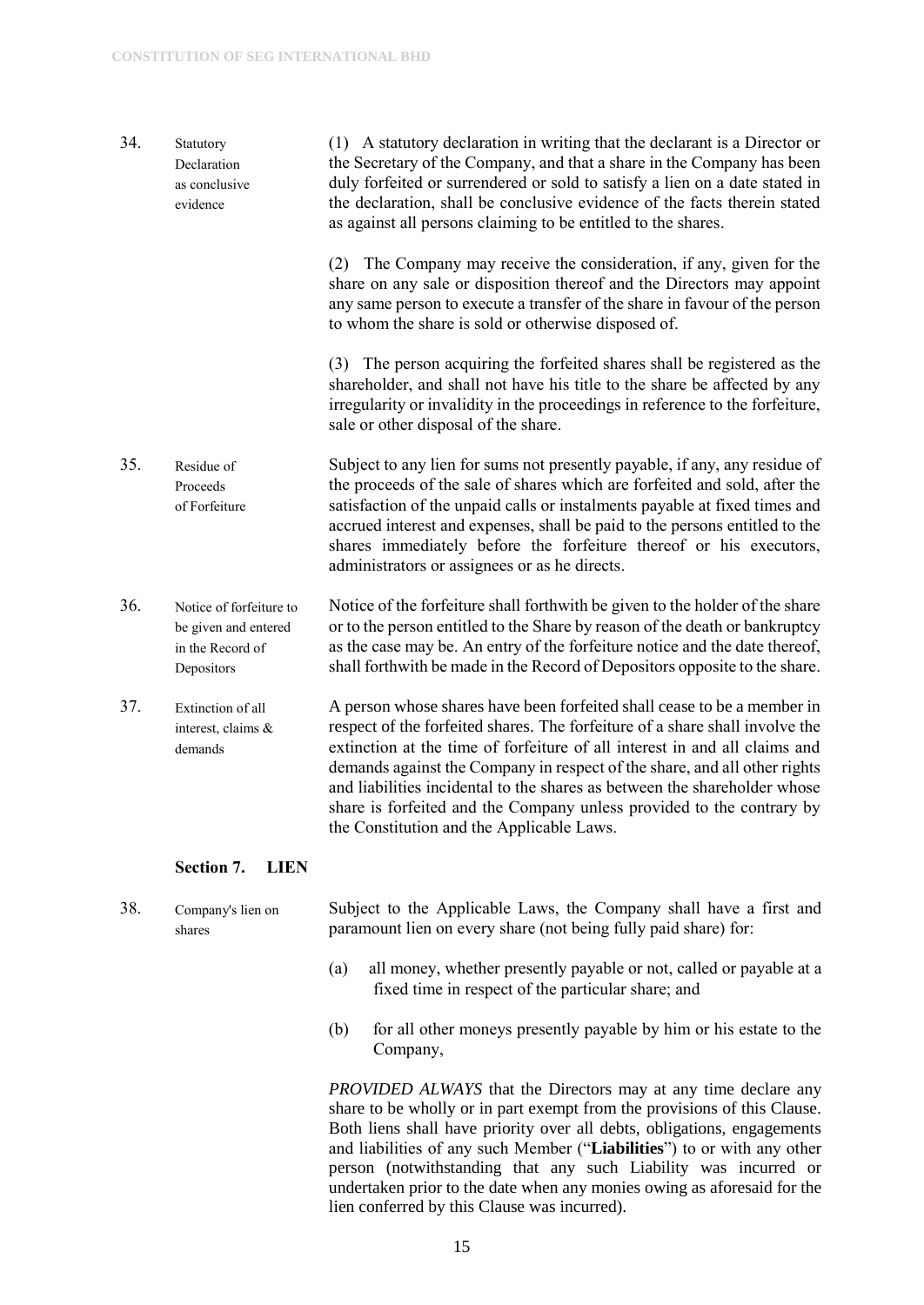- 39. Power to enforce lien by sale The Company may sell, in such manner as the Directors think fit, any share on which the Company has a lien, but no sale shall be made unless:
	- (a) a sum in respect of which the lien exists is presently payable;
	- (b) the expiration of fourteen (14) days after notice in writing, stating and demanding payment of such part of the amount in respect of which the lien exists as is presently payable, has been given to the registered holder for the time being of the share, or the person entitled thereto by reason of his death or bankruptcy.

For the purposes of such sale:

- (i) the Directors may authorise some person to transfer the shares sold to the purchaser thereof or in the case of a share that is a Deposited Security, subject to the Applicable Law, authorise the Registrar to cause the Central Depository to credit the Securities Account of the purchaser of the share sold or otherwise in accordance with the directions of the purchaser.
- (ii) The purchaser shall be registered as the holder of the shares comprised in any such transfer and he shall not be bound to see to the application of the purchase money, nor shall his title to the shares be affected by any irregularity or invalidity in the proceedings in reference to the sale or the remedy of the former holder of such share or of any person claiming under or through him in respect of any alleged irregularity or invalidity against the Company.
- (iii) the proceeds of any such sale after payment of the amount of interests and costs relating to the sale shall be applied in payment of such part of the amount in respect of which the lien exists as is presently payable, and the residue, if any, shall (subject to a similar lien for sums not presently payable which exist over the shares before the sale) be paid to the person entitled to the shares at the date of the sale or his executors, administrators or assignees or as he directs.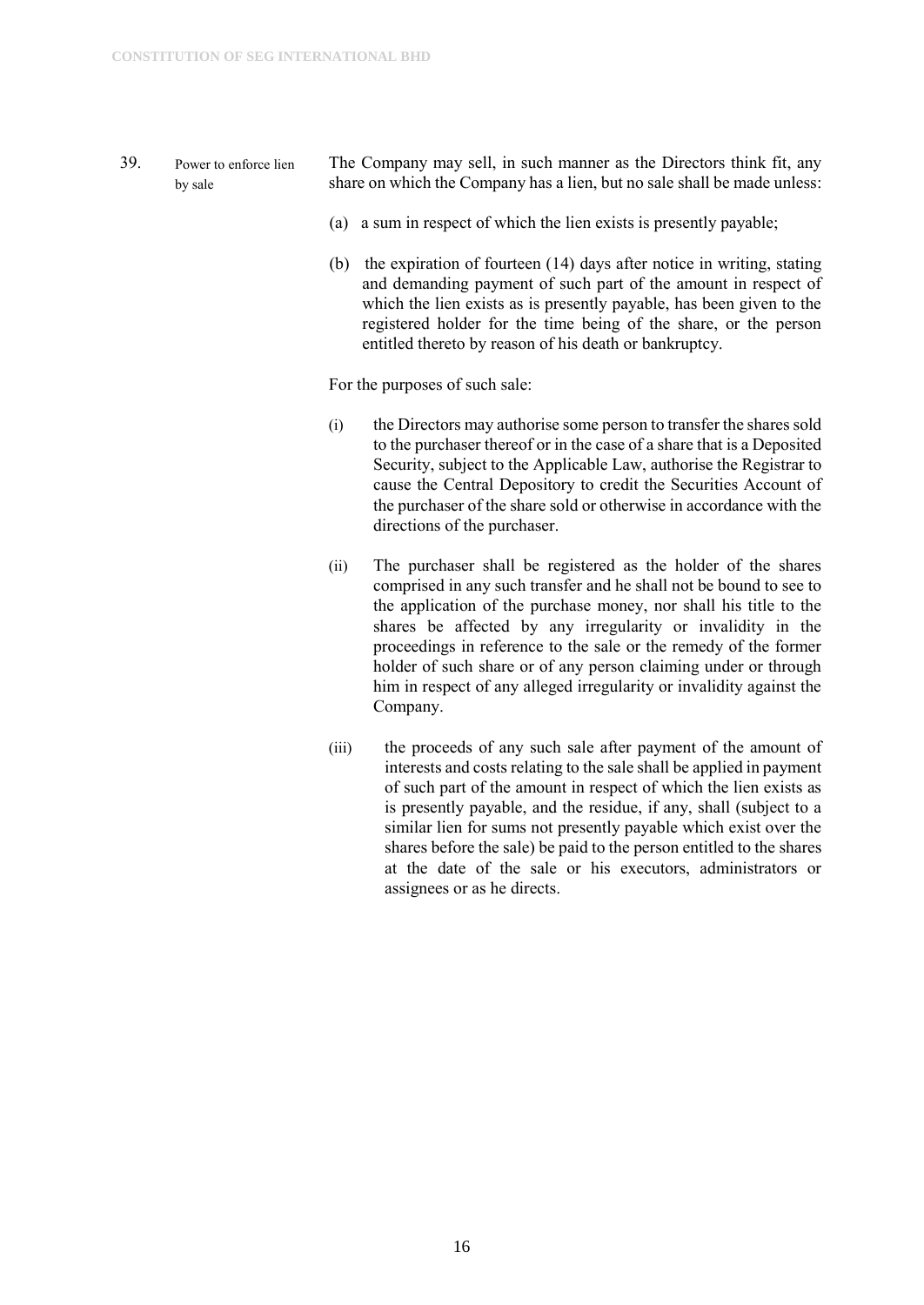- 40. Imposition of liability by law Whenever any law for the time being of any country, state or place imposes or purports to impose any immediate or future or possible liability upon the Company to make any payment, or empowers any government or taxing authority or government official to require the Company to make any payment in respect of any shares registered in the Register of Depositors *(as held by any Member or in respect of any dividend, bonus or other moneys due or payable or accruing due or which may become due or payable to such Member by the Company or in respect of any shares registered as aforesaid or for or on account or in respect of any Member)* and whether in consequence of:
	- (a) the death of such Member;
	- (b) the non-payment of any income tax or other tax by such Member; or
	- (c) any other act or thing,

the Company in every such case:

- (i) shall be fully indemnified by such Member or his executor or administrator from all liability;
- (ii) shall have a lien upon all dividends, bonuses and other moneys payable in respect of the shares registered in the Register and/or the Record of Depositors as held by such Member for (A) all moneys paid or payable by the Company in respect of the same shares or in respect of any dividend, bonus or other moneys as aforesaid thereon or for or on account or in respect of such Member under or in consequence of any such law together (B) with interest at the rate of *8% per annum* thereon from date of payment to date of repayment and may deduct or set off against any such dividend, bonus or other moneys payable as aforesaid any moneys paid or payable by the Company as aforesaid together with interest as aforesaid;
- (iii) may recover as a debt due from such Member or his executor or administrator wherever constituted any moneys paid by the Company under or in consequence of any such law and interest thereon at the rate and for the period aforesaid in excess of any dividend, bonus or other money as aforesaid then due or payable by the Company to such Member

#### <span id="page-17-0"></span>**Section 8. TRANSFER OF SHARES**

41. Execution of transfer The transfer of any listed securities of the Company, which have been deposited with the Bursa Depository shall be by way of book entry by the Bursa Depository in accordance with the Rules and the Act and the Company shall be precluded from registering and effecting any transfer of the securities (or class of securities) notwithstanding the requirements of the Act.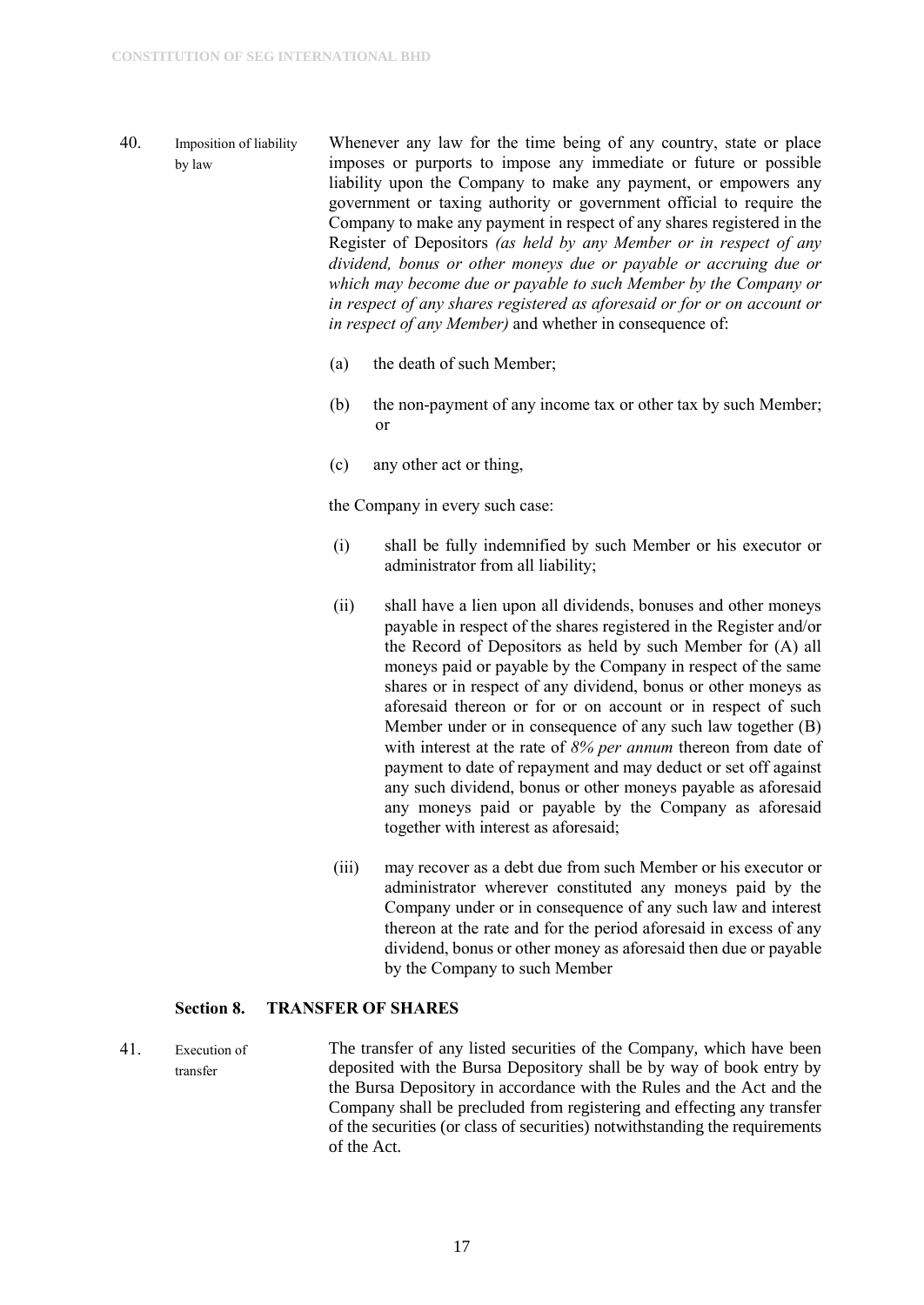#### <span id="page-18-0"></span>**Section 9. TRANSMISSION OF SHARES**

42. Death of holder of shares (1) Any person becoming entitled to a share which is a Deposited Security in consequence of the death or bankruptcy of a Member may apply to the Central Depository to transfer the shares into his Securities Account supported by the relevant documents and in accordance with the SICDA and/or the Rules.

> (2) The said person shall deliver or send to the Company and Central Depository a written notice signed by him expressing his aforesaid intention provided that notice in writing thereof has been given to the Company subject to the Applicable Laws.

> (3) A person becoming entitled to a share by reason of the death or bankruptcy of the holder thereof shall be entitled to the same dividends and other advantages to which he would be entitled if he were the registered holder of the share except that he shall not before being registered as a Member in respect of the share be entitled to exercise any right conferred by membership in relation to meetings of the Company.

> (4) Provided further always that the Directors may at any time give notice requiring any such person to elect either to be registered himself *or* to transfer the share and if the notice is not complied with within thirty (30) days the Directors may thereafter withhold payment of all dividends, bonuses or other moneys payable in respect of the share until the requirements of the notice have been complied with.

> (5) The Company shall be entitled to charge a fee as determined by the Directors or such sum as may from time to time be permitted by the law and the Exchange in respect of the registration of every probate, letter of administration, certificate of death or marriage, power of attorney or other instrument relating to or affecting the title to the shares. All such fees shall be paid in advance before registration.

> (6) Subject to the provisions of the Act and other Applicable Laws, where two or more persons are jointly entitled to any securities in consequence of the death of the holder they shall, for the purposes of this Constitution, be deemed to be joint holders of the securities.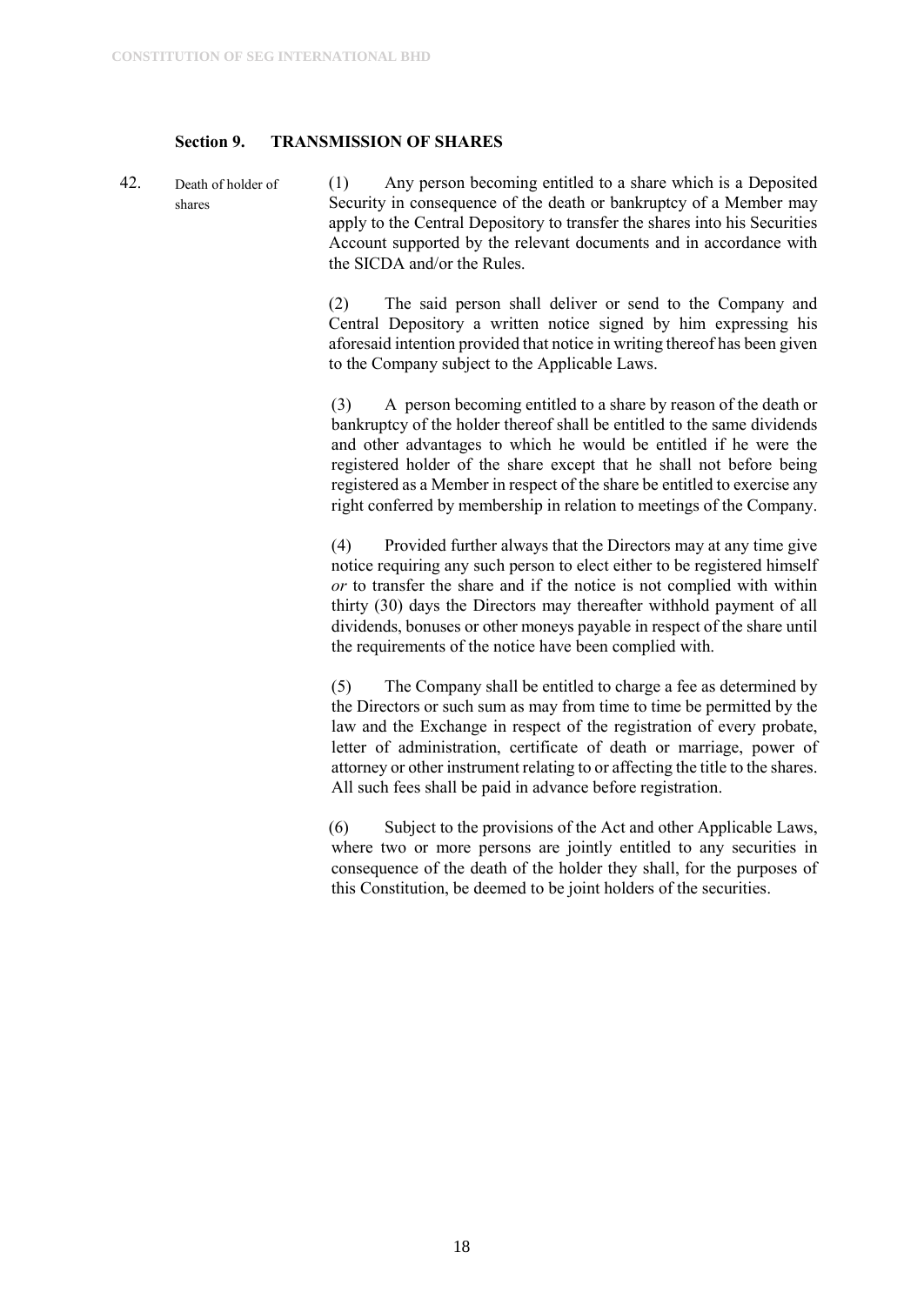#### 43. Transmission of Securities from Foreign Register

#### Where:

- (a) the securities of the Company are listed on another stock exchange; and
- (b) the Company is exempted from compliance with **Section 14** of the **SICDA** or **Section 29** of the **Securities Industry (Central Depositories) (Amendment) Act 1998**, as the case may be, under the Rules in respect of such securities

the Company shall, upon request of a securities holder, permit a transmission of securities held by such securities holder from the register of holders maintained by the registrar of the Company in the jurisdiction of the other stock exchange, to the register of holders maintained by the registrar of the Company in Malaysia and vice versa provided that there shall be no change in the ownership of such securities.

#### <span id="page-19-0"></span>**Section 10. CONVERSION OF SHARES INTO STOCKS**

- 44. Conversion of shares into stocks The Company may at a meeting of Members convert any paid-up shares into stock, and reconvert any stock into paid up shares of any denomination. All such provisions of the Constitution as are applicable to paid-up shares shall apply to stock and in all such provisions the word "*share*" shall include "*stock*" and the word "*shareholder*" and "*member*" shall include "*stockholder*".
- 45 Transfer of stock The stockholders may transfer the same or any part thereof in the same manner and subject to the same in the Constitution and subject to which the shares from which the stock arose might, before the conversion, have been transferred or as near thereto as circumstances admit; provided however that the Directors may from time to time, if they think fit, fix the minimum amount of stock transferable, and restrict or forbid the transfer of fractions of that minimum.
- 46. Participation in dividends and profits The stockholders shall confer the same privileges and advantages, with regards to dividends, participation in assets on a winding up, voting at meetings of Members and other matters as would have been conferred by the shares from which the stock arose, but so that none of such privilege or advantages, (except participation in dividends and profits of the Company and in assets on a winding up) shall be conferred by an amount of the stock which would not, if existing in shares, have conferred such privilege or advantage.

#### <span id="page-19-1"></span>**Section 11. GENERAL MEETINGS**

| 47. | Meeting of<br>Members     | Meetings of Members may be held at such time and in such place as the<br>Directors may determine.                                                                                                                                                           |
|-----|---------------------------|-------------------------------------------------------------------------------------------------------------------------------------------------------------------------------------------------------------------------------------------------------------|
| 48. | Annual General<br>Meeting | An annual general meeting of the Company shall be held once in every<br>calendar year within six (6) months of the Company's financial year end<br>and not more than fifteen (15) months after the holding of the last<br>preceding annual general meeting. |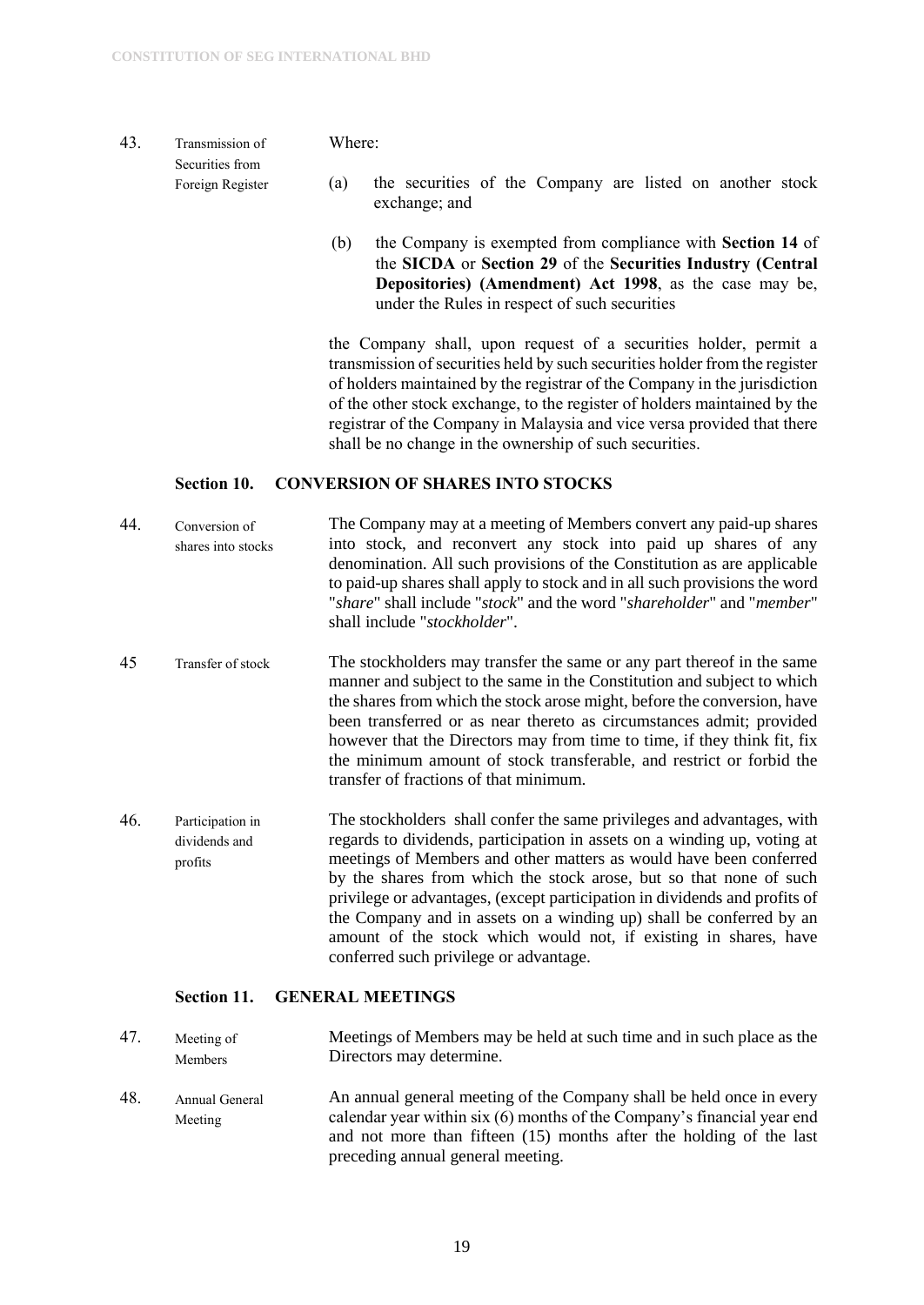- 49. Agenda of Annual general meetings Each annual general meeting shall be held to transact the following business ("**Agenda Items**"):
	- (a) Financials: the laying of audited financial statements and the reports of the directors and auditors;
	- (b) Directors Appointment: the election of directors;
	- (c) Directors Fees: the appointment and the fixing of the fee of directors;
	- (d) Act: any resolution or other business of which notice is given in accordance with this Act or the Constitution; and
	- (e) Auditors: the appointment of, and the fixing of the remuneration of the auditors (*as required by the Listing Requirements*).
	- General Mandate In addition to the foregoing, subject to Applicable Laws, and the Constitution, the Company may seek its shareholders mandate which is renewable on an annual basis to enter into, deal with, act in or handle all related party transactions involving recurrent transactions of a revenue or trading nature which are necessary for the day to day operations of the Company.
- 50. Extraordinary general meeting All general meetings other than annual general meetings shall be called extraordinary general meetings.

51. Convening Extraordinary general meetings Extraordinary general meeting may be convened:

- (a) by the Directors whenever they think fit; or
- (b) on any requisition made in accordance with the provisions on the Act; or
- (c) if the Company makes a default in convening a meeting in compliance,

with a requisition received pursuant to **Section 311** of the Act, a meeting may be convened by such requisitionists in the manner provided in **Section 313** of the Act. Any meeting convened by requisitionists shall be convened in the same manner, as nearly as possible, as that in which meetings are to be convened by the Directors.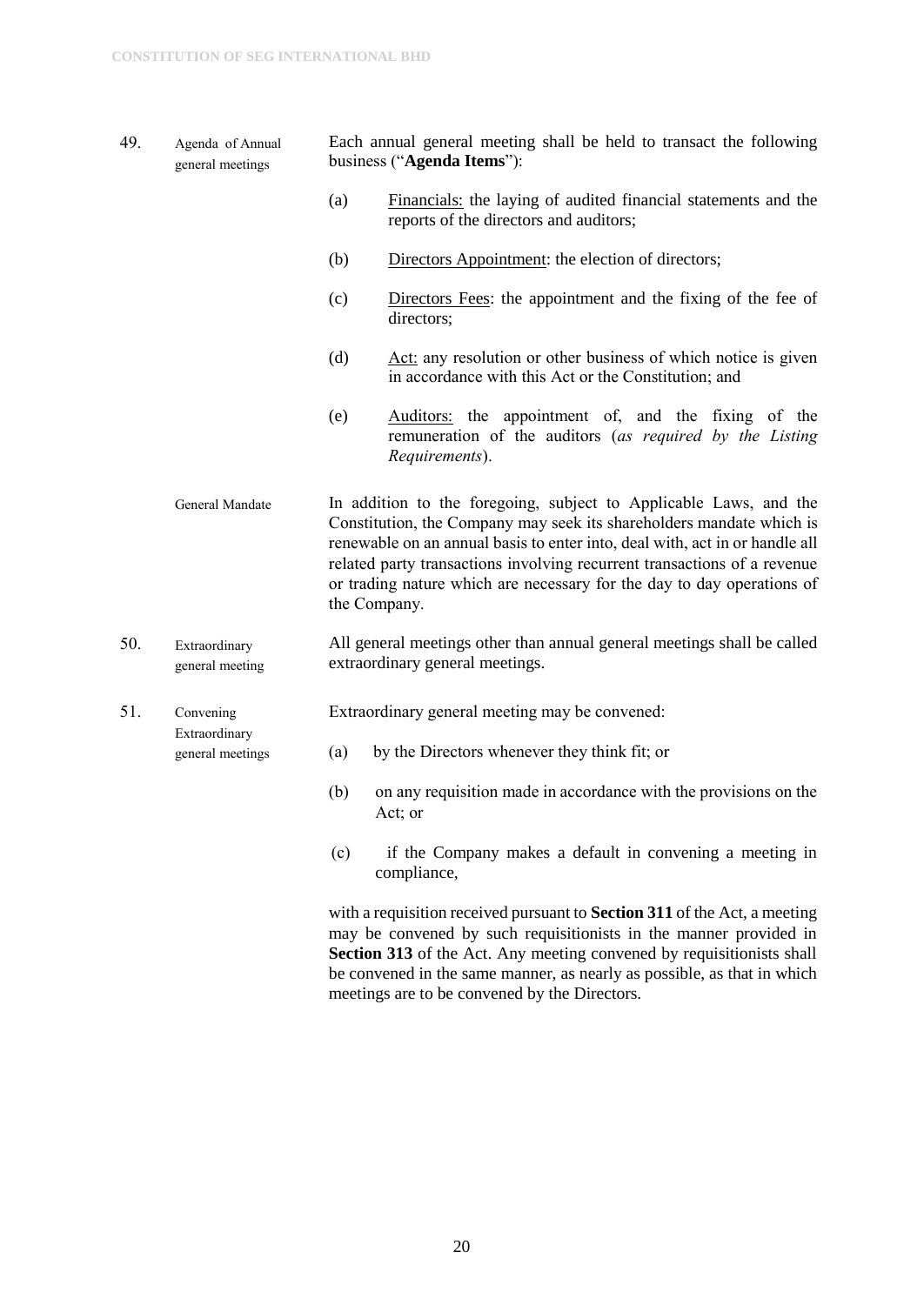- 
- 52. Notice of meetings (1) Every notice of a general meeting shall specify:
	- (a) the place, date and time of the meeting;
	- (b) the general nature of business of the meeting;
	- (c) text of any proposed resolution and other information as the Directors deem fit;
	- (d) every meeting convened for passing a *Special Resolution* shall state the intention to propose such resolution as a *Special Resolution* and the text of the resolution;
	- (e) in respect of the notice of a meeting called to consider special business, a statement regarding the effect of any proposed resolution in respect of such special business.
	- (2) Notice shall be given:
		- (a) at least fourteen (14) days before the meeting; or
		- (b) at least twenty-one (21) days before the meeting where (A) any *Special Resolution* is to be proposed or (B) it is an annual general meeting;
	- (3) The notice of meeting shall be communicated as follows:
		- (a) given in writing to:
			- (i) every Member with a registered address or an address for service of notices in Malaysia (*including every person entitled to a share in consequence of the death or bankruptcy of a Member who, but for his death or bankruptcy, would be entitled to receive notice of the meeting*);
			- (ii) the auditors for the time being;
			- (iii) the Directors;
			- (iv) the Exchange; and,
		- (b) where (A) any *Special Resolution* is proposed or (B) it is the annual general meeting, advertised in at least one (1) nationally circulated Bahasa Malaysia or English daily newspaper.

(4) For the purposes of this Clause, the notice shall be exclusive of the day on which it is served or deemed to be served and the day of the meeting.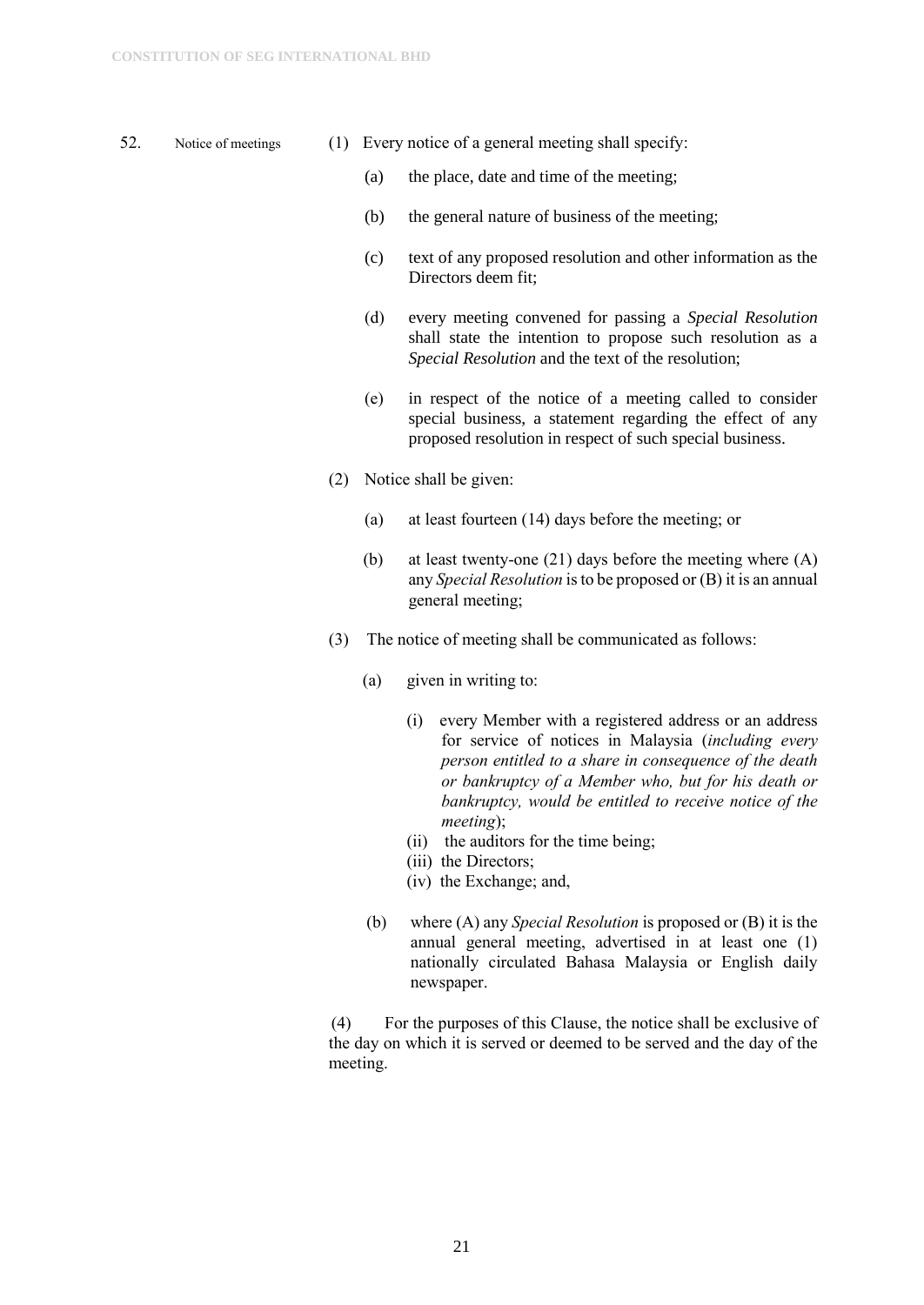- 53. Issuance of Notice (1) Subject to the Applicable Laws and any other relevant authorities, if any, the Company may send notice of a general meeting (*together with its annual report or any documents required to be sent under the Listing Requirements*) or any other form communication in the following manner ("**Notice**"):
	- (a) in hard copy;
	- (b) in electronic form;
	- (c) partly in hard copy and electronic form; or
	- (d) by other methods agreed between the Company and members or as permitted by the Act.

(2) A Notice given in hard copy shall be sent to any Member either personally or by post to the address supplied by the Member;

- (3) A Notice sent via electronic means shall be made as follows:
	- (a) Email: emailing its securities holders to an address provided by its Members to the Registrar; or
	- (b) Website: publishing on a designated website link, provided it notifies its securities holders separately in writing in hard copy, (*i.e. via letter or notification*) or by way of electronic means, (*which includes electronic mail, short messaging service, or any other form of communication permitted under this Clause*) for purposes of written notification, about the publication and designated website link to download the relevant Notice. Each publication on the website must comply with with **Section 320** of the Act.

(4) If the Company sends the Notice through electronic mail, there must be proof of electronic mail delivery. In the event of delivery failure, the Company shall make alternative arrangements for service by serving the Notice to the respective securities holders in hard copy, or in electronic format such as CD-ROM, USB drive or any other portable electronic format whatsoever (whether available now or in future).

(5) The contact details of the securities holders as contained in the Record of Depositors for the time being shall be deemed as the last known addresses provided by the securities holders to the Company for purposes of the communication by email with the securities holders.

(6) Notwithstanding the aforesaid electronic means of communication, if any securities holder requests for a hard copy, the Company shall forward a printed hard copy of the Notice to the securities holder within four (4) market days from the date of receipt of the request, free of charge.

(7) Where it relates to a Notice required to be completed by securities holders, including a rights issue or offer for sale, the Company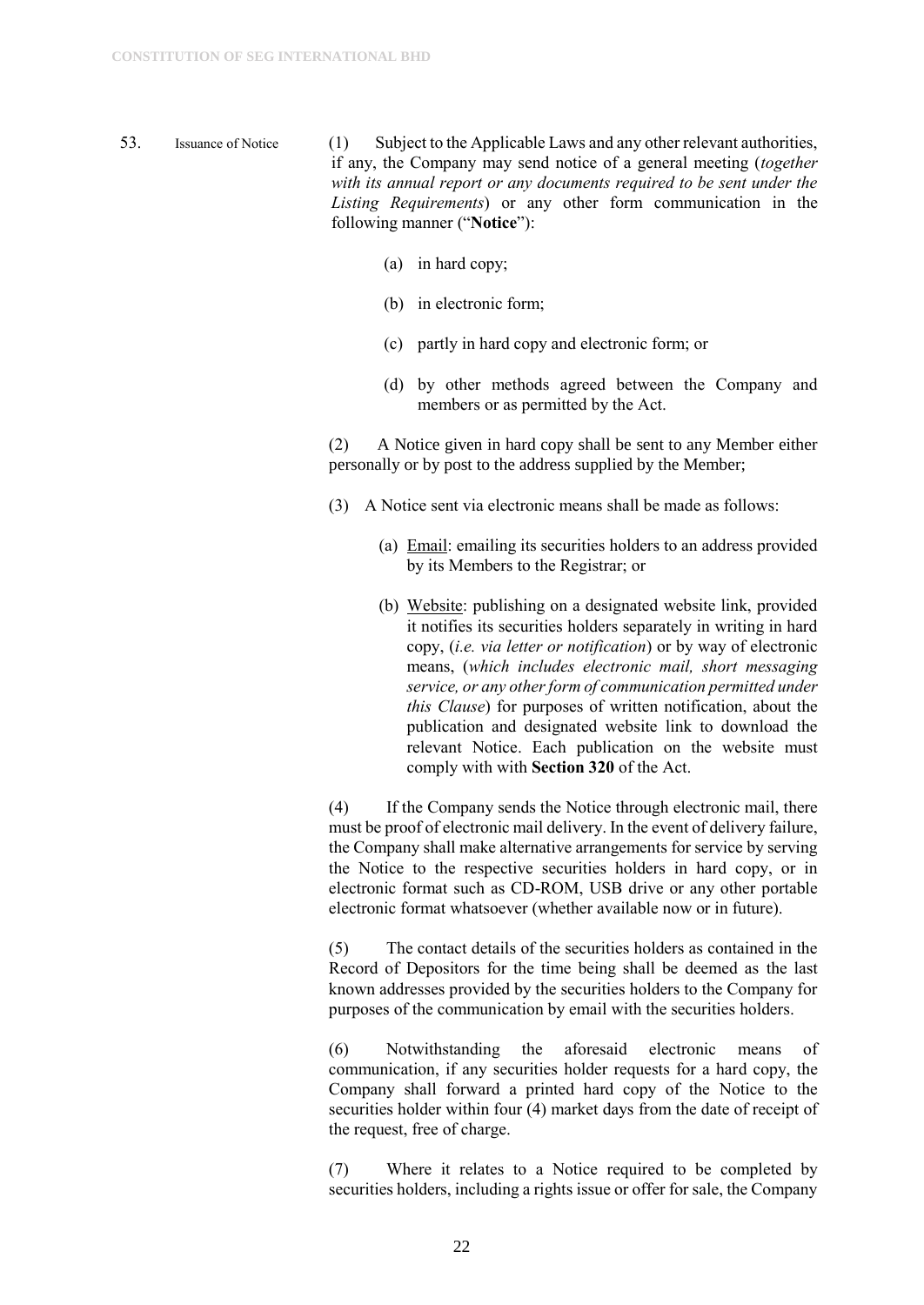must send the Notice in the manner as the Exchange may prescribe from time to time, or in the absence of which such documents shall be issued in the manner set out in this Clause.

54. Record of Depositors (1) The entitlement to receive Notices for a meeting of Members and to vote thereat shall be based on the Record of Depositors as at the dates specified by the Company in accordance with the provisions of the SICDA and the Rules.

> (2) The Company shall also request the Bursa Depository in accordance with the Rules, to issue a Record of Depositors as at the latest date which is reasonably practicable which shall in any event be not less than 3 market days before the general meeting ("**the General Meeting Record of Depositors**").

(3) Subject to the **Securities Industry (Central Depositories) (Foreign Ownership) Regulations, 1996** (where applicable) and notwithstanding any provision in the Act, a depositor shall not be regarded as a Member entitled to attend any general meeting and to speak and vote thereat unless his name appears in the General Meeting Record of Depositors.

- 55. Business at general meetings Subject always to the provisions of the Act, no business shall be transacted at a general meeting except business of which notice has been given in the notice convening the meeting with the exception of the matters directed by the Constitution and Applicable Laws.
- 56. Right to appoint proxy In every notice calling a meeting of Members there shall appear with reasonable prominence, a statement that a Member entitled to attend and vote is entitled to appoint one or more proxies to attend and vote instead of him, and that a proxy need not also be a Member and that where a Member appoints more than one proxy, the appointment shall be invalid unless he specifies the proportion of his holdings to be represented by each proxy. A proxy appointed to attend and vote at a meeting shall have the same rights as the Member to participate, speak and at the meeting.
- 57. Omission to give notice The accidental omission to give notice of any meeting to or the nonreceipt of the notice of a meeting by, any person entitled to receive notice shall not invalidate any resolution passed or proceedings held at any such meeting.
- 58. Call of meetings by shorter notice A meeting shall, notwithstanding that it is called by notice shorter than is required by the Constitution, be deemed to be duly called if it is so agreed:
	- (a) in the case of a meeting called as the annual general meeting, by all the Members entitled to attend and vote thereat; or
	- (b) in the case of any other meeting, by a majority in number of the Members having a right to attend and vote thereat, being a majority which together holds not less than *95%* of the shares giving a right to attend and vote.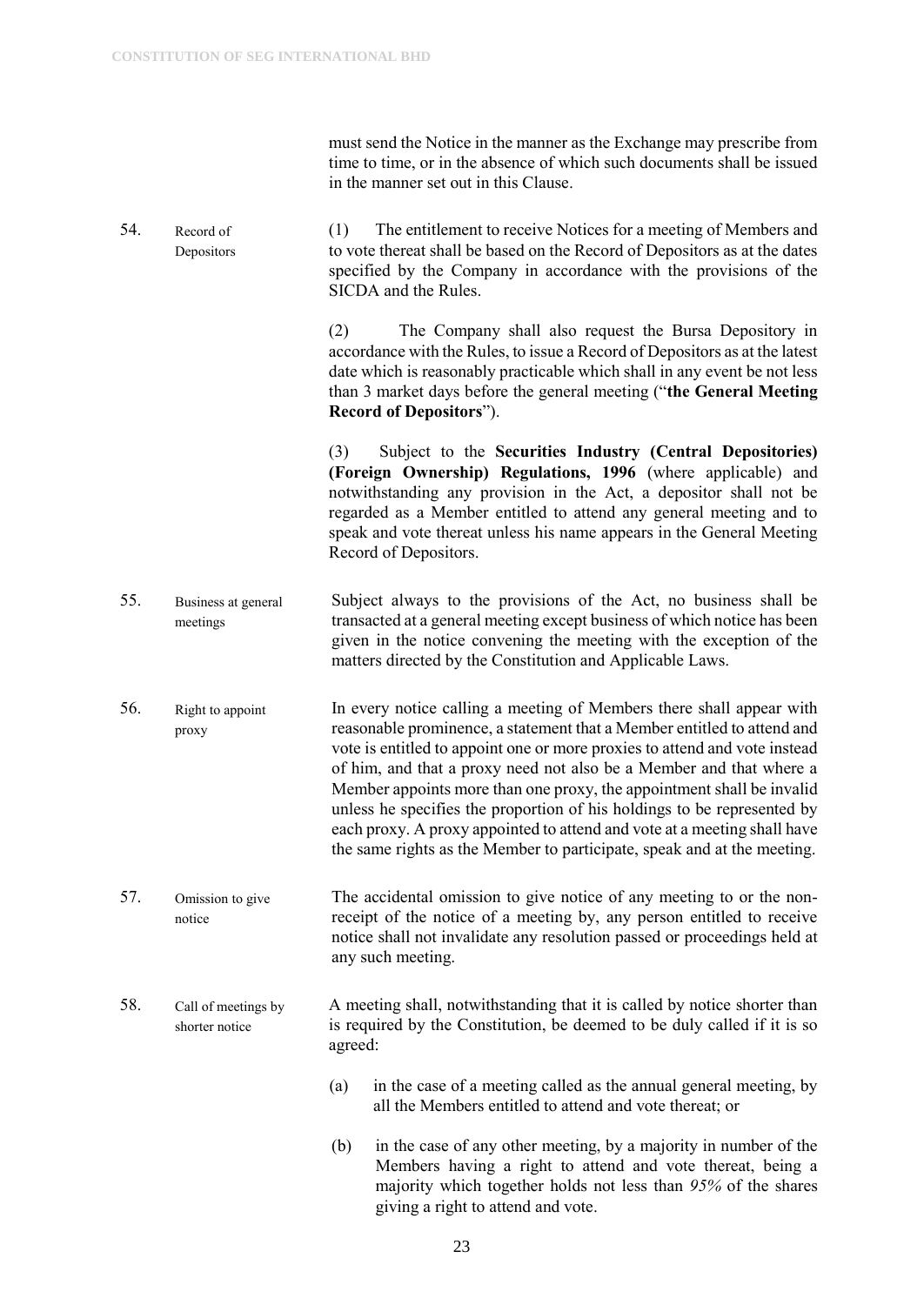59. Resolution requiring special notice to the Company Where special notice is required of a resolution under any provision of the Act, the resolution shall not be effective unless notice of the intention to move it has been given to the Company at least twenty eight (28) days before the meeting at which it is moved and the provisions of **Section 322 of the Act** shall be complied with.

#### <span id="page-24-0"></span>**Section 12. PROCEEDINGS AT GENERAL MEETINGS**

- 60. Special business All business that is transacted at any extraordinary general meeting and annual general meeting shall be deemed special, with the exception of the Agenda Items.
- 61. Quorum Two (2) Members present in person or by proxy, (*or, in the case of corporations which are members, present by their representatives*) appointed pursuant to the provision of the Constitution and entitled to vote shall be a quorum. No business shall be transacted at any meeting of Members unless a quorum is present at the time when the meeting proceeds to business. Each Member shall be reckoned in a quorum in respect of shares fully paid and in respect of partly paid shares where calls are not due and unpaid.
- 62. Adjournments due to lack of quorum If within half an hour after the time appointed for the meeting a quorum is not present, the meeting:
	- (a) if convened by or upon the requisition of Members, shall be dissolved;
	- (b) if otherwise convened, it shall stand adjourned to the same day in the next week (*or if that day be a public holiday, then to the next business day following such public holiday*), at the same time and place or to such other day and at such other time and place as the Directors may determine.
	- (c) If quorum is not present within half an hour from the time appointed for holding the adjourned meeting the Member or Members present at an adjourned meeting shall form a quorum.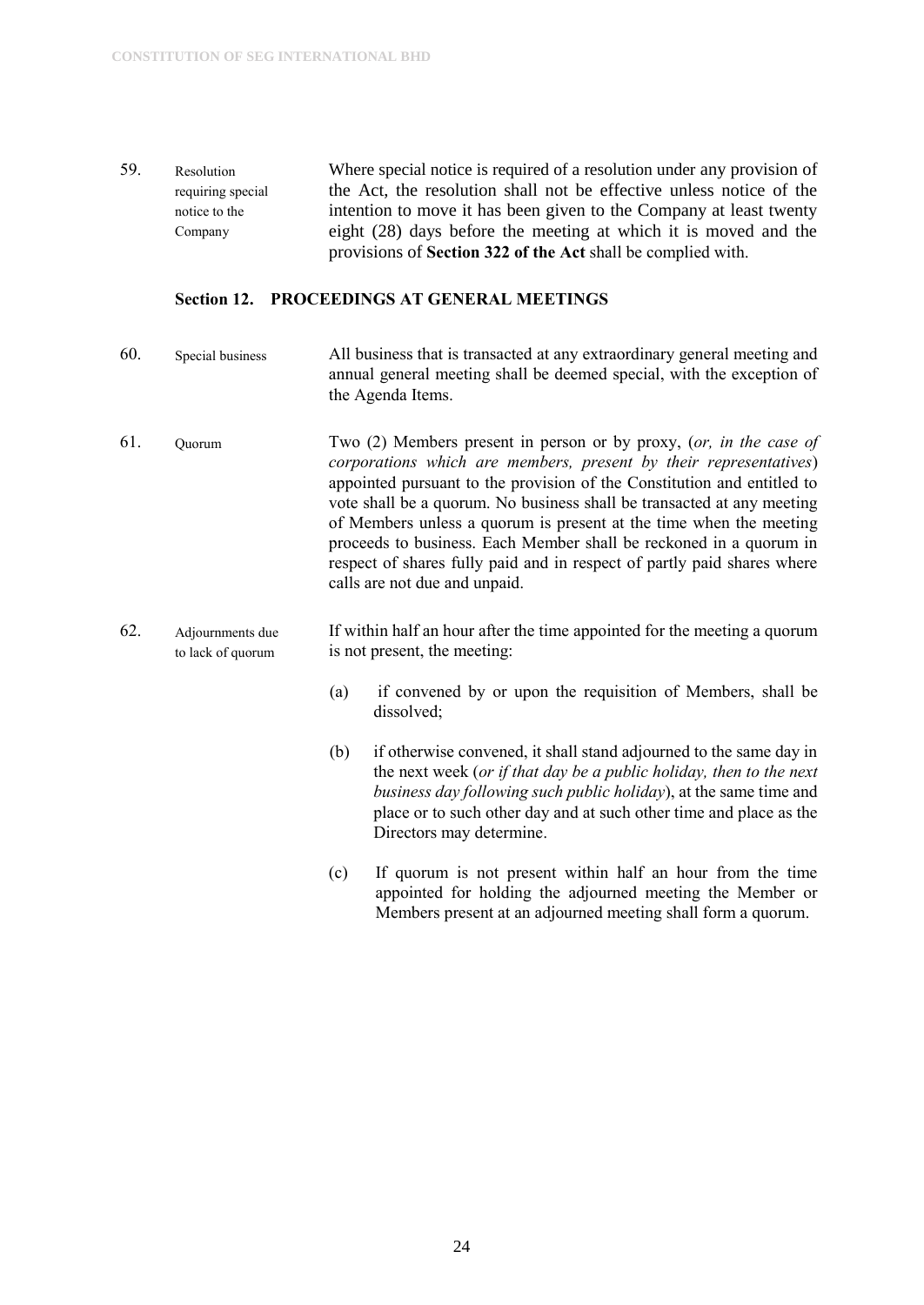- 63. Chairperson of the general meeting The appointment of the chairperson at every general meeting of the Company shall be appointed as follows:
	- (a) The Chairman of the Board, if any, or in his absence the Deputy Chairman of the Board, if any, shall preside as the chairperson;
	- (b) If there be no such Chairman or Deputy Chairman, or if neither of them be present within fifteen (15) minutes after the time appointed for holding the meeting, or both of them shall decline to take or shall retire from the chair, the Directors present shall choose one of their number to act as chairperson of such meeting.
	- (c) If there be no Director chosen who shall be willing to act, the Members present in person or by proxy and entitled to vote shall choose one of their Members to act as chairperson at such meeting.
	- (d) The election of the Chairman shall be by a show of hands. No business except the election of the chairperson or the adjournment of the meeting shall be transacted or discussed at any general meeting which the Chair is vacant.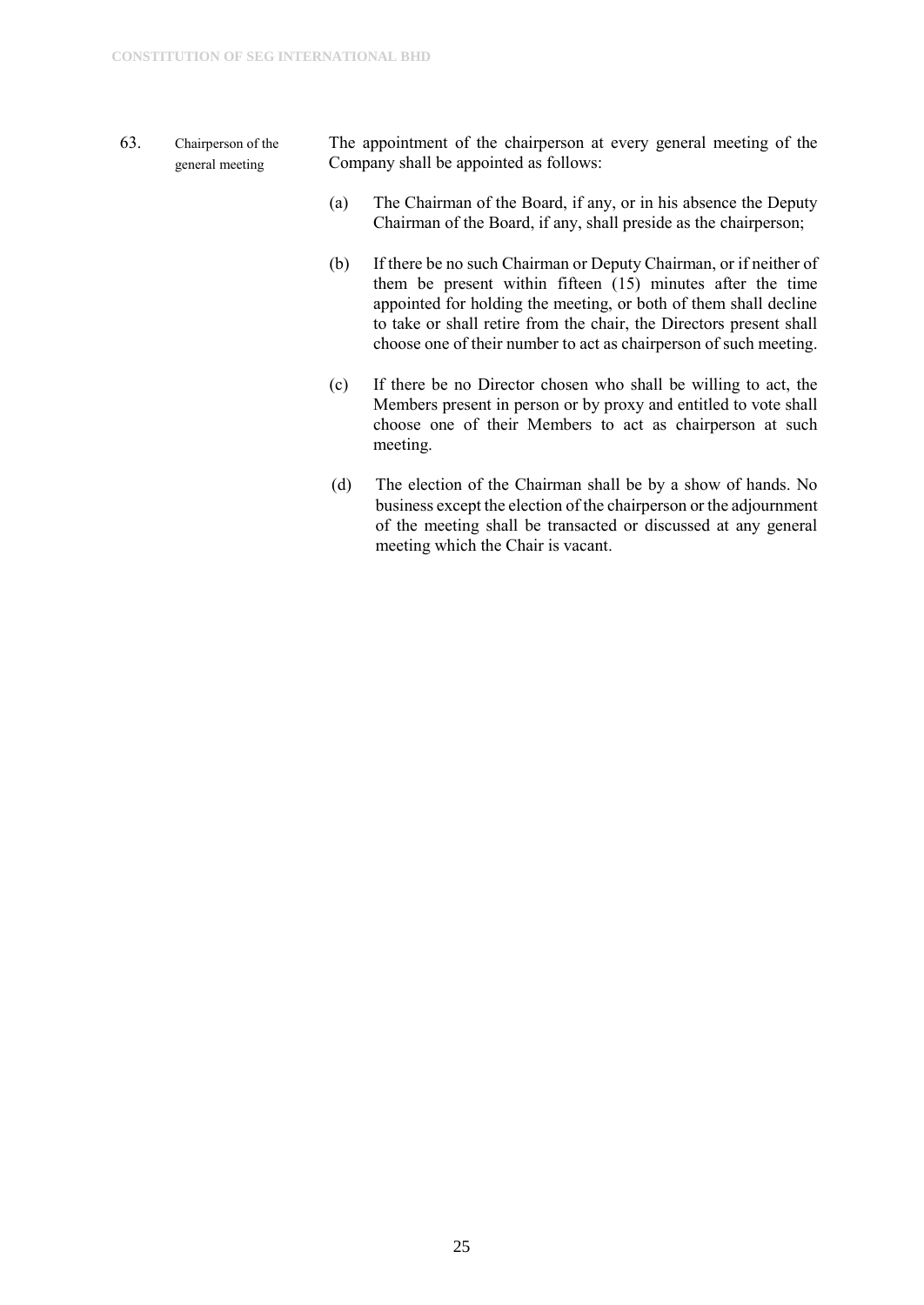64. Chairman's Rights and Responsibilities (1) Without prejudice to any other power which the Chairman may have, under the provisions of the Constitution and Applicable Laws, the Chairman shall have full discretion and decision on matters of procedure or arising accidentally from the business of such meetings shall be final, as shall be his determination as to whether any matter is of such a nature.

> (2) The Chairman may also at his discretion and in accordance with applicable laws, decides whether to admit new business at a meeting of shareholders.

- (3) The Chairman may, at a meeting:
- (a) if so directed by the meeting and with the consent of the Members at the meeting at which a quorum is present, adjourn the meeting from time to time and from place to place;
- (b) Without prejudice to the generality of the sub-Clause above, the chairman of a meeting of Members may adjourn a meeting of Members to another time and place or interrupt or suspend the meeting of Members, in each case, without the consent of the meeting and without having to give any reason therefor, if it appears to him that:
	- (i) it is likely to be impracticable to hold or continue to hold the meeting because of the number of Members wishing to attend who are not present;
	- (ii) the unruly conduct of persons attending the meeting prevents or is likely to prevent the orderly continuation of the business of the meeting; or
	- (iii) an adjournment is otherwise necessary so that the business of the meeting may be properly convened.

(4) No business shall be transacted at any adjourned meeting other than the business left unfinished at the meeting from which the adjournment took place. When a meeting is adjourned for thirty (30) days or more, notice of the adjourned meeting shall be given as in the case of an original meeting. Save as aforesaid, it shall not be necessary to give any notice of an adjournment or of the business to be transacted at an adjourned meeting.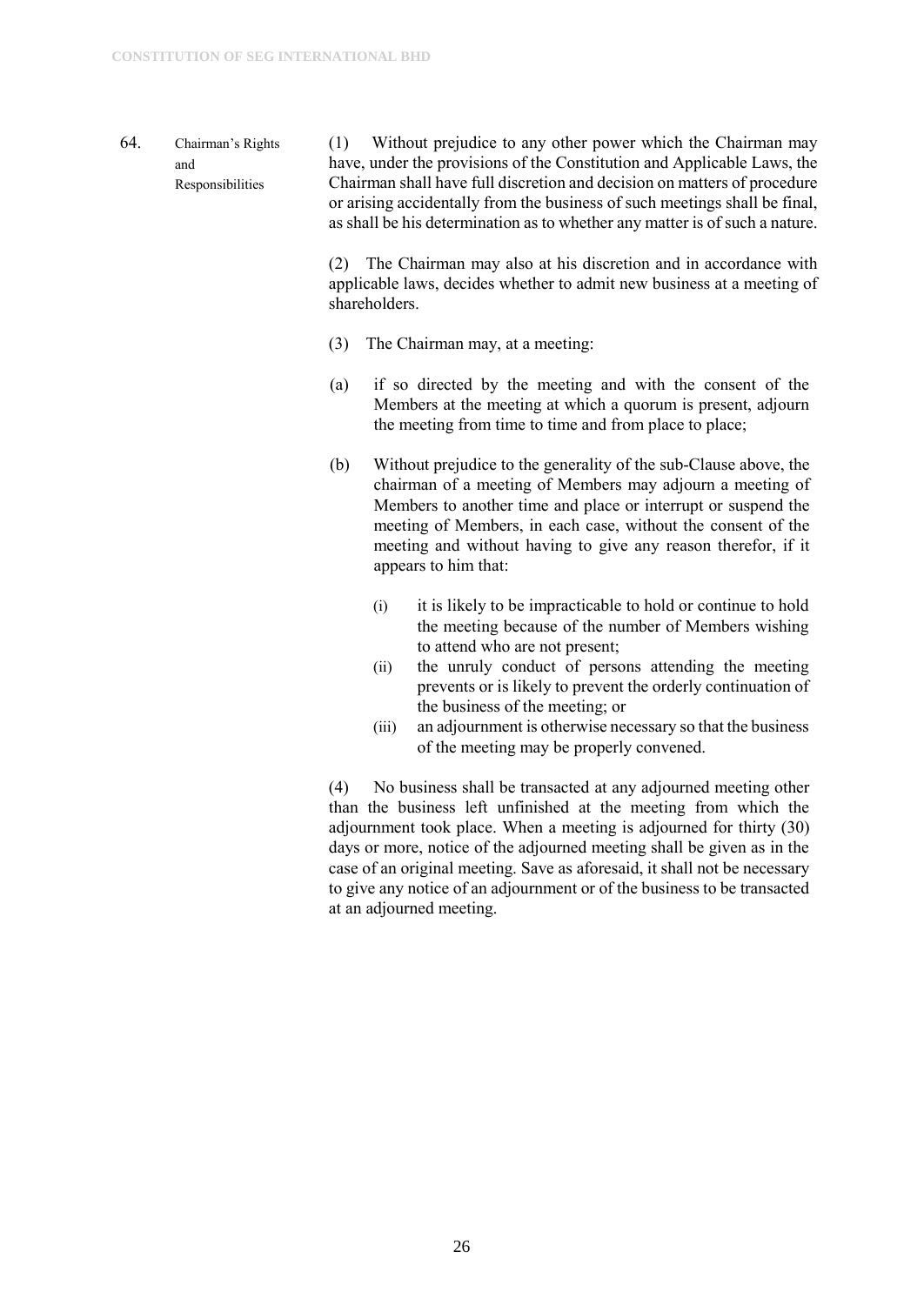#### <span id="page-27-0"></span>**Section 13. VOTE OF MEMBERS**

- 65. Members' votes Subject to any rights or restrictions for the time being attached to any class or classes of shares, at meetings of Members or classes of members, each Member personally present or by proxy shall one vote for every share held by it/him such that:
	- (a) on a show of hands, every person present entitled to vote (who a holder of ordinary shares or preference shares is, or a member's representative or proxy or attorney and, if a corporation is present by a duly authorised representative or by proxy or attorney), shall be entitled to one vote on any question at any general meeting; and
	- (b) in the case of a poll, every Member present in person or by proxy or by attorney or other duly authorised representative, shall have one vote for every share held by him.
- 66. Voting on resolutions by Poll (1) At any meeting of members, a resolution put to the vote of the meeting shall be decided on a show of hands unless a vote by polls is required by:
	- (a) Listing Requirements;
	- (b) any resolution set out in the notice of any meeting of Member; or
	- (c) in any notice of resolution which may properly be moved and is intended to be moved at any general meeting,

(2) Save as otherwise required above, a poll may be demanded before or on the declaration of the result of the show of hands by:

- (a) by the chairperson of the meeting;
- (b) by at least three (3) Members present in person or by proxy or attorney;
- (c) by any Member or Members present in person or by proxy or power of attorney representing not less than one-tenth  $(1/10<sup>th</sup>)$  of the total voting rights of all the Members having the right to vote at the meeting (*excluding any voting rights attached to shares in the Company held as treasury shares*); or
- (d) by a Member or Members holding shares in the Company conferring a right to vote at the meeting, being shares on which an aggregate sum has been paid up equal to not less than one-tenth  $(1/10<sup>th</sup>)$  of the total sum paid up on all the shares conferring that right (excluding shares in the Company conferring a right to vote on the resolution which are held as treasury shares).

(3) Any poll duly demanded on the election of a Chairman of a meeting or on any question of adjournment shall be taken forthwith.

(4) A demand for a poll may be withdrawn, except for those required to be voted by poll under Listing Requirements or the other Applicable Laws.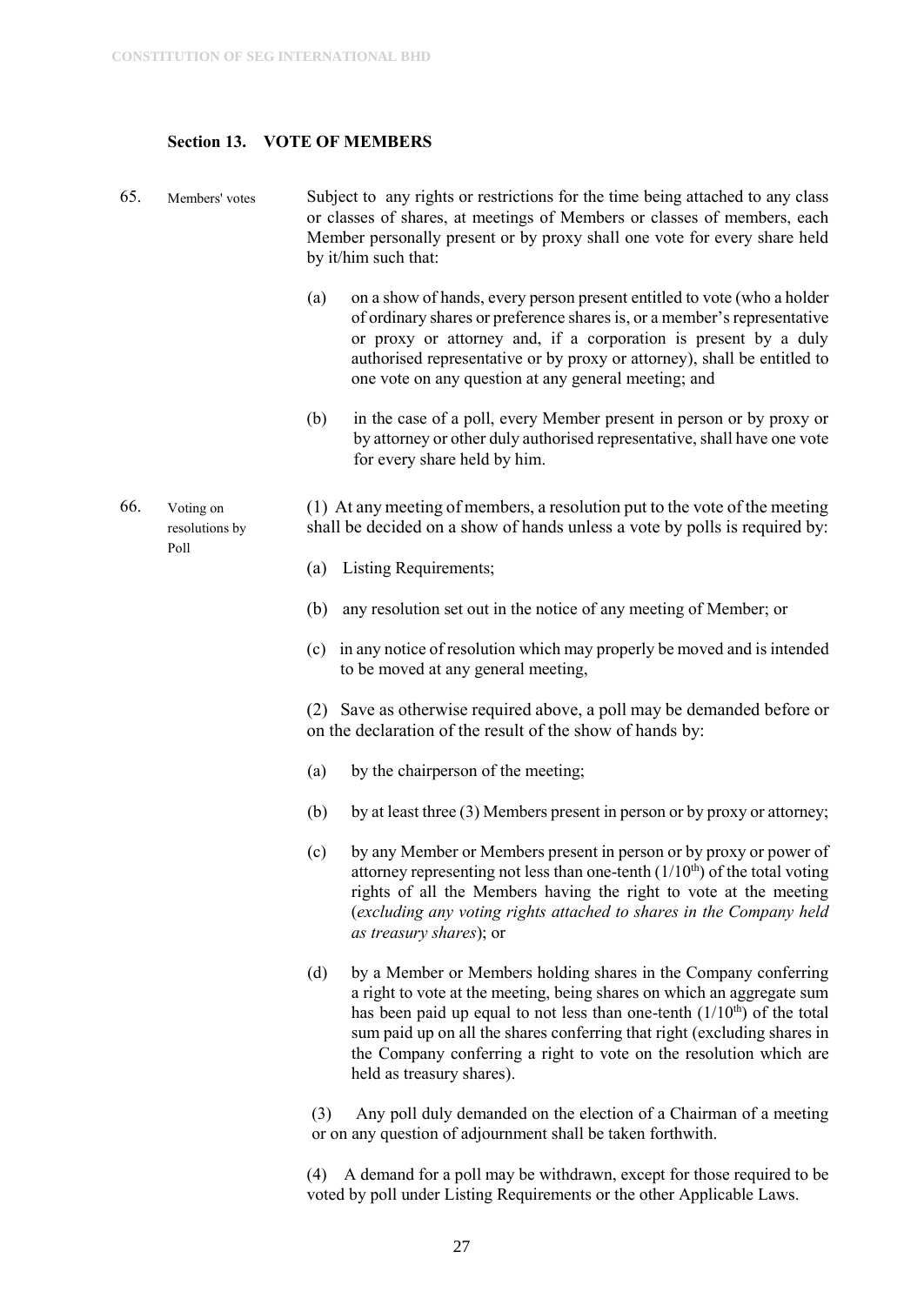- 67. Proxies' right to demand a poll The instrument appointing a proxy to vote at a meeting shall be deemed also to confer authority to demand, or join in demanding a poll, and, a demand by a person as proxy for a Member shall be the same as a demand by the member.
- 68. Evidence of passing of resolutions Subject to this Constitution, a declaration by the Chairman of the meeting that a resolution has been carried or lost, or has not been carried by any particular majority, and an entry to that effect in the minutes of the proceedings of the Company, shall be conclusive evidence of the fact, without proof of the number, proportion or validity of the votes, recorded in favour of or against such resolution.
- 69. Appointment of scrutineer (1) If a poll is duly demanded it shall be taken in such manner as the chairperson of the meeting may direct and at least one (1) scrutineer must be appointed to validate the votes cast at the general meeting. The appointed scrutineer must not be an officer of the Company or its related corporation, and must be independent of the person undertaking the polling process. The Chairman of the meeting may fix a time and place for declaring the result of the poll. The result of the poll shall be deemed to be the resolution of the meeting at which the poll was demanded.

(2) The poll may be conducted manually using voting slips or electronically using various forms of electronic devices. Such votes shall be counted by the poll administrator, and verified by the scrutineer, as may be appointed by the Company for the purpose of determining the outcome of the resolution(s) to be decided on poll.

- 70. Counting of votes If any votes shall have been counted which ought not to have been counted, or might have been rejected, the error shall not vitiate the result of the voting unless:
	- (a) it be pointed out at the same meeting or at any adjournment thereof; or
	- (b) in the opinion of the chairperson, at the meeting or any adjournment thereof as the case may be, it shall be of sufficient importance to vitiate the result of the voting.

In case of any dispute as to the admission or rejection of a vote, the Chairman shall determine the same and such determination made in good faith shall be final and conclusive.

71. Chairman's casting vote In the case of an equality of votes, whether on a show of hands or on a poll, the Chairman of the meeting at which the show of hands takes place or at which the poll is demanded, as the case may be, shall have a second or casting vote in addition to the vote or votes to which he may be entitled as a Member.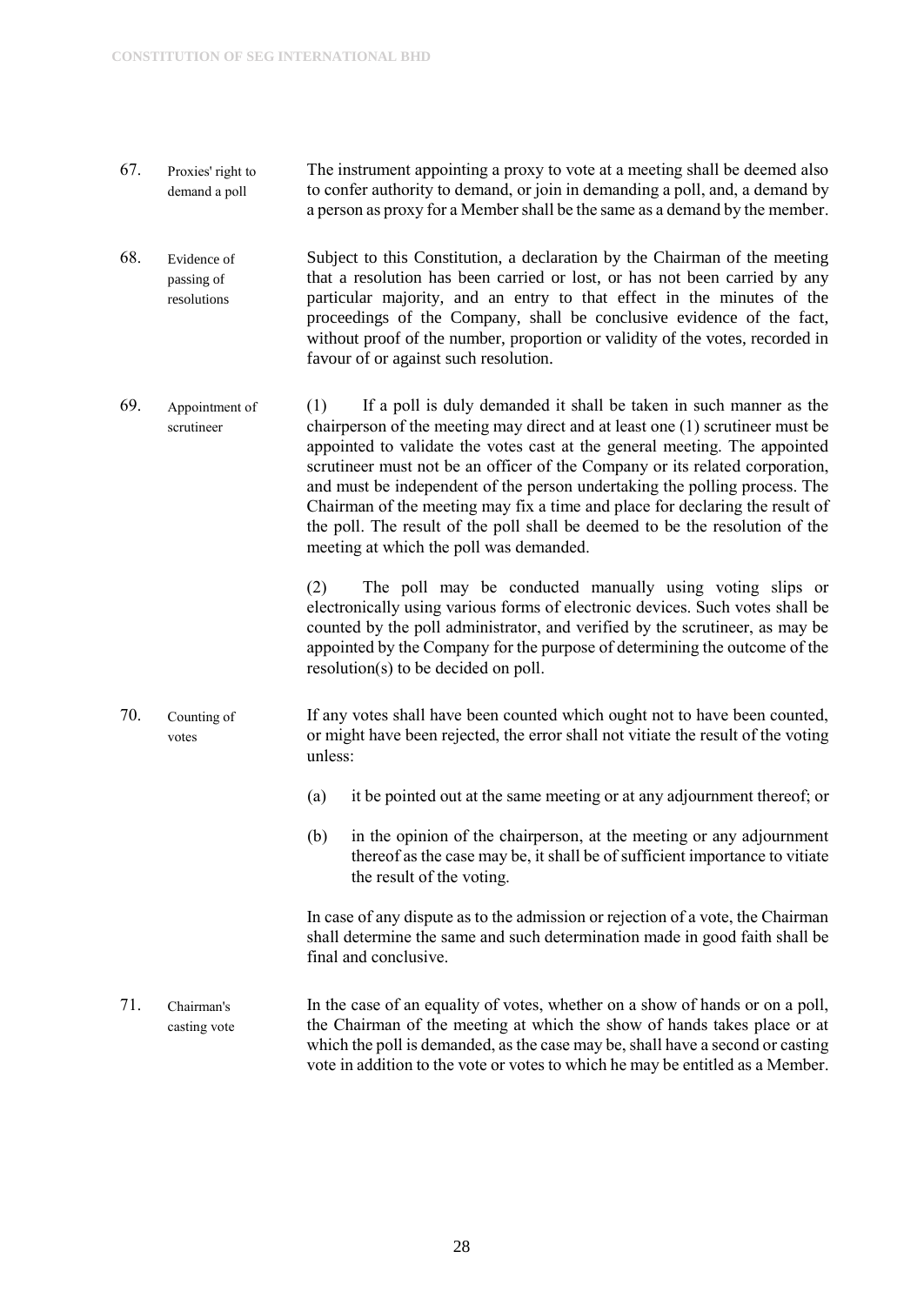- 72. Members' Resolution in writing (1) A resolution in writing signed by all the Members of the Company or their agents authorised in writing shall (*except where a meeting is prescribed by the Applicable Laws*) be as valid and effectual as if it had been passed at a meeting of the Members duly convened and held, and such resolution may consist of several documents in like form each signed by or on behalf of one or more members.
	- (2) In the case of a corporate body which is a Member of the Company such resolution may be signed on its behalf by two (2) of its Directors or by any person (whether identified by name or by reference to the holding of any particular office) duly authorised by such corporate body by resolution of its Directors or other governing body or by Power of Attorney to sign resolution on its behalf.
- 73. Multiple right to Vote A person entitled to more than one vote need not use all his votes *or*, cast all the votes he uses on a poll in the same way.
- 74. Shares of different monetary denominations Where the capital of the Company consists of shares of different monetary denominations, voting rights shall be prescribed in such manner that a unit of capital in each class, when reduced to a common denominator, shall carry the same voting power when such right is exercisable.
- 75. Votes of corporation Any corporation which a Member of the Company is may by resolution of its Directors or other governing body authorise such person as it thinks fit to act as its representative at a particular meeting of the Company, or at all meetings of the Company or any either class of Members. The person so authorised shall, in accordance with his authority and until his authority is revoked by the corporation, be entitled to exercise the same powers on behalf of the corporation which he represents as that corporation could exercise if it were an individual Member of the Company.
- 76. Votes of Members of unsound mind Any Member being of unsound mind or whose person or estate is liable to be dealt with in any way under the law relating to mental disorder may vote by his committee, or by such other person who properly has the management of his estate. Any one of such person may vote either personally or by proxy or by attorney *provided* such evidence as the Directors may require of the authority of the person claiming to vote shall have been deposited at the Office not less than 48 hours before the time appointed for holding the meeting.
- 77. Votes of legal personal representatives of members The legal personal representative of a deceased Member or the person entitled to any share in consequence of the death or bankruptcy of any Member may vote at any general meeting in respect thereof in the same manner as if he was the registered holder of such shares provided that 48 hours at least before the time of holding the meeting or adjourned meeting, (or, in the case of a poll, not less than 24 hours before the time appointed for the taking of the poll, as the case may be), at which he proposes to vote, he shall satisfy the Directors of his right to any share in consequence of the death or bankruptcy of any Member unless the Directors shall have previously admitted his right to vote in respect thereof.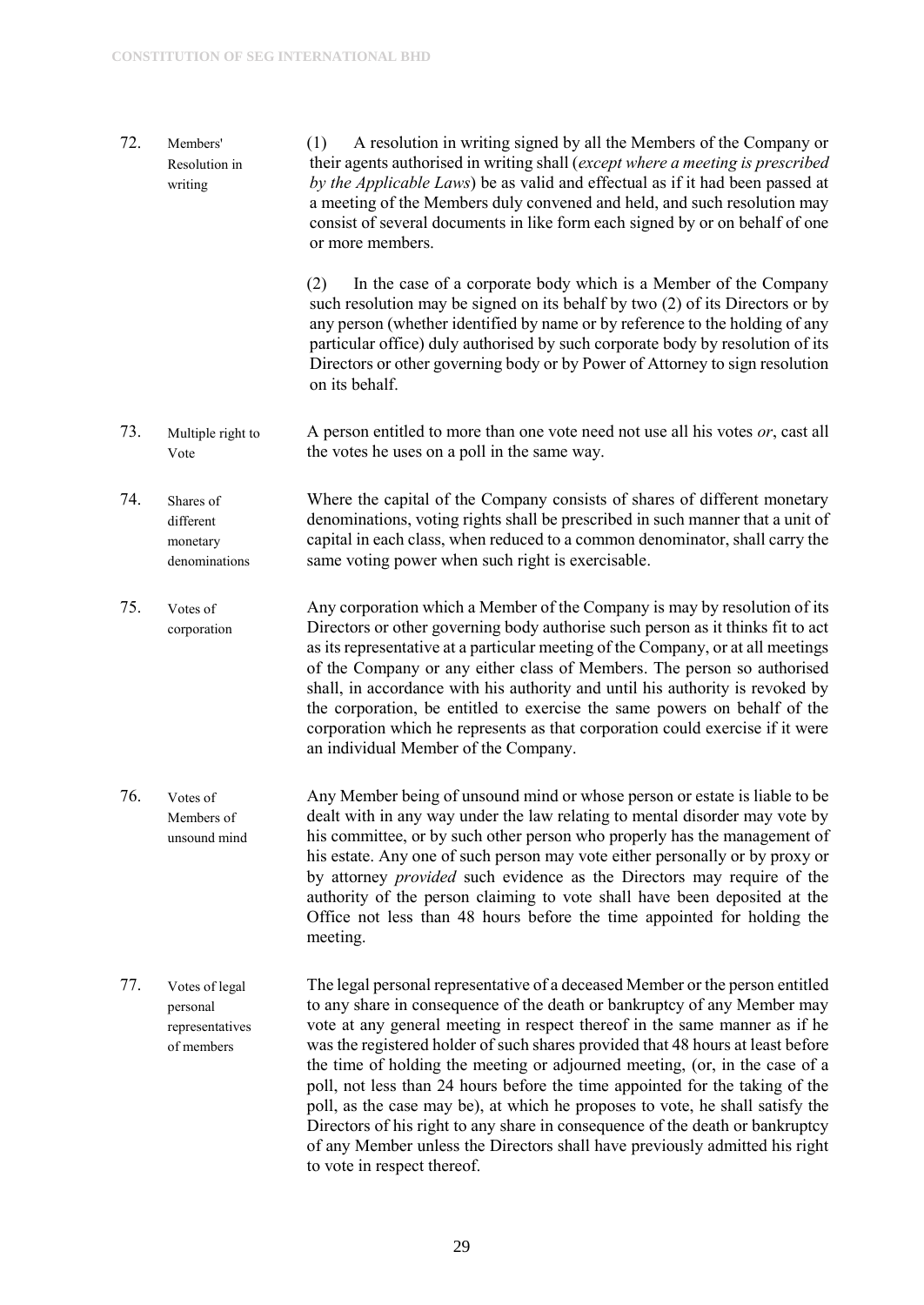- 78. Members in default No Member shall be entitled to be present or to vote at any meeting of Members or to exercise any privilege as a Member nor be counted as one of the quorum unless all calls or other sums immediately payable by him in respect of shares in the Company have been paid.
- 79. Voter's qualification No objection shall be raised in respect of the qualification of any voter except at the meeting or adjourned meeting at which the vote objected to is given or tendered, and every vote not disallowed at such meeting shall be valid for all purposes. Any such objection shall be referred to the Chairman at the meeting, whose decision shall be final and conclusive.

#### <span id="page-30-0"></span>**Section 14. PROXY**

| 80. | Instrument of<br>proxy | The appointment of a proxy shall be governed by the following terms:                                                                                                                                                                                                                                                                                                                                                                                                                                                                                                                                                                                                                    |  |  |
|-----|------------------------|-----------------------------------------------------------------------------------------------------------------------------------------------------------------------------------------------------------------------------------------------------------------------------------------------------------------------------------------------------------------------------------------------------------------------------------------------------------------------------------------------------------------------------------------------------------------------------------------------------------------------------------------------------------------------------------------|--|--|
|     |                        | An instrument appointing a proxy shall be in writing under the hand of<br>(a)<br>the Member or of his attorney duly authorised in writing (or, if the<br>appointor is a corporation, either under the corporation's seal or<br>under the hand of an officer or attorney duly authorised) in the form<br>stipulated by the Company;                                                                                                                                                                                                                                                                                                                                                      |  |  |
|     |                        | The Directors may, but shall not be bound to require evidence of the<br>(b)<br>authority of any such attorney or officer;                                                                                                                                                                                                                                                                                                                                                                                                                                                                                                                                                               |  |  |
|     |                        | A proxy may but need not be a Member of the Company;<br>(c)                                                                                                                                                                                                                                                                                                                                                                                                                                                                                                                                                                                                                             |  |  |
|     |                        | (d)<br>There shall be no restriction as to the qualification of the proxy;                                                                                                                                                                                                                                                                                                                                                                                                                                                                                                                                                                                                              |  |  |
|     |                        | The instrument appointing a proxy authorises the proxy to demand or<br>(e)<br>join in demanding a poll;                                                                                                                                                                                                                                                                                                                                                                                                                                                                                                                                                                                 |  |  |
|     |                        | (f)<br>A proxy may vote only as directed in the proxy form. If the appoint or<br>or representative attend and vote on a resolution, the proxy or attorney<br>must not vote.                                                                                                                                                                                                                                                                                                                                                                                                                                                                                                             |  |  |
| 81. | Omnibus<br>account     | Where a Member of the Company in an Exempt Authorised Nominee which<br>holds ordinary shares in the Company for multiple beneficial owners in one<br>securities account ("omnibus account"), there shall be no limit to the number<br>of proxies which the Exempt Authorised Nominee may appoint in respect of<br>each omnibus account it holds. Where a Member entitled to vote on a<br>resolution has appointed more than one (1) proxy, the proxies shall only be<br>entitled to vote on a poll provided that the Member specifies the proportion<br>of his shareholdings to be represented by each proxy.<br>An 'Exempt Authorised Nominee' refers to an authorised nominee defined |  |  |
|     |                        | under the SICDA which is exempted from compliance with the provisions of                                                                                                                                                                                                                                                                                                                                                                                                                                                                                                                                                                                                                |  |  |

**subsection 25A** of **SICDA.**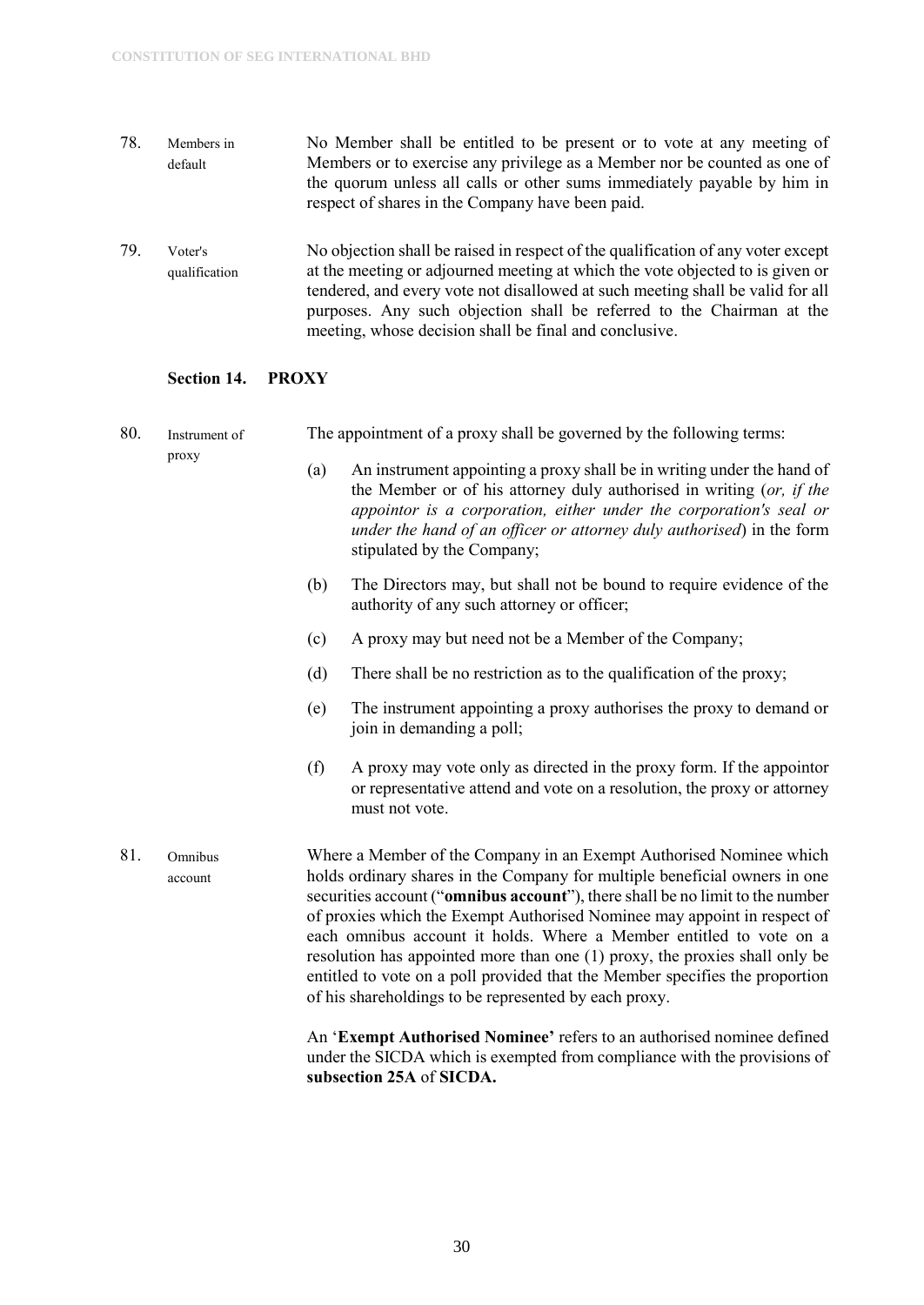82. Form of proxy (1) The instrument appointing a proxy shall be in the following form or in such other form as the Directors may from time to time prescribe or approve:

#### SEG INTERNATIONAL BHD

|     |                                                            | I/We, of being a member/Members of SEG International Bhd, hereby appoint                                                                                                                                                                                                                                                                                                                                                                                                                                                                                                                                                                                                                                                                                                                                                 |
|-----|------------------------------------------------------------|--------------------------------------------------------------------------------------------------------------------------------------------------------------------------------------------------------------------------------------------------------------------------------------------------------------------------------------------------------------------------------------------------------------------------------------------------------------------------------------------------------------------------------------------------------------------------------------------------------------------------------------------------------------------------------------------------------------------------------------------------------------------------------------------------------------------------|
|     |                                                            |                                                                                                                                                                                                                                                                                                                                                                                                                                                                                                                                                                                                                                                                                                                                                                                                                          |
|     |                                                            | of or failing him/her,<br>of or failing him/her, the chairman of the meeting as my/our proxy to vote for me/us on my/our<br>behalf at the [annual or extraordinary, as the case may be] general meeting<br>of the Company, to be held at [place of the meeting] on the $\lceil \ \ \rceil$ day of<br>[month] [year] at [time of the meeting], and at any adjournment thereof.                                                                                                                                                                                                                                                                                                                                                                                                                                            |
|     |                                                            | This form is to be used $*$ in favour of / against the resolution                                                                                                                                                                                                                                                                                                                                                                                                                                                                                                                                                                                                                                                                                                                                                        |
|     |                                                            | *Strike out whichever is not desired.                                                                                                                                                                                                                                                                                                                                                                                                                                                                                                                                                                                                                                                                                                                                                                                    |
|     |                                                            | [Unless otherwise instructed, the proxy may vote as he thinks fit.]                                                                                                                                                                                                                                                                                                                                                                                                                                                                                                                                                                                                                                                                                                                                                      |
|     | Deposit of proxy                                           | The instrument appointing a proxy, with the power of attorney or<br>(2)<br>other authority (if any) under which it is signed or a notarially certified or<br>office copy of such power or authority, shall be deposited at the Office or at<br>such other place within Malaysia or in such other manner as is specified for<br>that purpose in the notice convening the meeting, not less than forty eight<br>(48) hours before the time appointed for holding the meeting or adjourned<br>meeting, as the case may be, at which the person named as proxy in such<br>instrument proposes to vote, (or in the case of a poll, not less than twenty<br>four (24) hours before the time appointed for the taking of the poll); failing<br>which, in default thereof the instrument of proxy shall not be treated as valid. |
| 83. | Appointment of<br>proxy via<br>electronic<br>communication | Subject to the Applicable Laws, the Directors or any agent of the Company<br>so authorised by the Directors, may accept the appointment of proxy received<br>by electronic communication on such terms as they consider fit including:                                                                                                                                                                                                                                                                                                                                                                                                                                                                                                                                                                                   |
|     |                                                            | The Directors may require such reasonable evidence they consider<br>(a)<br>necessary to determine:                                                                                                                                                                                                                                                                                                                                                                                                                                                                                                                                                                                                                                                                                                                       |
|     |                                                            | (i) the identity of the Member and the proxy; and                                                                                                                                                                                                                                                                                                                                                                                                                                                                                                                                                                                                                                                                                                                                                                        |

(ii) where the proxy is appointed by a person acting on behalf of the member, the authority of that person to make the appointment;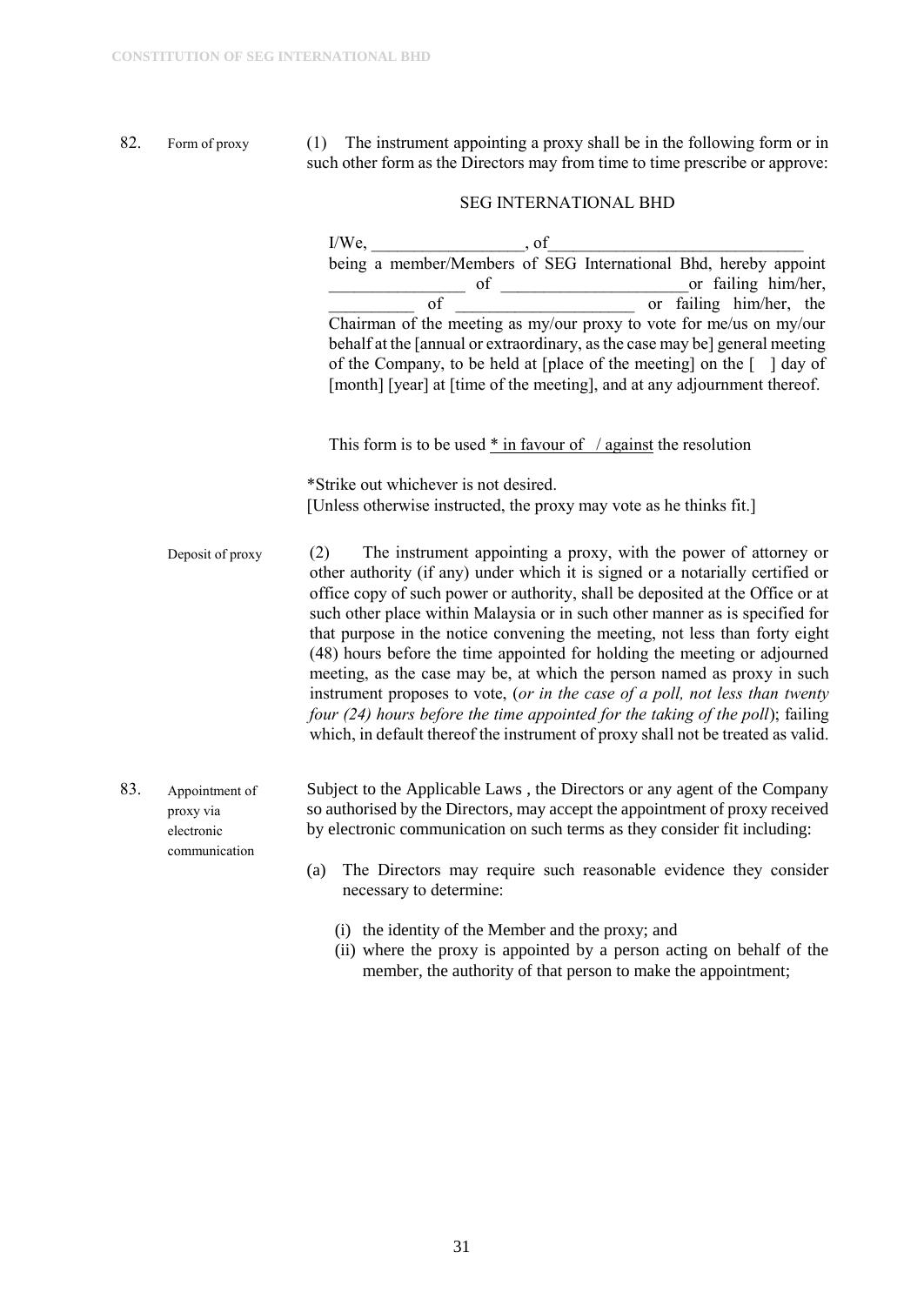- (b) The appointment of proxy by electronic communication must be received at the electronic address specified by the Company in any of the following sources and comply with any terms and conditions specified therein:
	- (i) Notice calling the meeting;
	- (ii) Instrument of proxy sent out by the Company in relation to the meeting; or
	- (iii)Website maintained by or on behalf of the Company.

An appointment of proxy by electronic communication which is not made in accordance with this Clause shall be invalid.

A vote given in accordance with the terms of an instrument of proxy or attorney shall be valid, notwithstanding the:

- (a) previous death or unsoundness of mind of the principal; or
- (b) revocation of the instrument of proxy, or of the authority which the instrument of proxy was executed; or
- (c) the transfer of the share in respect of which the instrument of proxy is given,

provided that no intimation in writing of such death, unsoundness of mind, revocation or transfer shall have been received by the Company at the Office before the commencement of the meeting or adjourned meeting (*or in the case of a poll, before the time appointed for the taking of the poll*) at which the instrument is used. Subject to the foregoing, a poll or vote taken by a proxy shall, notwithstanding that it is exercised otherwise than in accordance with instructions of the appointer, be valid and binding on the appointer, and the Company shall not be under any obligation to ensure or verify that a proxy voting at a meeting of Members shall vote or had voted in accordance with the instructions indicated in the instrument of proxies.

#### <span id="page-32-0"></span>**Section 15. DIRECTORS**

85. Number of Directors The business and affairs of the Company shall be managed by the Board who are appointed by the shareholders in general meeting and such Board shall consist of not less than two (2) persons (unless otherwise determined by the Company in general meeting, the Constitution and the Listing Requirements).

86. Share qualification of the Directors The shareholding qualification for Directors may be fixed by the Company in general meeting and until so fixed no shareholding qualification for Director shall be required.

84. Proxy irrevocable unless notice received by the Company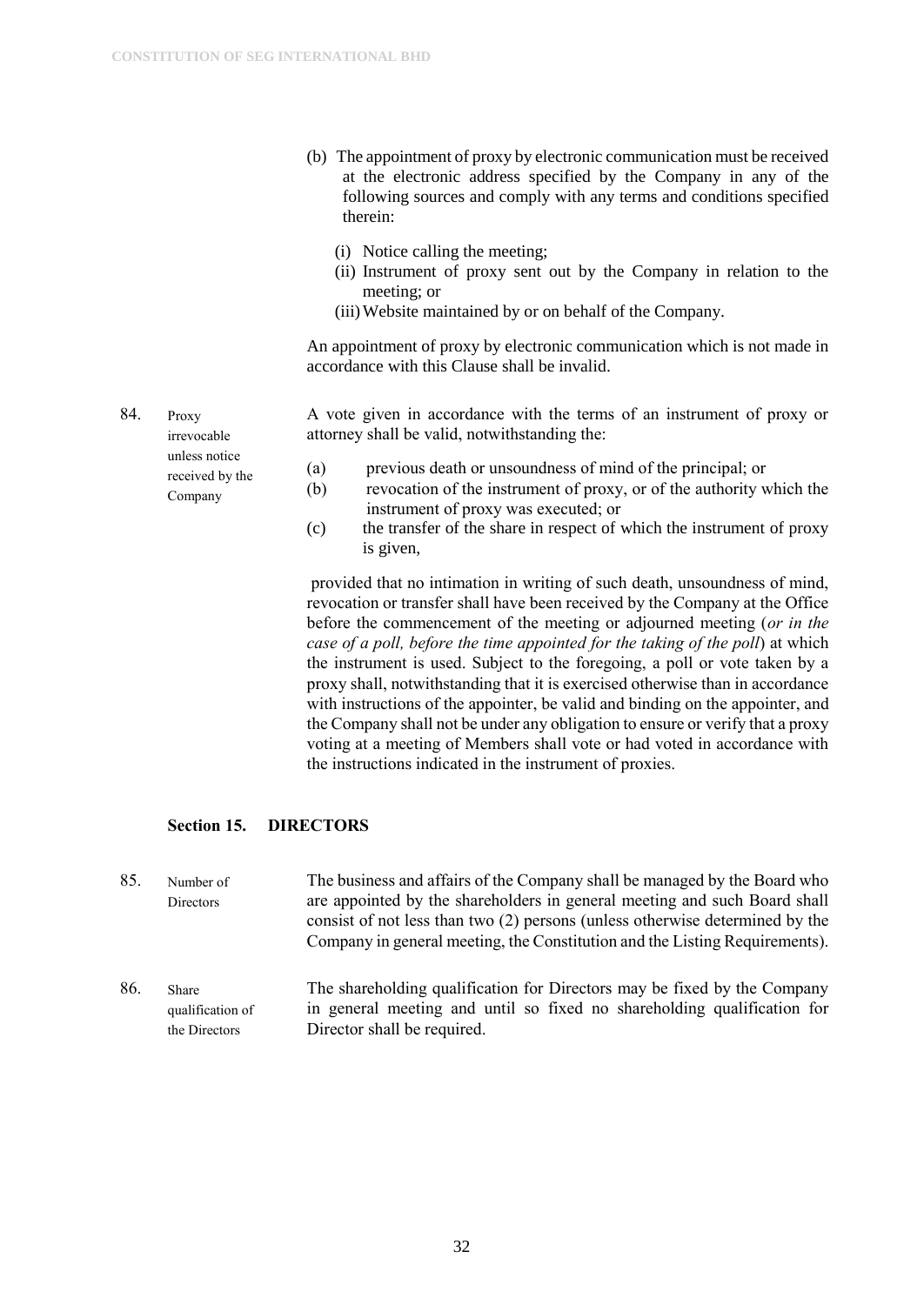87. Rotation and retirement of **Directors** (1) At the first annual general meeting of the Company all the Directors shall retire from office, and at the annual general meeting in every subsequent year one-third (1/3) of the Directors for the time being, or, if their number is not three (3) or a multiple of three (3), then the number nearest to one-third (1/3) shall retire from office, *PROVIDED ALWAYS* that all the Directors shall retire from office once at least in each three (3) years but shall be eligible for re-election and an election of Directors shall take place each year.

> (2) A retiring Director shall be eligible for re-election and shall retain office until the close of the meeting at which he retires.

> (3) The Directors to retire in every year shall be those who have been longest in office since their last election, but as between persons who became Directors on the same day those to retire shall (unless they otherwise agree among themselves) be determined by lot. The length of time a Director has been in office shall be computed from his last election or appointment when he has previously vacated office.

88. Independent Directors/Twotier voting (1) The Board shall have such number of Independent Directors as may be required under the Applicable Laws.

> (2) An Independent Director (*as defined by the Listing Requirements*), who has served for a cumulative term of nine (9) years, shall provide justification and seek shareholders' approval for his continued service as Independent Director and the resolution shall be passed by way of an ordinary resolution.

> (3) If the Board continues to retain the Independent Director after the twelfth  $(12<sup>th</sup>)$  year, the Company shall seek shareholders' approval for his continued service as Independent Director through a two-tier voting process as defined by the **Malaysian Code on Corporate Governance** or other process as may be agreed by the shareholders.

- 89. Notice of nomination of Director No person, not being a retiring Director, shall be eligible for election to the office of Director at any general meeting unless:
	- (a) a Member intending to propose him has, at least eleven (11) clear days before the meeting, left at the Office of the Company a notice in writing duly signed by the nominee, giving consent to the nomination and either signifying his candidature for the office, or signifying the intention of such Member to propose him. The cost of serving the notice to propose the election of a Director where a Member or Members make the nomination, shall be borne by the Member or Members making the nomination;
	- (b) in the case of a person recommended by the Directors for election, nine (9) clear days' notice only shall be necessary.
	- (c) Notice of each and every candidature for election to the Board of Directors shall be served on the registered holders of shares at least seven (7) days prior to the meeting at which the election is to take place.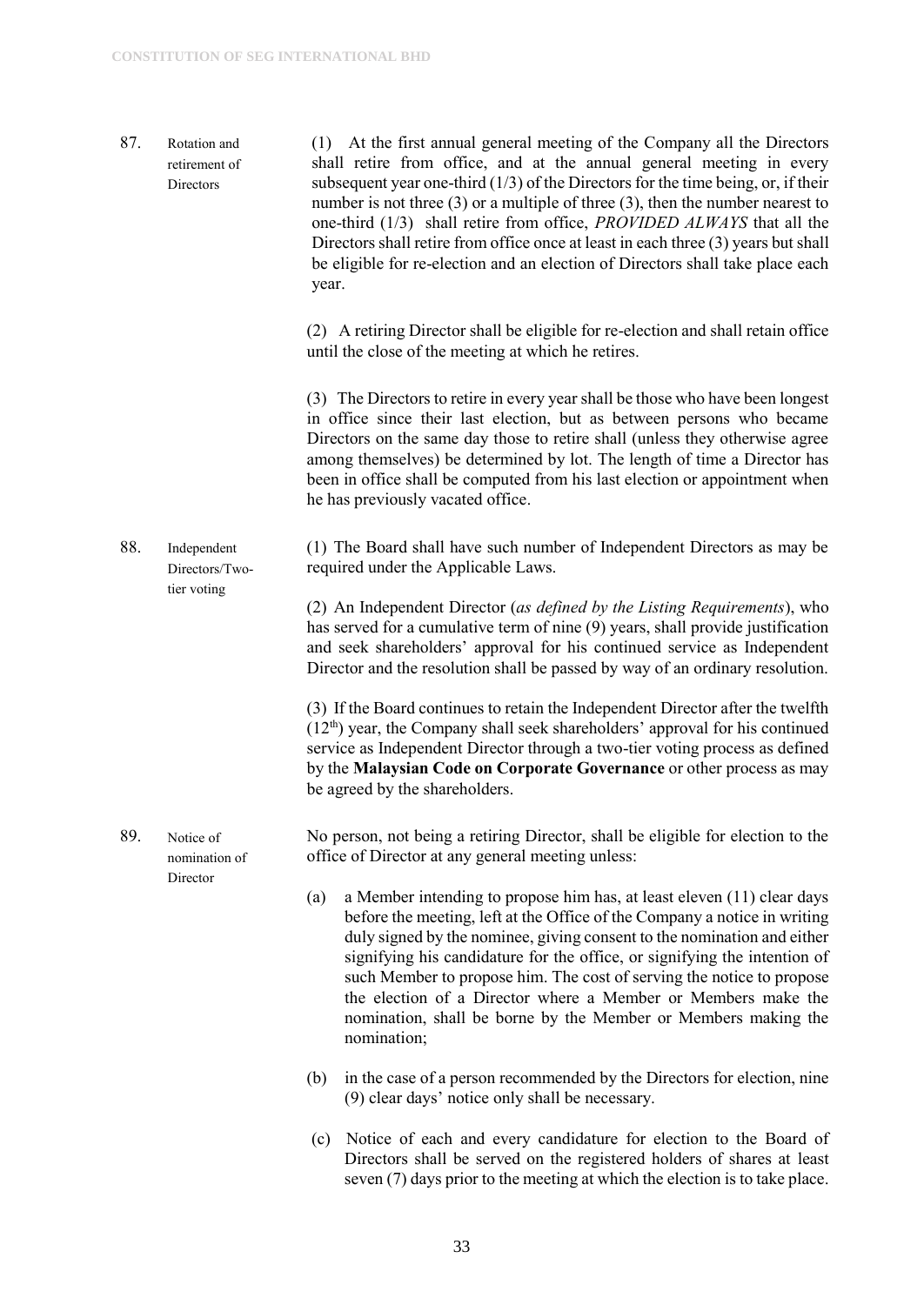decreased

90. When the retiring Director deemed reelected (1) The Company at the meeting at which a Director retires under any provision of the Constitution may fill the vacated office by electing a person thereto. Unless at that meeting it is expressly resolved not to fill the vacated office, or a resolution for re-election of the Director retiring at that meeting is put to the meeting and lost, or some other person is elected a Director in place of the retiring Director.

> (2) The retiring Director shall, if offering himself for re-election and not being disqualified under the Act from holding office as a Director, be deemed to have been re-elected. A retiring Director shall be deemed to have offered himself for re-election unless he has given notice in writing to the Company that he is unwilling to be re-elected

- 91. No appointment of Directors by single resolution At a general meeting at which more than one (1) Director is to be elected, each candidate shall be the subject of a separate motion and vote unless a motion for the appointment of two (2) or more persons as Directors by a single resolution shall have first been agreed to by the meeting without any vote being given against it.
- 92. Number may be increased or The Company may from time to time by resolution passed at a meeting of Members:
	- (a) increase or reduce the number of Directors; and
	- (b) determine in what rotation the increased or reduced number is to go out of office.
- 93. Alternate Directors (1) A Director may appoint a person approved by a majority of his co-Directors to act as his alternate *Provided That* any fee paid by the Company to the alternate shall be deducted from that Director's remuneration. The alternate Director shall be entitled to notices of all meetings and to attend, speak and vote at any such meeting at which his appointor is not present. Any appointment so made may be revoked at any time by the appointor or by a majority of the Directors, and any appointment or revocation under this Clause shall be effected by notice in writing to be delivered to the Secretary of the Company. An alternate Director shall ipso facto cease to be an alternate Director if his appointor for any reason ceases to be a Director.

(2) If any Director retires by rotation and is re-elected by the meeting or is, pursuant to this Constitution, deemed to be re-elected at the meeting at which such retirement took effect, any appointment made by him of an alternate Director which was in force immediately prior to the appointor's retirement shall continue to operate after such re-election as if the appointor had not so retired.

(3) A Director may appoint a person to act as his alternate provided that such person is not a Director of the Company and such person does not act as an alternate for more than one (1) Director of the Company.

(4) A Director shall not be liable for the acts and defaults of any alternate Director appointed by him.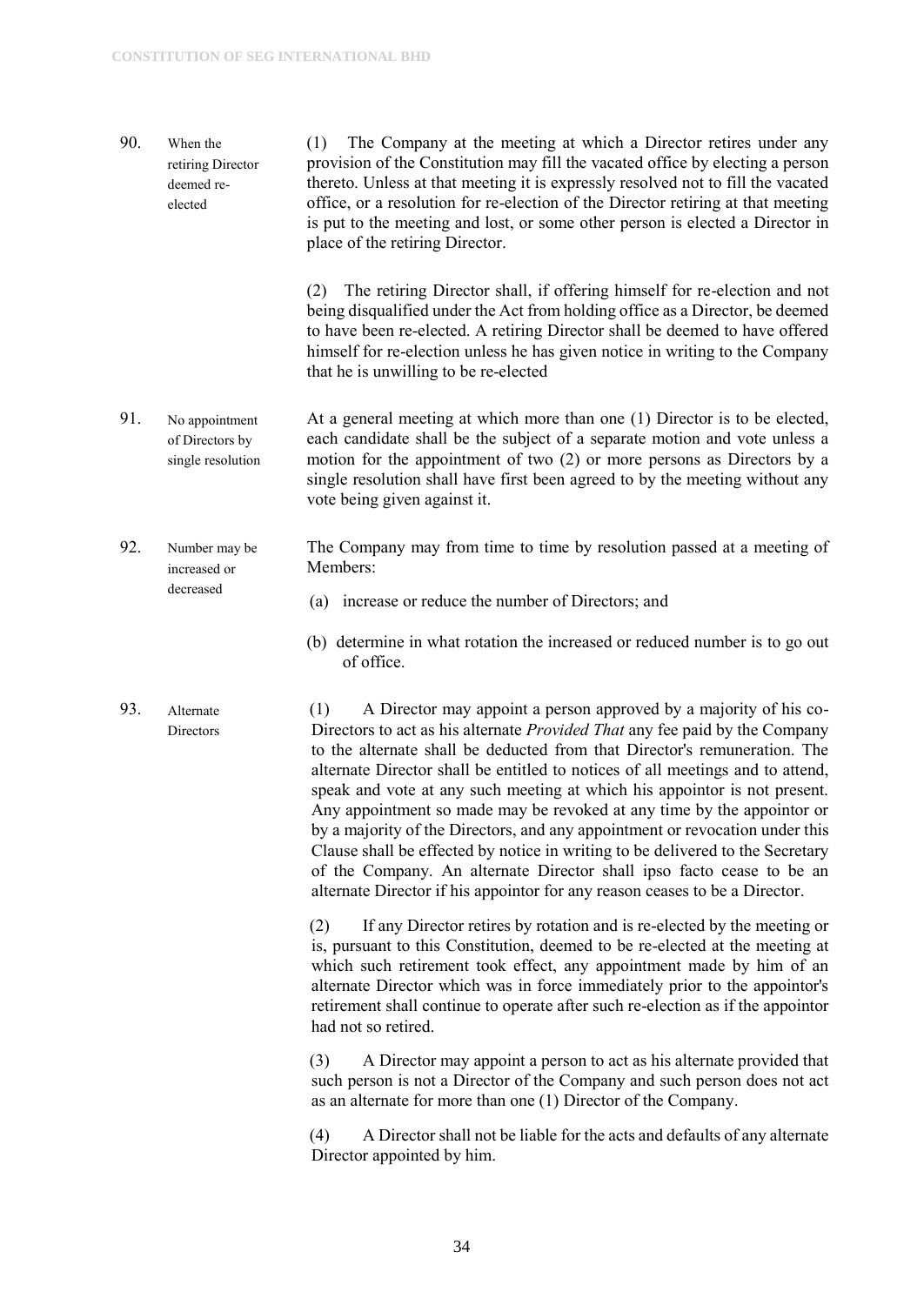(5) An alternate Director shall not be taken into account in reckoning the minimum or maximum number of Directors allowed for the time being but he shall be counted for the purpose of reckoning whether a quorum is present at any meeting of the Directors attended by him at which he is entitled to vote.

94. Removal of Directors (1) The Company may by resolution of the members at general meeting of which special notice has been given to remove any Director before the expiration of his period of office (notwithstanding any provisions of the Constitution or of any agreement between the Company and such Director but without prejudice to any claim he may have for damages for breach of any such agreement).

> (2) The Company may by resolution of the members at general meeting appoint another person in place of a Director so removed from office and any person so appointed shall be subject to retirement by rotation at the same time as if he had become a Director on the day on which the Director in whose place he is appointed was last elected a Director. In default of such appointment the vacancy so arising may be filled by the Directors as a casual vacancy.

- 95. Vacancy in Board The Directors shall have power at any time, and from time to time, to appoint any person to be a Director, either to fill a casual vacancy or as an addition to the existing Directors. Any Director so appointed shall hold office only until the next following annual general meeting, and shall then be eligible for re-election but shall not be taken into account in determining the Directors who are to retire by rotation at that meeting.
- 96. Remuneration The fees and any benefits payable to the Directors (including any increase or other variation, or any compensation for loss of employment of a Director) shall be subject to shareholder approval at annual general meeting of Members and shall (*unless such resolution otherwise provides)* be divisible among the Directors as they may agree. Any Director holding office for a part of a year shall be entitled to a proportionate part of such fees. The fees shall be determined subject to the following:
	- (a) Executive Director: Any Director who is appointed to any executive office including Chairman or who serves on any committee shall, subject to the terms of any agreement (if any) entered into in any particular case, receive such remuneration (whether by way of salary, participation in profits, or partly in one way and partly in another) as the Directors may from time to time determine, *provided however that their salary shall not include a commission on or a percentage of turnover of the Company.*
	- (b) Non-Executives: Fees payable to non-executive Directors shall be a fixed sum, *not by a commission on, or percentage of, profits or turnover of the Company* and which shall not exceed the amount approved by the shareholders in general meeting.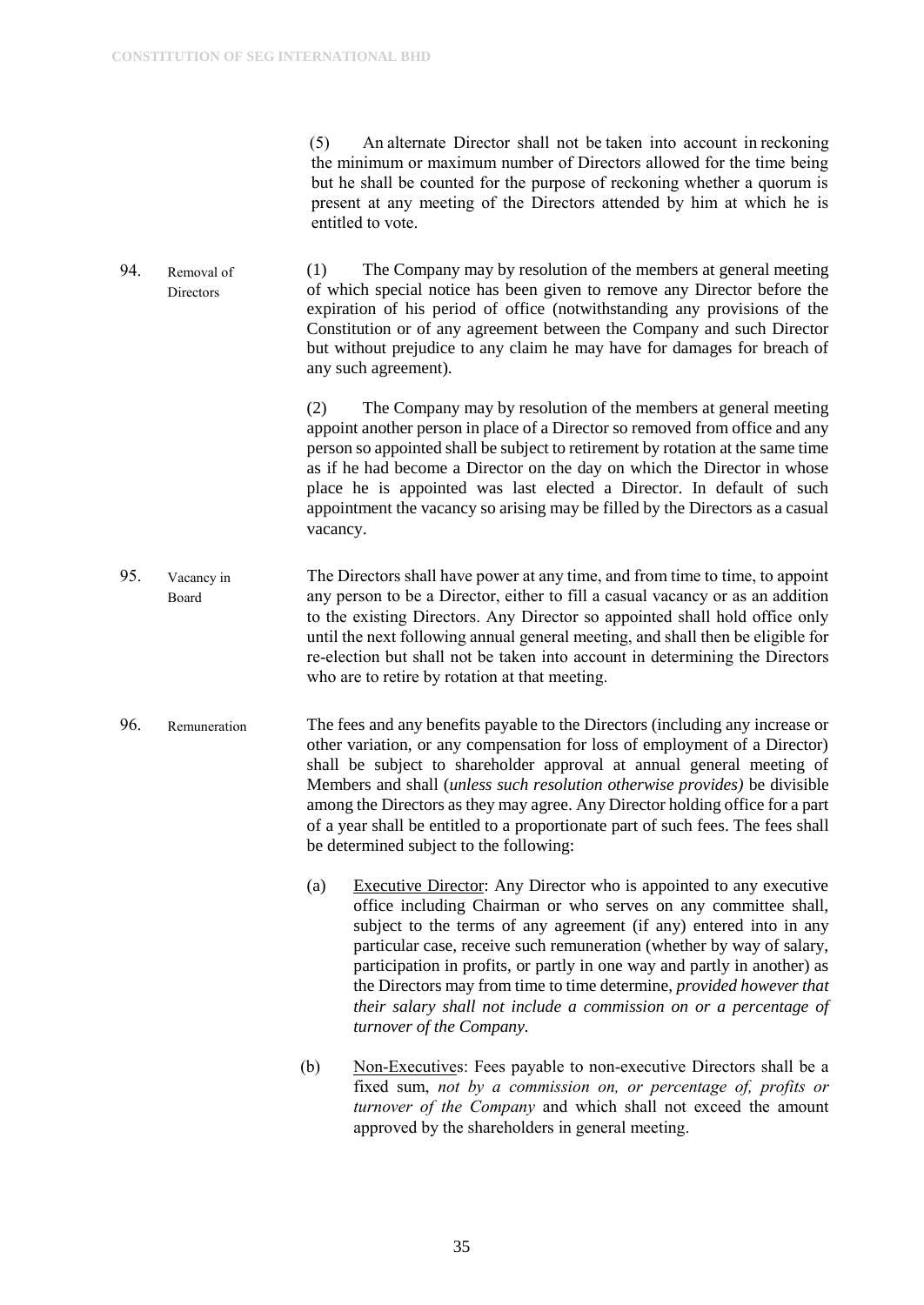97. Reimbursement and special remuneration (1) The Directors shall be entitled to be reimbursed for all travelling or such reasonable expenses as may be incurred in attending and returning from meetings of the Company or the Directors, committees of the Company or Directors, or which they may otherwise incur in connection with the Company's business.

> (2) If any Director being willing shall be called upon to perform extra services, to make any special exertions in going or residing away from his usual place of business or residence for any of the purposes of the Company, or in giving special attention to the business of the Company as a Member of a committee of Directors, the Company may remunerate the Director so doing either by a fixed sum or otherwise (*other than by a sum to include a commission on or percentage of turnover or profits*) as may be determined by the Board.

98. Vacation of The office of Director shall, ipso facto, be vacated if he or she:

- office of Directors
- (a) Ceases to be a Director by virtue of **Section 208** of the Act;
- (b) Ceases to be, is disqualified or prohibited from being a Director by virtue of any other provision of the Act and the other Applicable Laws;
- (c) is absent from more than *50%* of the total board of directors' meetings held during a financial year of the Company, *except when an exemption or waiver is obtained from the Exchange;*
- (d) has been convicted in relation to the offences as follows:
	- (i) by a court of law, whether within Malaysia or elsewhere, in connection with the promotion, formation or management of a corporation;
	- (ii) by a court of law, whether within Malaysia or elsewhere, involving fraud or dishonesty or where the conviction involved a finding that he acted fraudulently or dishonestly; or
	- (iii) by a court of law, under the securities laws of the corporations laws of the Company's place of incorporation;

within a period of five (5) years from the date of conviction or if sentenced to imprisonment, from the date of release from prison, as the case may be. For the purposes of this Clause, "securities laws" includes, the **Capital Markets and Services Act 2007**, **SICDA** and **Securities Commission Act 1993.**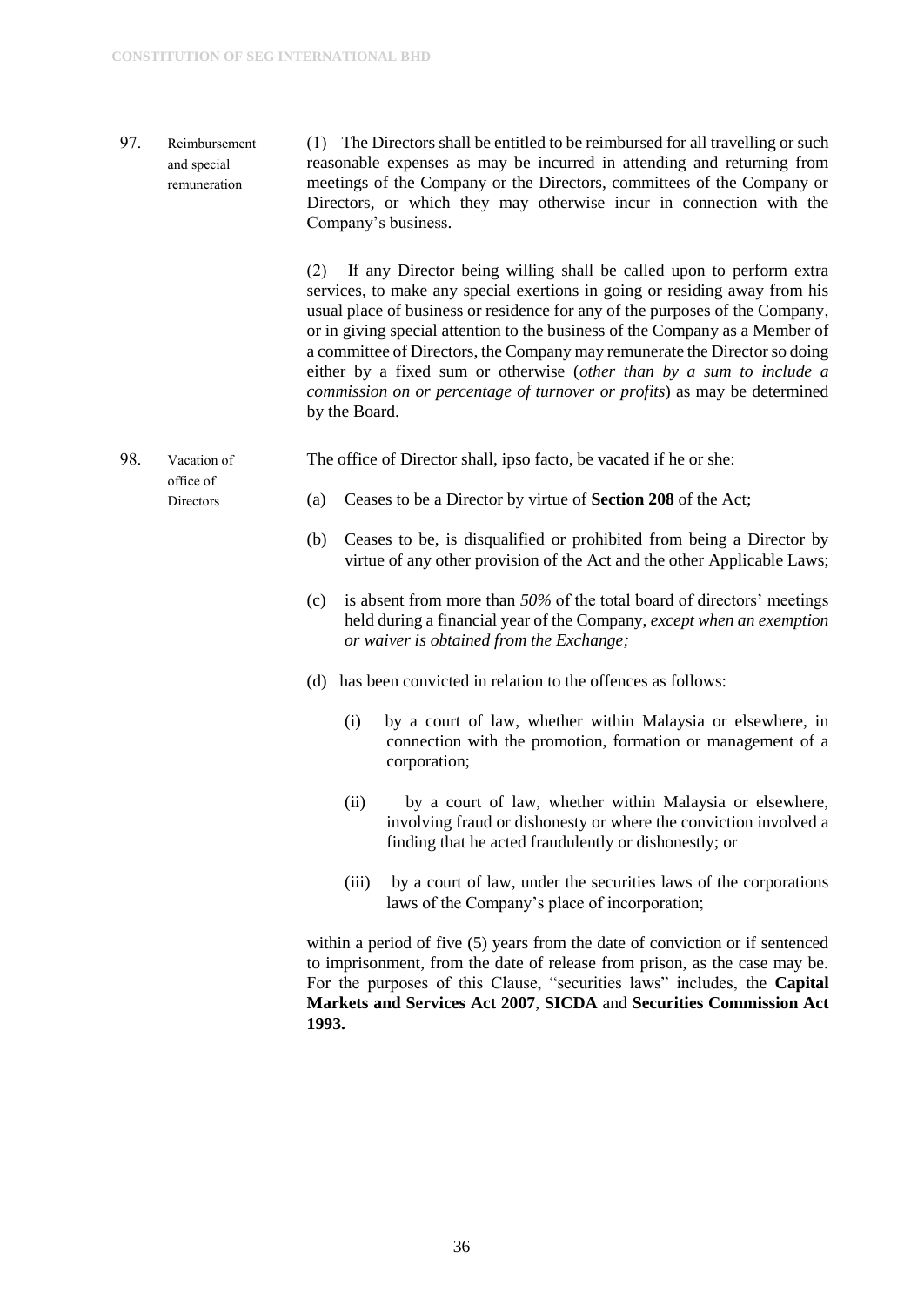employees of the Company

#### <span id="page-37-0"></span>**Section 16. POWERS AND DUTIES OF DIRECTORS**

- 99. Powers and duties of Directors The business and affairs of the Company shall be managed by or under the direction of the Board. The Board has all the powers necessary for managing, directing and supervising the management of the business and affairs of the Company subject to any modification, exception or limitation contained in the Applicable Laws or the Constitution. The Board shall be entitled to receive notice of and to attend and speak at all general meetings of the Company.
- 100. Transactions of Substantial Value / Connected Transactions The Directors shall always comply with the Act in relation to undertaking any transactions related to substantial parts of the Company's assets, property or undertakings, as well as, entering into any transactions connected with a Director.
- 101. Duty to keep register of charges The Directors shall cause to be kept such registers as may be set out in the Constitution and/or as may be prescribed by the Act.
- 102. Establishment and maintenance of any pension, superannuation fund or life assurance schemes for the benefit of the (1) The Directors may procure the establishment and maintenance of any non-contributory or contributory pension or superannuation fund or life assurance scheme ("**Benefits Program**") for the benefit of, and pay, provide for or procure the grant of donations, gratuities, pensions, allowances, benefits or emoluments to: (a) any persons who are or shall have been at any time in the employment or service of the Company or any associated company;
	- (b) to any persons who are or have been a Director or other officer of and holds or have held salaried employment in the Company or any associated company; or
	- (c) the wives, widows, families or dependants of any such persons.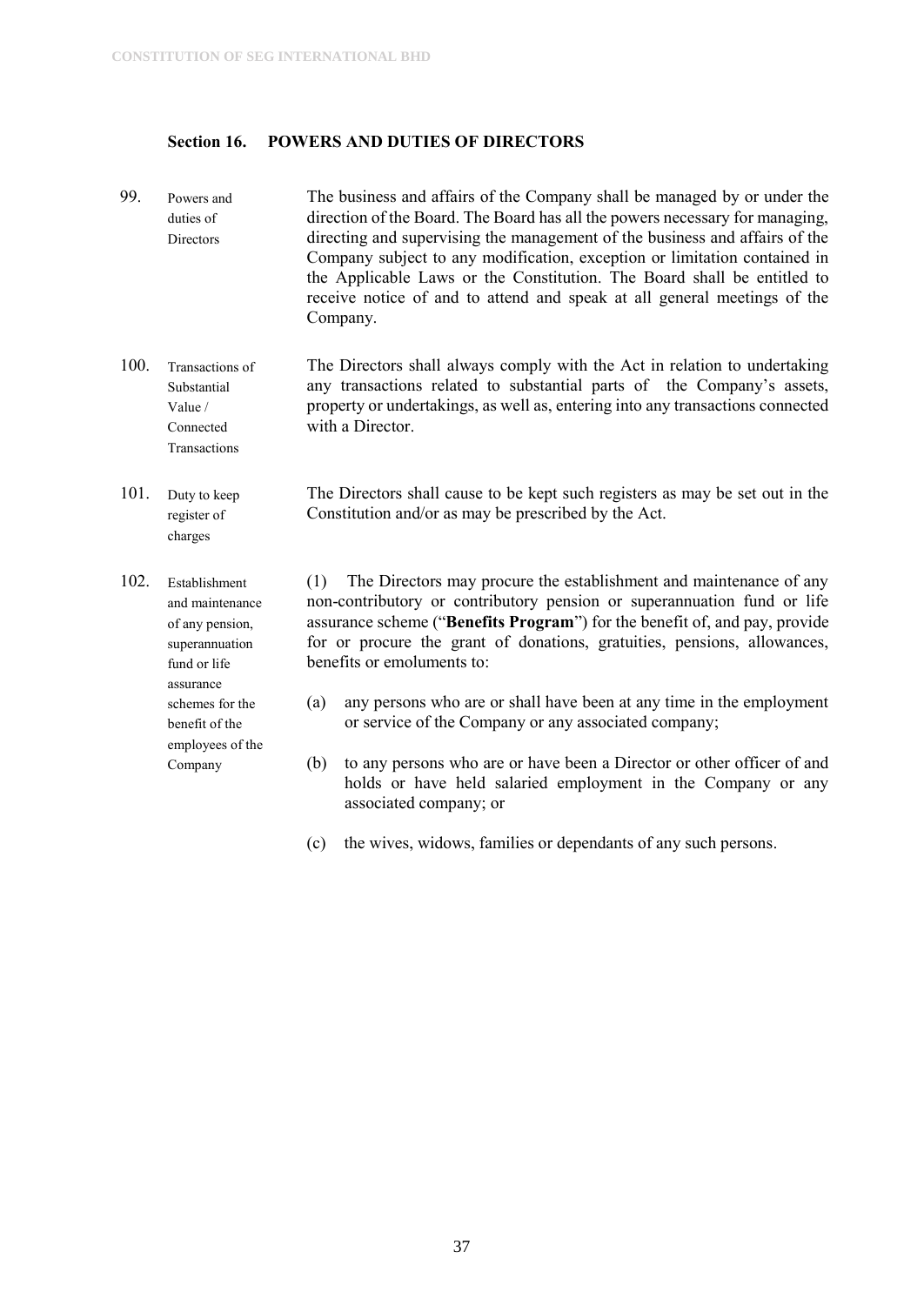103. Other Benefits for Employees and connected person(s)

In addition to the Benefits Program, the Directors may also:

- (a) procure the establishment and subsidy of or subscription and support to any institutions, association, clubs, funds or trusts calculated to be for the benefit of any such persons as aforesaid or of its Members; and
- (b) make payment for or towards any hospital or scholastic expenses, or insurance of any such persons as aforesaid; and
- (c) procure subscriptions or guarantees of money for charitable or benevolent objects or for any exhibitions or for any public, general or useful object.

*PROVIDED THAT* any Director holding such salaried employment shall be entitled to retain any benefit received by him hereunder subject only where the Act requires, to proper disclosure to the Members of the Company in general meeting.

In this Clause the expression "the associated company" shall include any company which is the holding company of the Company or a subsidiary of the Company or of any such holding company or which in the opinion of the Directors can properly be regarded as being connected with the Company or with any such company as aforesaid.

- 104. Director's power to appoint attorney of the Company The Directors may from time to time, and at any time, by power of attorney, appoint any corporation, firm or person or body of persons, whether nominated directly or indirectly by the Directors, to be the attorney or attorneys of the Company for such purposes and with such powers, authorities and discretion (not exceeding those vested in or exercisable by the Directors under this Constitution) and for such period and subject to such conditions as they may think fit, and any such power of attorney may contain such provisions for the protection and convenience of persons dealing with any such attorney as the Directors think fit and may also authorise any such attorney to delegate all or any of the powers, authorities and discretions vested in him.
- 105. Right to hold other office under the Company *Save for holding the office of auditor*, a Director may hold any other office or place of profit under the Company in conjunction with his office of Director for such period and on such terms (as to remuneration and otherwise) as the Directors may determine.
- 106. Right to payment for professional services Unless prohibited by the Applicable Laws, any Director may act by himself or his firm in a professional capacity for the Company and he or his firm shall be entitled to remuneration for his or his firm's professional services as if he was not a Director, provided that:
	- (a) a Director or his firm shall not be authorised to act as auditor of the Company; and
	- (b) such professional services shall be provided at normal commercial terms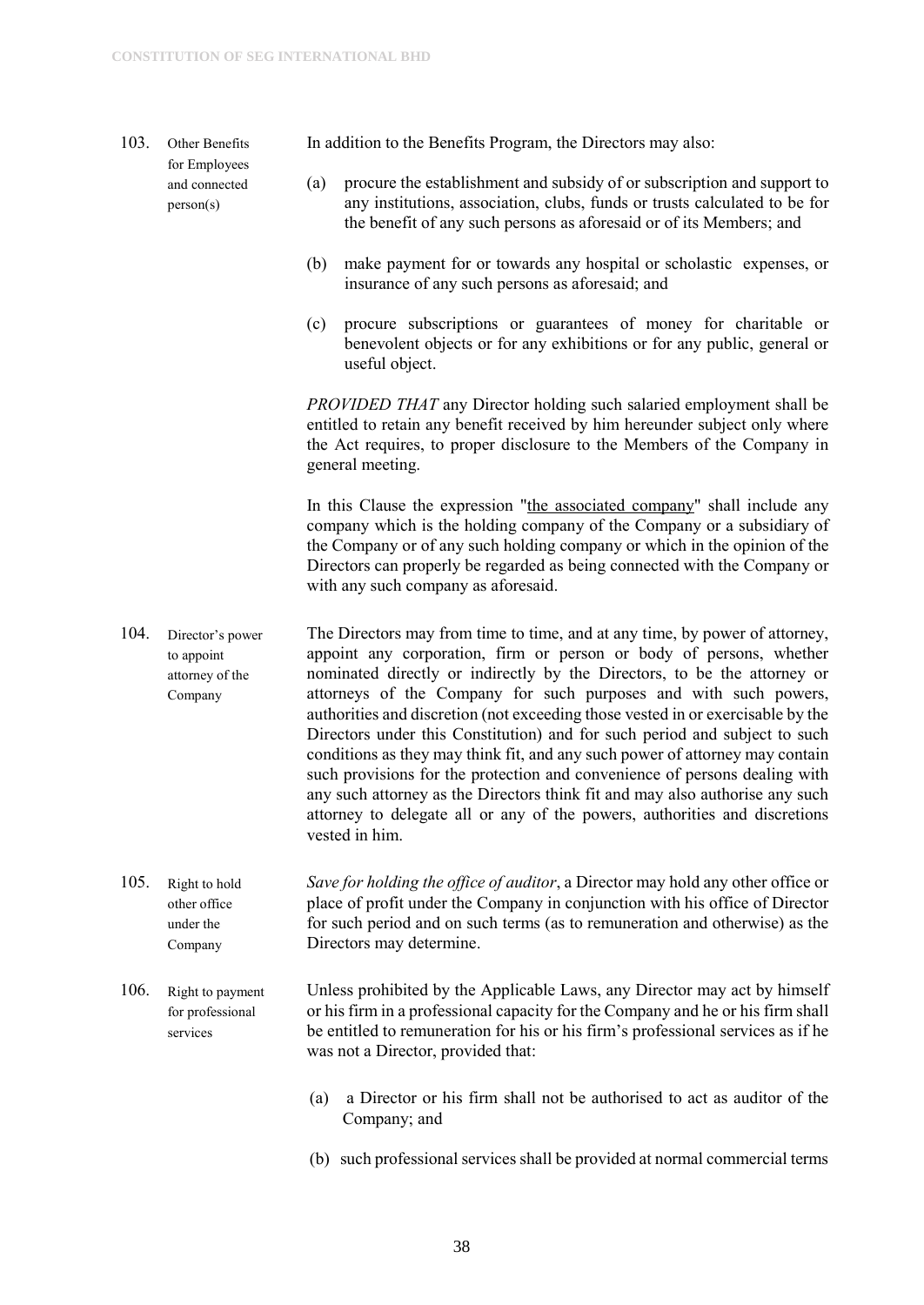107. General duty to make disclosure Every Director shall give notice to the Company of such events and matters relating to himself as may be necessary or expedient to enable the Company and its officers to comply with the requirements of the Act.

#### <span id="page-39-0"></span>**Section 17. BORROWING POWERS**

108. Directors' borrowing power (1) The Directors may from time to time at their discretion raise, incur liability, assume indebtedness or borrow monies as they think proper (collectively "**Indebtedness**").

> (2) The Directors may secure the repayment of the Indebtedness ("**Security"**) in such manner and upon such terms and conditions as they think fit including issue bonds, perpetual or redeemable, debentures or debenture stock, or other Securities, and/or any mortgage, guarantee, charge or security on the undertaking of the whole or any part of the assets or property of the Company (both present and future) or any other similar instrument with similar terms, including its uncalled capital from time to time);

> (3) The Directors may exercise all of the powers of the Company in the ordinary course of the Company's business to guarantee the payment of any monies payable under contracts or obligations of any company or of any person whomsoever whether corporate or unincorporated with or without **Securities**

- 109. Third Party Liability The Directors shall not incur any Indebtedness and/or grant any Security for an unrelated third party.
- 110. Indemnity to be given If the Directors or any of them, or any other person, shall become personally liable for the payment of any sum primarily due from the Company, the Directors may execute or cause to be executed any mortgage, charge or security over or affecting the whole or any part of the assets of the Company by way of indemnity to secure the Directors or persons so becoming liable as aforesaid from any loss in respect of such liability.

#### <span id="page-39-1"></span>**Section 18. PROCEEDINGS OF DIRECTORS**

111. Directors' meeting The Directors may meet together for the despatch of business at such time and place, adjourn and otherwise regulate their meetings and proceedings as they think fit. A meeting of the Directors for the time being at which a quorum is present shall be competent to exercise all or any of the powers, authorities and discretion by or under the Constitution vested in or exercisable by the Directors generally.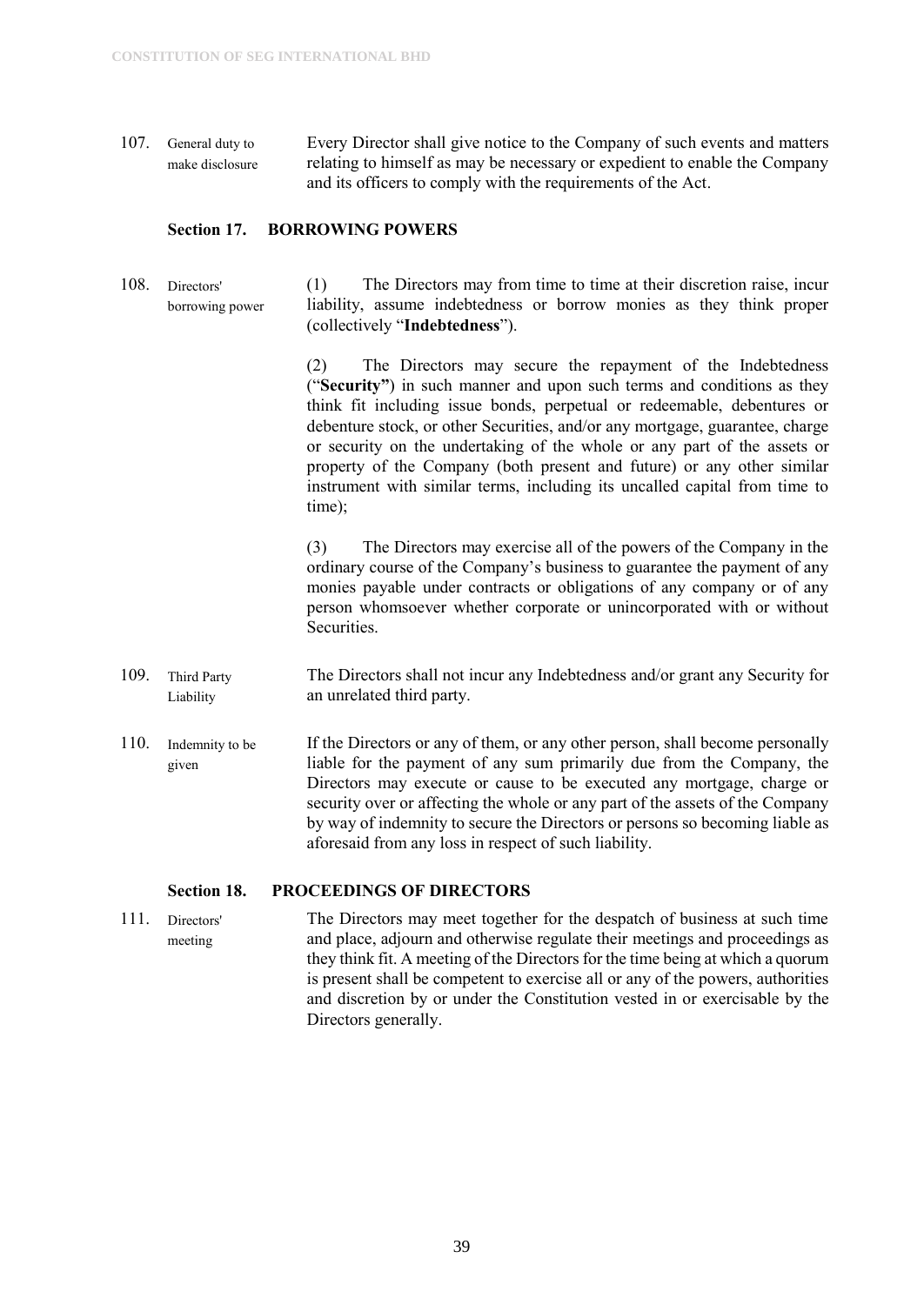- 112. Notice of meeting Unless otherwise determined by the Directors from time to time, notice of all Directors' meetings shall be given and circulated to all Directors and their alternates as follows:
	- (a) Seven (7) days' notice of all Directors' meetings shall be given and circulated to al Directors (*by electronic form or any other manner as may be approved by the Directors*). Any Director may waive notice of any meeting either prospectively or retrospectively;
	- (b) Except in the case of an emergency, reasonable notice of every Directors' meeting shall be given in writing. The majority of the Board may waive notice of any meeting and any such waiver may be prospective or retroactive;
	- (c) It shall not be necessary to give notice of a meeting of Directors to any Director for the time being absent from Malaysia;
	- (d) Any irregularity in the notice of meeting is waived if all Directors entitled to receive notice of the meeting attend the meeting without objection to the irregularity;
	- (e) A Director may at any time and the Secretary shall on the requisition of a Director summon a meeting of the Directors. All meetings of the Directors shall be held in Malaysia or in such other place as the Directors shall from time to time appoint.
- 113. Quorum A quorum of two (2) Directors or such other number as may be fixed by the Board from time to time shall be necessary for the transaction of the business of the Directors. A meeting of the Directors for the time being at which a quorum is present shall be competent to exercise all or any of the powers, authorities and discretion by or under the Constitution vested in or exercisable by the Directors generally.
- 114. Number reduced below quorum The continuing Directors or sole continuing Director may act notwithstanding any vacancy in their body. If and so long as their number is reduced below the number fixed by or pursuant to the Constitution as the necessary quorum of Directors, the continuing Director or Directors may act for the purpose of increasing the number of Directors to that number or of summoning a general meeting of the Company, but for no other purposes except in an emergency. Any Director so appointed shall hold office only until the next following annual meeting of Members, and shall then be eligible for re-election but shall not be taken into account in determining the Directors who are to retire by rotation at that meeting.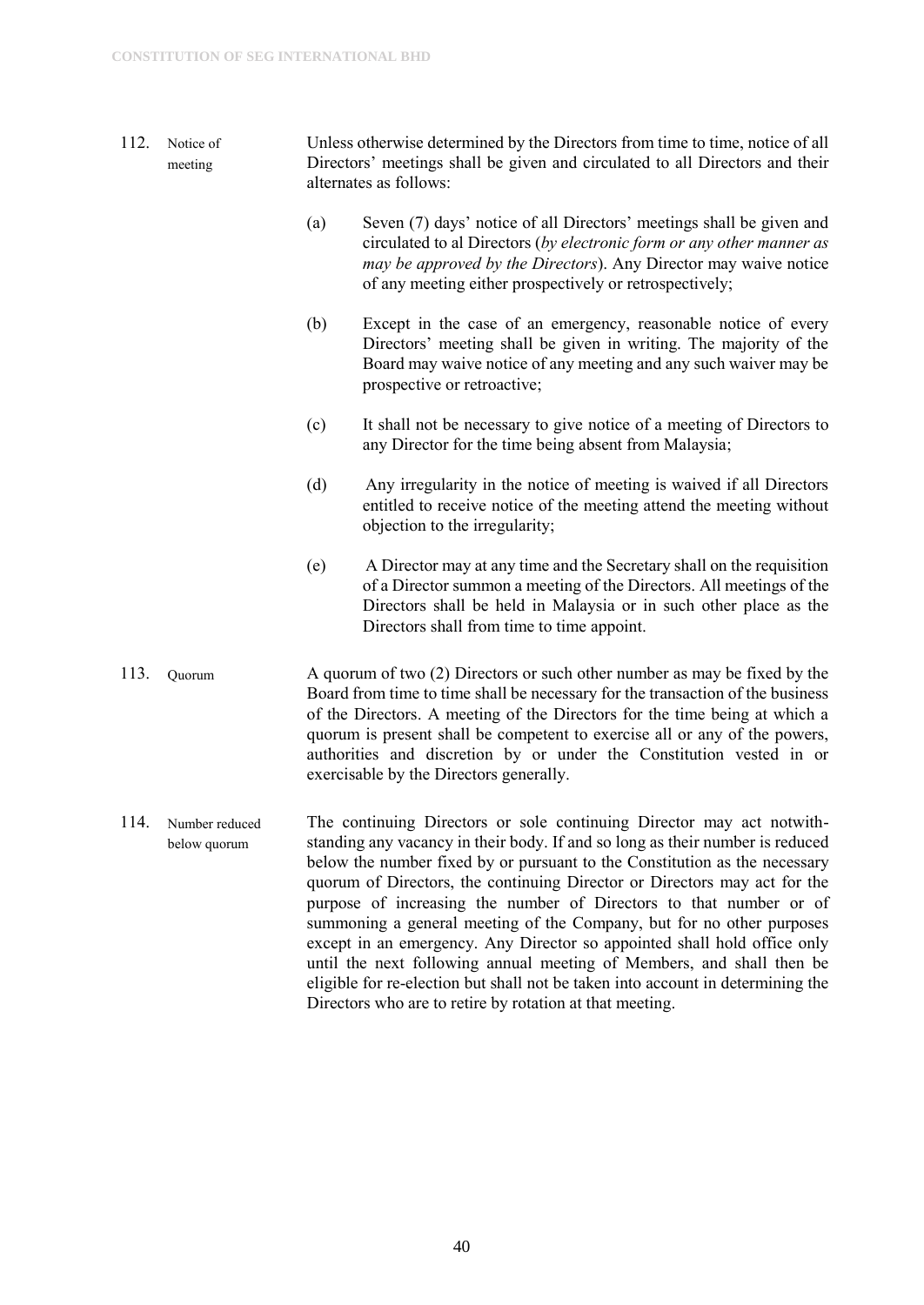#### 115. Participation at Directors' meetings by way of telephone and video conferencing

Notwithstanding any provisions to the contrary contained in these regulations, but subject to the Applicable Laws, any Director may participate at a meeting of Directors by way of telephone and/or video conferencing or by means of other communication equipment ("**Electronic Communication**") whereby all persons participating in the meeting are able to hear each other in which event such Director shall be deemed to be physically present at the meeting. All provisions of the Constitution as to meetings of the Directors will apply to such meeting involving Electronic Communication together with fulfilment of the following conditions:

- (a) At the commencement of the meeting each Director acknowledges his presence thereof to all the other Directors taking part;
- (b) Each of the Directors taking part is able to be heard and hear each of the other Directors throughout the meeting;
- (c) Unless otherwise to the contrary, a Director will be conclusively presumed to have been present and to have formed part of the quorum throughout the meeting;
- (d) All information and documents are made equally available to all Directors prior to, at or during the meeting; and
- (e) Such a meeting shall be deemed to take place where the largest group of those participating is assembled, or if there is no such group, where the chairman of the meeting then is.

Directors meetings shall be proceeded in the following manner:

- (a) The Directors may from time to time elect and remove a chairperson and/or Deputy Chairman of the Board of Directors and determine the period for which they are respectively to hold office. The Chairman so elected, or in his absence the Deputy Chairman, shall preside at all meetings of the Directors but if no such Chairman or Deputy Chairman be elected, or if at any meeting the Chairman or Deputy Chairman be not present within 15 minutes after the time appointed for holding the same, the Directors present shall choose one of their number to act as Chairman of such meeting.
- (b) Questions arising at any meeting of the Directors shall be decided by a majority of votes.
- (c) In the case of an equality of votes at a meeting, the Chairman shall have a second or casting vote, *except* where only 2 Directors form a quorum or where only 2 Directors are competent to vote on the question at issue whereupon the resolution shall be deemed not to have been passed, without affecting any other businesses at the meeting.

116. Chairman and Deputy Chairman | Voting at Meetings | Casting Votes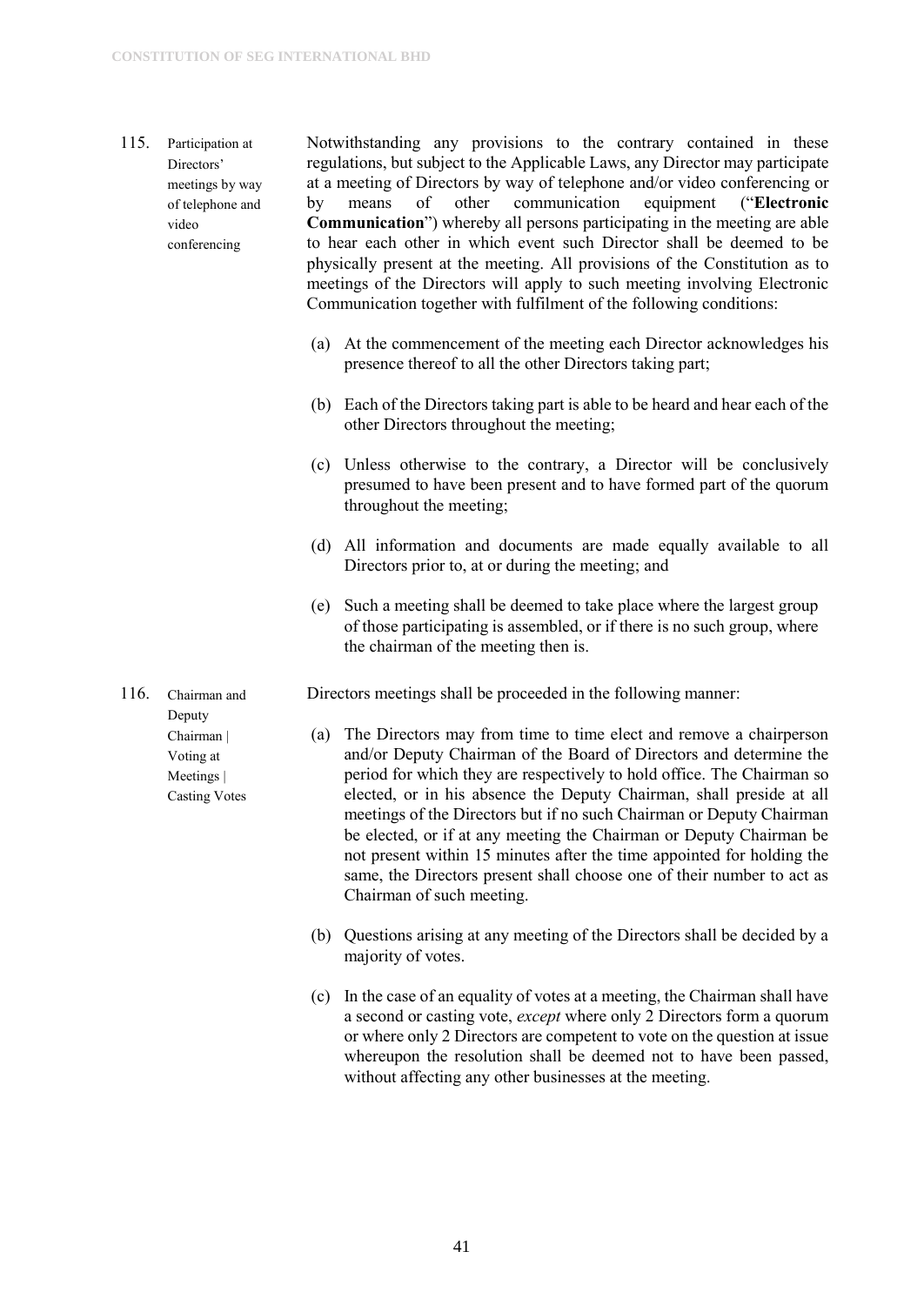117. Disclosure of interest in contracts, property, offices etc.

(1) Every Director shall comply with the provisions of the Act, in particular, **Sections 219** and **221** of the Act, in connection with the disclosure of his shareholding and interest in any contract or proposed contract with the Company and in connection with the disclosure of the fact and the nature, character and extent of any office or possession of any property whereby whether directly or indirectly duties or interests might be created in conflict with his duty or interest as a Director of the Company.

(2) No Director or intending Director shall be disqualified by his office from contracting with the Company with regard to his tenure of any such office or place of profit in any other respect. Any such contract, or any contract or arrangement entered into, by or on behalf of any company, in which any Director is in any way interested, shall not be liable to be avoided, and any Director so contracting or being so interested shall not be liable to account to the Company for any profit realised by any such contract or arrangement by reason of such Director holding that office or of the fiduciary relation thereby established *PROVIDED ALWAYS* that **Sections 221** and **228 of the Act** are complied with.

- 118. Directors refrained from voting in interested transactions No Director may vote in respect of any other contract or proposed contract or arrangement in which he is directly or indirectly interested nor any contract or proposed contract or arrangement with any other company in which he is interested either as an officer of that other company or as a holder of shares or other securities in that other company.
- 119. Director appointed at a meeting to hold other office to be counted in the quorum

A Director, notwithstanding his interest may, provided that none of the other Directors present disagree, be counted in the quorum present at any meeting where:

- (a) he or any other Director is appointed to hold any office or place of profit under the Company; or
- (b) the Directors resolve to exercise any of the rights of the Company, (whether by the exercise of voting rights or otherwise) to appoint or concur in the appointment of a Director to hold any office or place of profit under any other company or where the terms of any such appointment as hereinafter mentioned are considered; or
- (c) where any decision is taken upon any contract or arrangement in which he is in any way interested provided always that he has complied with **Section 221** and **228 of the Act,** and all other relevant provisions of the Act and of the Constitution.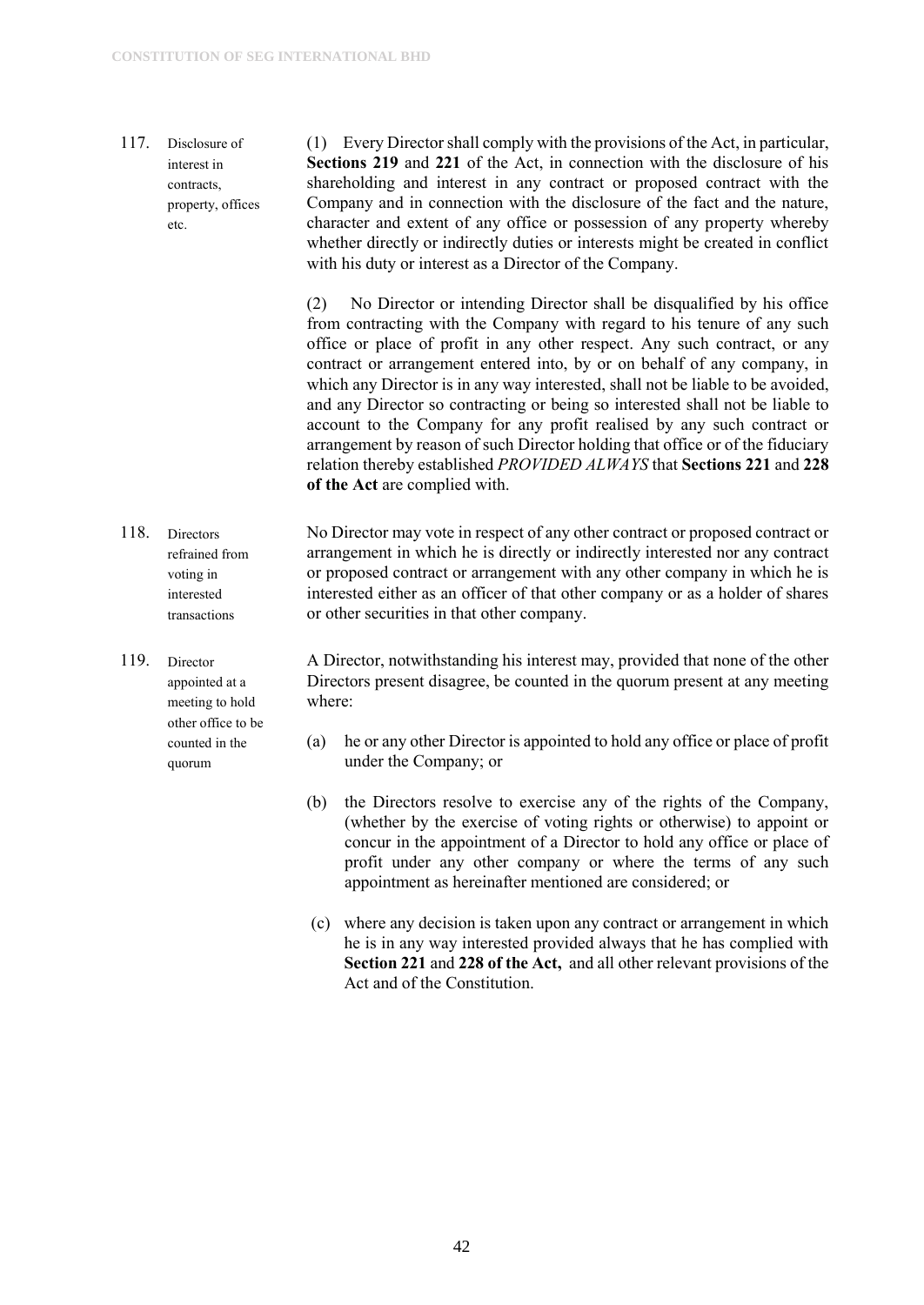#### 120. Director may be a Director or interested in other companies

(1) A Director may continue to be or become a Director or other officer of, or otherwise be interested in any corporation promoted by the Company or in which the Company may be interested as shareholder or otherwise, or any corporation, which is directly or indirectly interested in the Company as shareholder or otherwise.

(2) In the foregoing circumstances, no such Director shall be accountable to the Company for any remuneration or other benefits received by him as a Director or officer of, or from his interest in, such corporation, unless the Company otherwise directs at the time of his appointment.

(3) The Director may exercise the voting power conferred by the shares or other interest in any such other corporation held or owned by the Company, or exercisable by them as Directors of such other corporation in such manner and in all respects as they think fit (including the exercise thereof in favour of any resolution appointing themselves or any of them Directors or other officers of such corporation);

(4) Any Director may vote in favour of the exercise of such voting rights in manner aforesaid, notwithstanding that he may be, or is about to be appointed, a Director or other officer of such corporation and as such is or may become interested in the exercise of such voting rights in manner aforesaid *PROVIDED ALWAYS* that he has complied with all other relevant provisions of the Act and of this Constitution (including **Section 221** of the Act).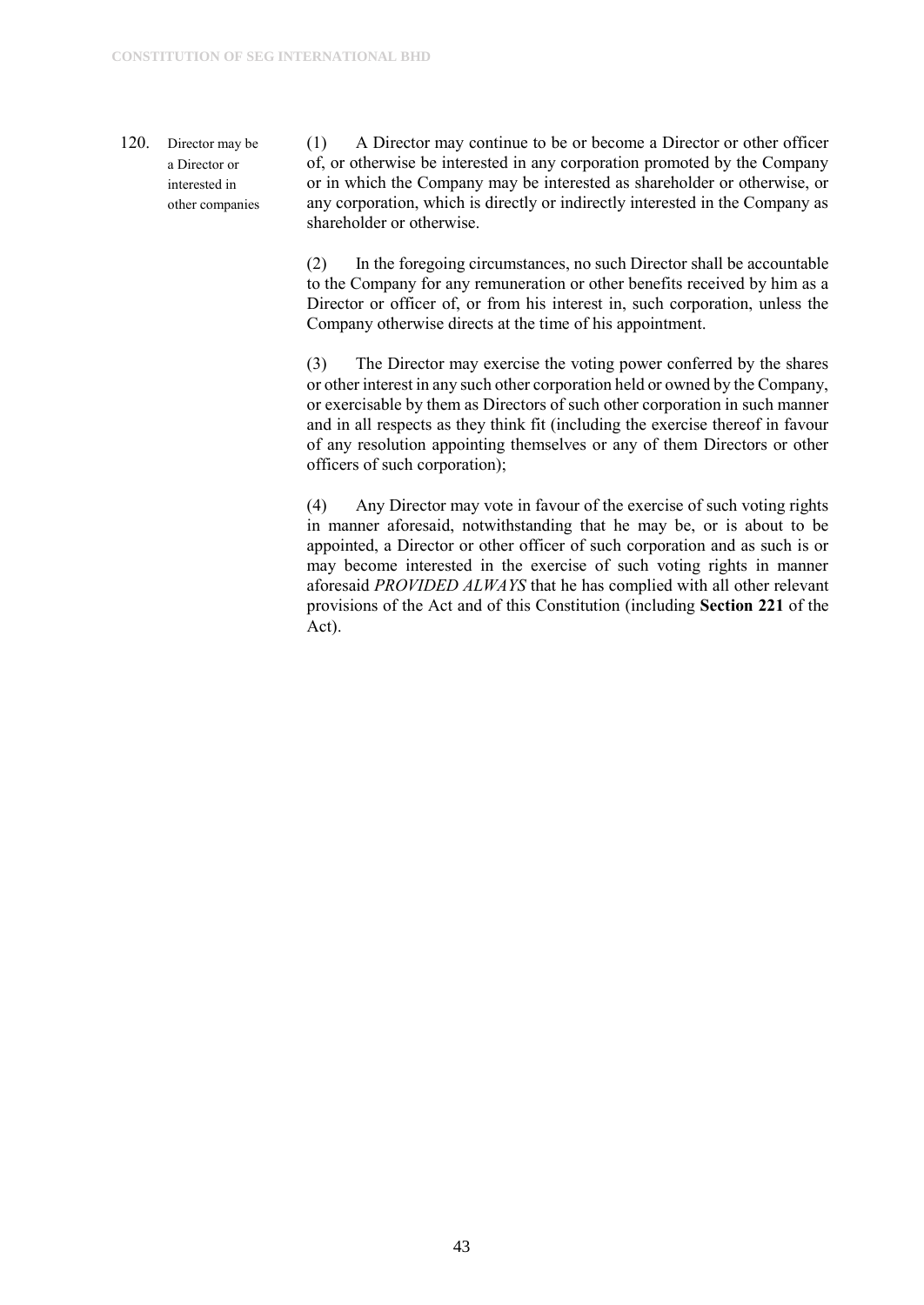#### <span id="page-44-0"></span>**Section 19. COMMITTEES OF DIRECTORS**

- 121. Directors may establish committees etc. The Directors may delegate any power of the Board to any committee, local board or agency ("**Committees**"), comprising of one or more persons, either in Malaysia or elsewhere, and may accordingly:
	- (a) Appoint any person(s) to be the member(s) of any such committee or local board, or any manager or agent ("**Committee Member**");
	- (b) Lay down, vary or annul such rules and regulations as they may think fit for the conduct of the business thereof;
	- (c) Fix their remuneration, and
	- (d) Delegate to any such Committee any of these powers, authorities and discretion vested in the Directors, with power to sub-delegate; and authorise the Members of any such Committee to fill any vacancies therein, and to act notwithstanding vacancies, and any such appointment or delegation may be made upon such terms and subject to such conditions as the Directors may think fit, and the Directors may remove any person so appointed, and may annul or vary any such delegation, but no person dealing in good faith without notice of any such annulment or variation shall be affected thereby. No person dealing in good faith and without notice of the annulment or variation shall be affected thereby.
	- (e) Convene meetings and hold proceedings of any such committee consisting of two (2) or more Members by the provisions regulating the meetings and proceedings of the Directors (including participation at committee meetings by way of Electronic Communication) so far as the same are applicable thereto and are not superseded by a regulation made by the Directors under the Constitution.
- 122. Validity of the acts of Directors or committee All acts done by any meeting of the Directors or of a Committee of the Directors or by any person acting as a Director, local board or agency shall, notwithstanding it be afterwards discovered that there was some defect in the appointment of any such Director or person acting as aforesaid, or that they, or any of them were disqualified, or had vacated office or were not entitled to vote, be as valid as if every such person had been duly appointed and was qualified and had continued to be a Director or Member of such committee, local board or agency as aforesaid and had been entitled to vote.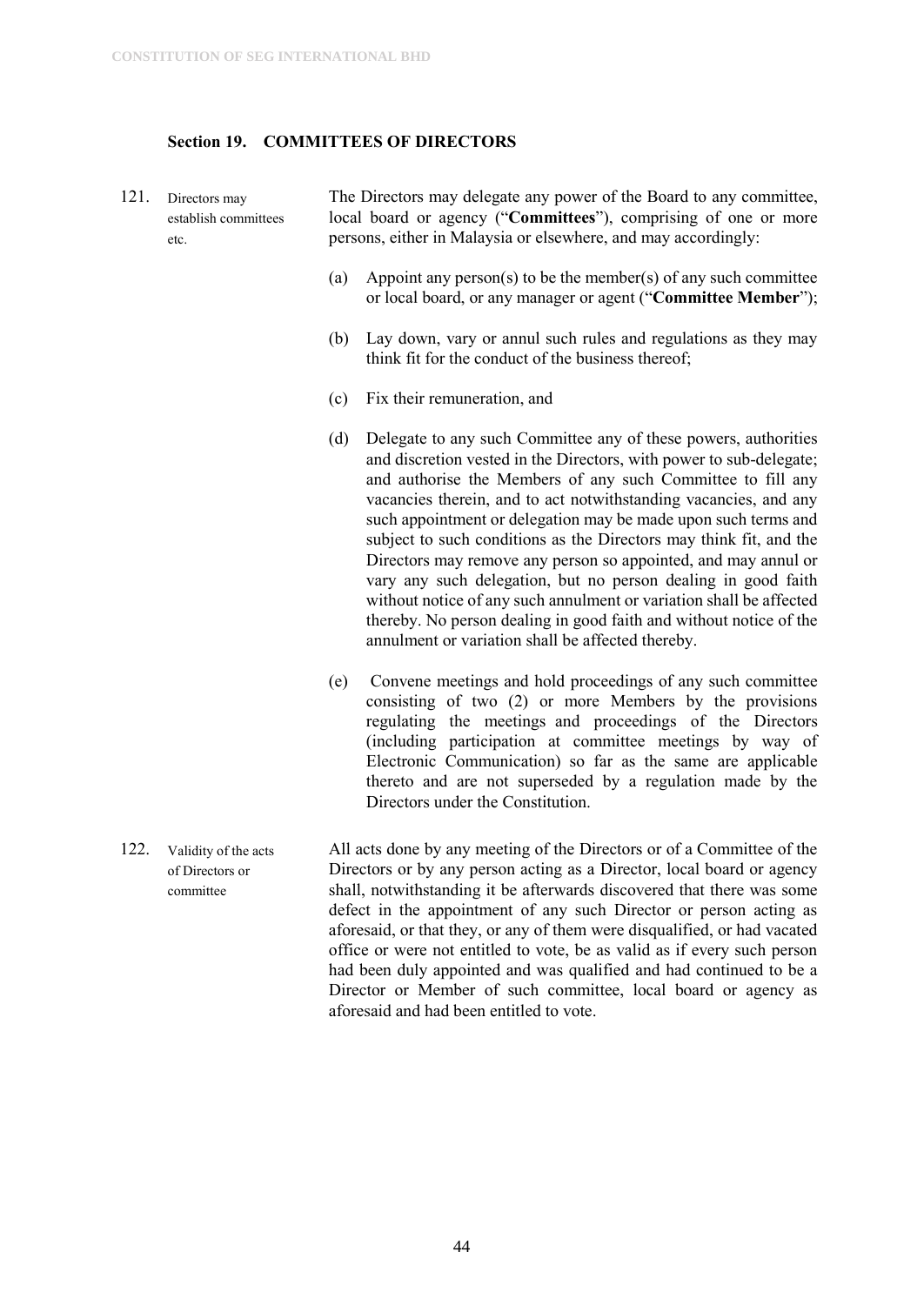#### <span id="page-45-0"></span>**Section 20. CIRCULAR RESOLUTIONS**

123. Directors' Circular resolution (1) A resolution in writing signed by all Directors and taking the form of one or more documents in writing or by telegram, telex, facsimile or other Electronic Communications shall be as valid and effectual as if it had been passed at a meeting of the Directors duly called and constituted.

> (2) All such resolutions shall be described as "**Directors' Circular Resolutions**" and shall be forwarded or otherwise delivered to the Secretary without delay, and shall be recorded by him in the Company's minute book. Any such resolution may consist of several documents in like form, each signed by one or more Directors or their alternates.

124. Signature by Majority of Directors The Board shall be entitled from time to time to change the requirement that all Directors to sign the Directors' Circular Resolution to a requirement that only a majority of the Directors need to sign such a resolution provided that such change shall take place upon approval of all the Directors.

#### <span id="page-45-1"></span>**Section 21. EXECUTIVE DIRECTOR**

| 125. | Directors may<br>appoint Managing<br>Director                                                       | The Director may from time to time appoint any one of their Board to<br>be Managing Director upon such conditions as they think fit. The Board<br>may vest in such person the necessary powers as the Board thinks fit for<br>the discharge of his duties, and his appointment shall be subject to the<br>control of the Board of Directors.                                                                                                                                        |
|------|-----------------------------------------------------------------------------------------------------|-------------------------------------------------------------------------------------------------------------------------------------------------------------------------------------------------------------------------------------------------------------------------------------------------------------------------------------------------------------------------------------------------------------------------------------------------------------------------------------|
| 126. | Designation for<br>Applicable Laws                                                                  | In addition to the Managing Director, the Directors may from time to<br>time appoint one or more Directors to any executive office by whatever<br>name called with such authorisations, roles and responsibilities as may<br>be approved by the Board from time to time.                                                                                                                                                                                                            |
| 127. | Remuneration                                                                                        | The remuneration of the Executive Director shall from time to time be.<br>fixed by the Directors and may include any of the following:<br>salary, commission or participation in profits or by any or all of<br>(a)<br>these modes;<br>(b) pension, gratuity or other benefits upon their retirement,<br>PROVIDED ALWAYS that such remuneration shall not include a<br>commission on or percentage of turnover.                                                                     |
| 128. | <b>Executive Director</b><br>reckoned as<br>Directors for<br>purposes of rotation<br>and retirement | An Executive Director shall, while he continues to hold such offices,<br>subject to provisions of any contract between him and the Company, be<br>subject to retirement by rotation. Such Director shall, be subject to the<br>same provisions as to resignation and removal as the other Directors of<br>the Company. If he ceases to hold the office of Director from any cause,<br>he shall ipso facto and immediately cease to be an Executive Director,<br>as the case may be. |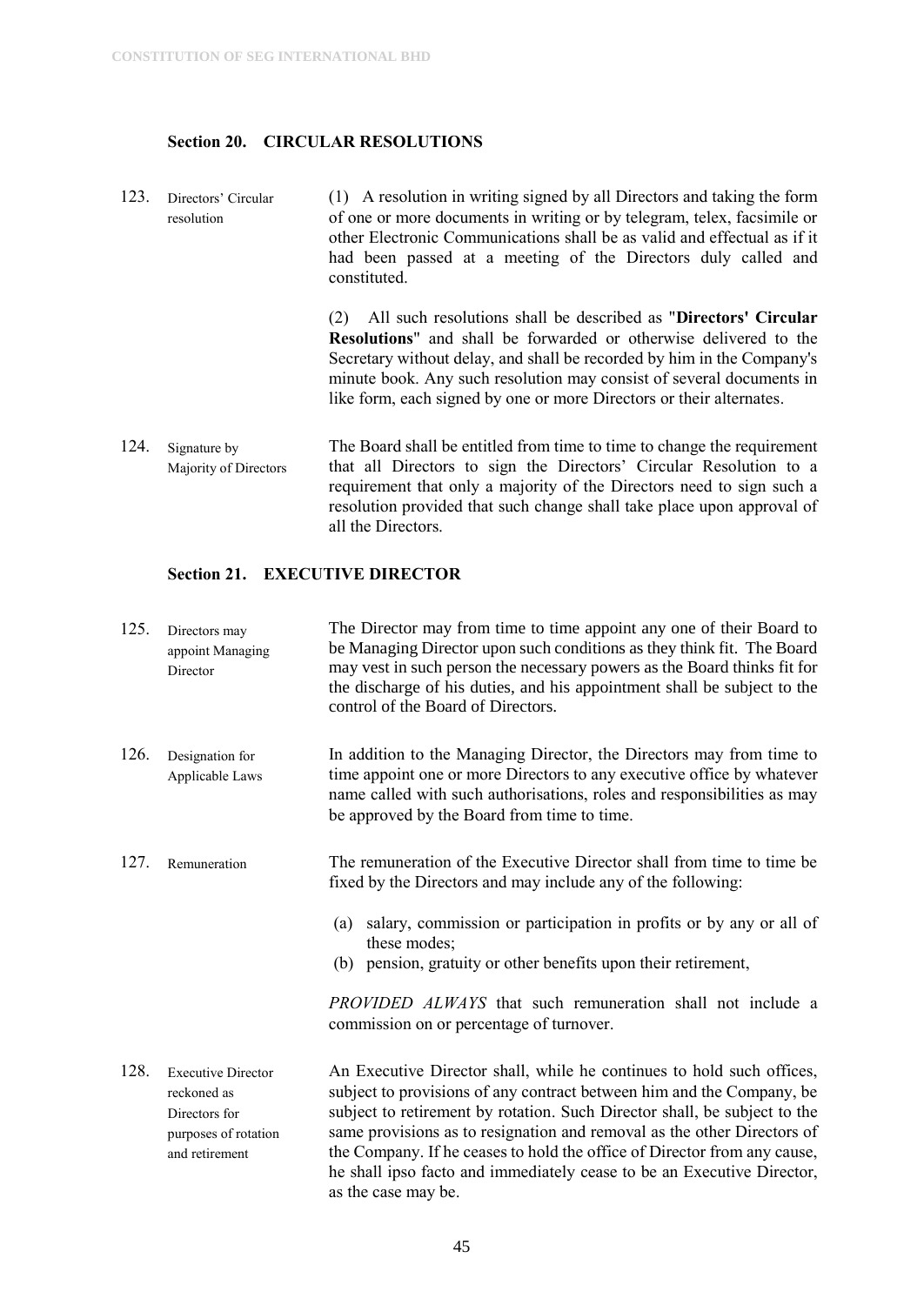#### <span id="page-46-0"></span>**Section 22. REGISTERS, RECORDS AND MINUTES**

129. Minutes (1) The Directors shall cause the following minutes to be made and duly entered in books provided for the purpose of the meetings:

- (a) meeting of the Directors and of any committee of the Board; and
- (b) resolutions and proceedings of meetings of Members and of meetings of the Directors and committees of the Board.

(2) Such minutes shall be signed by the Chairman of the meeting at which the proceedings were held or by the Chairman of the next succeeding meeting and the same shall be conclusive evidence without any further proof of the facts therein. Where minutes have been so entered and signed, then, until the contrary is proved:

- (a) the meeting shall be deemed to have been duly held and convened;
- (b) all such proceedings shall be deemed to have been duly had;
- (c) all appointments of officers (*or if applicable, liquidators*) made in such proceeding shall be deemed to be valid;

minutes shall be sufficient evidence of such proceedings thereof and of the observance of all necessary formalities if certified as correct minutes by the Chairman of the meeting.

130. Documents to be kept at registered office The Company shall in accordance with the provisions of the Act, maintain such documents as may be prescribed by the Act including without limitation the provisions of **Section 47 of the Act** (**"Records**") at the Office (or such other place permitted by the Act). Unless otherwise prescribed by the Act, the Records may be:

- (a) in a written form; or
- (b) in any other form or manner, electronic or otherwise, that allows the documents and information to be easily accessible and reproduced into written form.
- 131. Recordkeeping Period The Company shall keep Records and any other document prescribed by the Act for at least seven (7) years from the date of the resolution, meeting or decision, as the case may be (or if permitted by the Act, such other period of time as may be determined by the Board) ("**Recordkeeping Period**"). Upon expiry of the Recordkeeping Period the Company shall be entitled to destroy such Records unless the provisions of the Act as at such time prescribes a contrary treatment for such Records.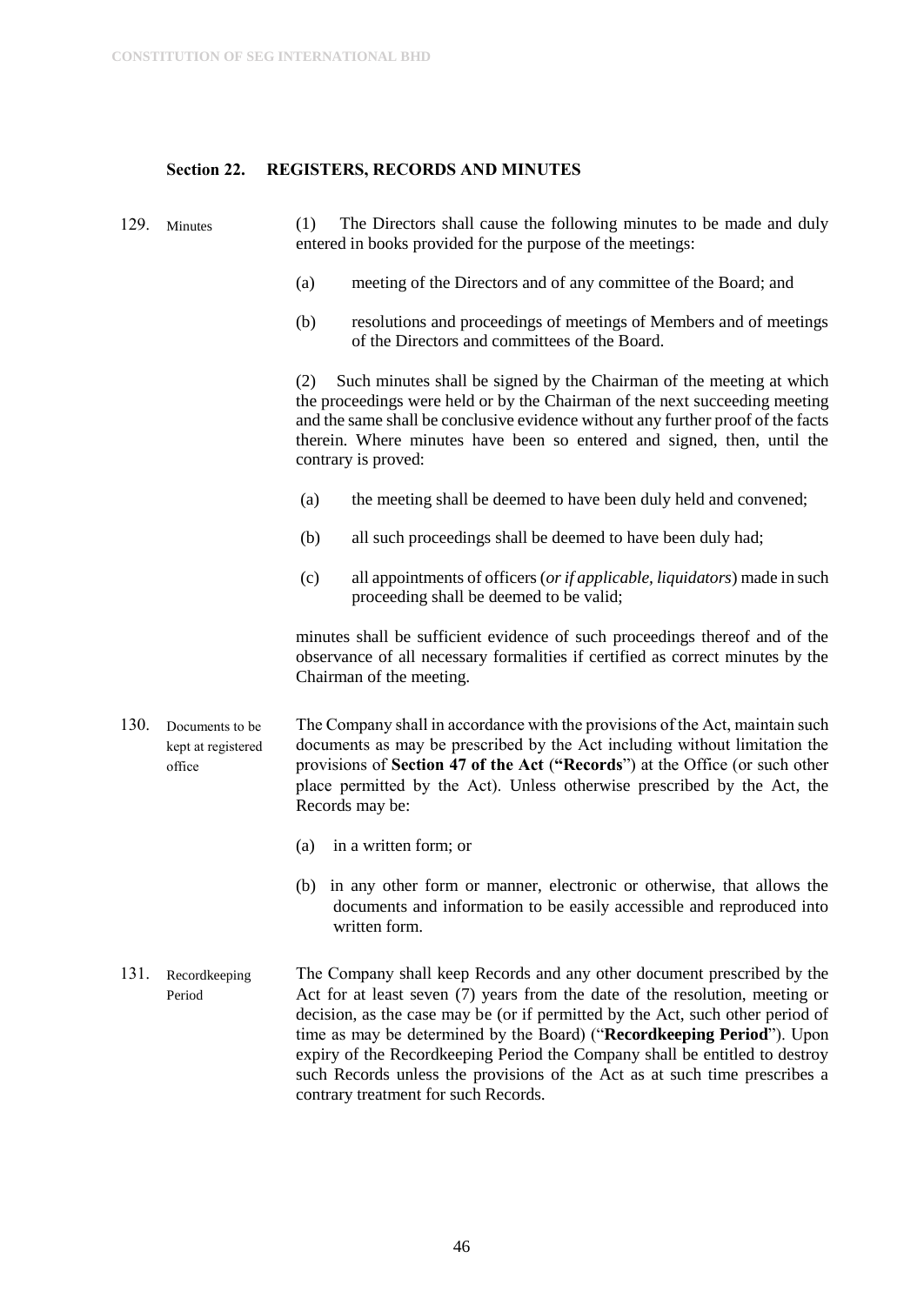- 132. Maintaining Statutory Register The Company shall keep at the Office such registers and make such register(s) open to inspection to any Member as may prescribed by the Act, including, without limitation, the maintenance of the following registers:
	- (a) a register of the particulars of each of the Directors, officer and Secretary (**Section 57** of the Act);
	- (b) a register of the particulars of each of the Directors' shareholdings and interests (**Section 59** of the Act);
	- (c) a register of substantial shareholders and of information received in pursuance of the requirements (**Sections 144(1)** and **144(2)** of the Act); and
	- (d) a register of charges (**Section 362** of the Act).

#### <span id="page-47-0"></span>**Section 23. THE SECRETARY**

133. The Secretary (1) The Secretary shall, in accordance with the Act, be appointed by the Directors for such term, at such remuneration, and upon such conditions as the Directors think fit.

> (2) Any Secretary so appointed may be removed by the Board but without prejudice to any claim he or they may have for damages for breach of any contract of service with the Company.

> (3) The Directors may from time to time by resolution appoint a temporary substitute for the Secretary who shall be deemed to be the Secretary during the term of his appointment.

> (4) The office of the Secretary shall become vacant if the Secretary resigns his office by notice in writing to the Company or he becomes disqualified to act as the Secretary in accordance with **Section 238 of the Act.**

#### <span id="page-47-1"></span>**Section 24. SEAL**

- 134. The custody and the affixing of the Seal Unless otherwise determined to the contrary by the Board, the Company shall have and/or continue to have a Seal. The Seal shall only be utilised in accordance with such regulations as the Directors shall determine from time to time and/or as otherwise provided in the Constitution; in the absence of such regulations, every instrument to which the Seal shall be affixed shall be signed by:
	- (a) a Director; and
	- (b) by the Secretary or by a second Director or by some other person appointed by the Directors for the purpose.
- 135. Seal for use abroad The Company may exercise the powers conferred by the provisions of the Act with regard to having an official seal for use abroad and the powers conferred by the provisions of the Act in relation to such seal shall be vested in the Directors.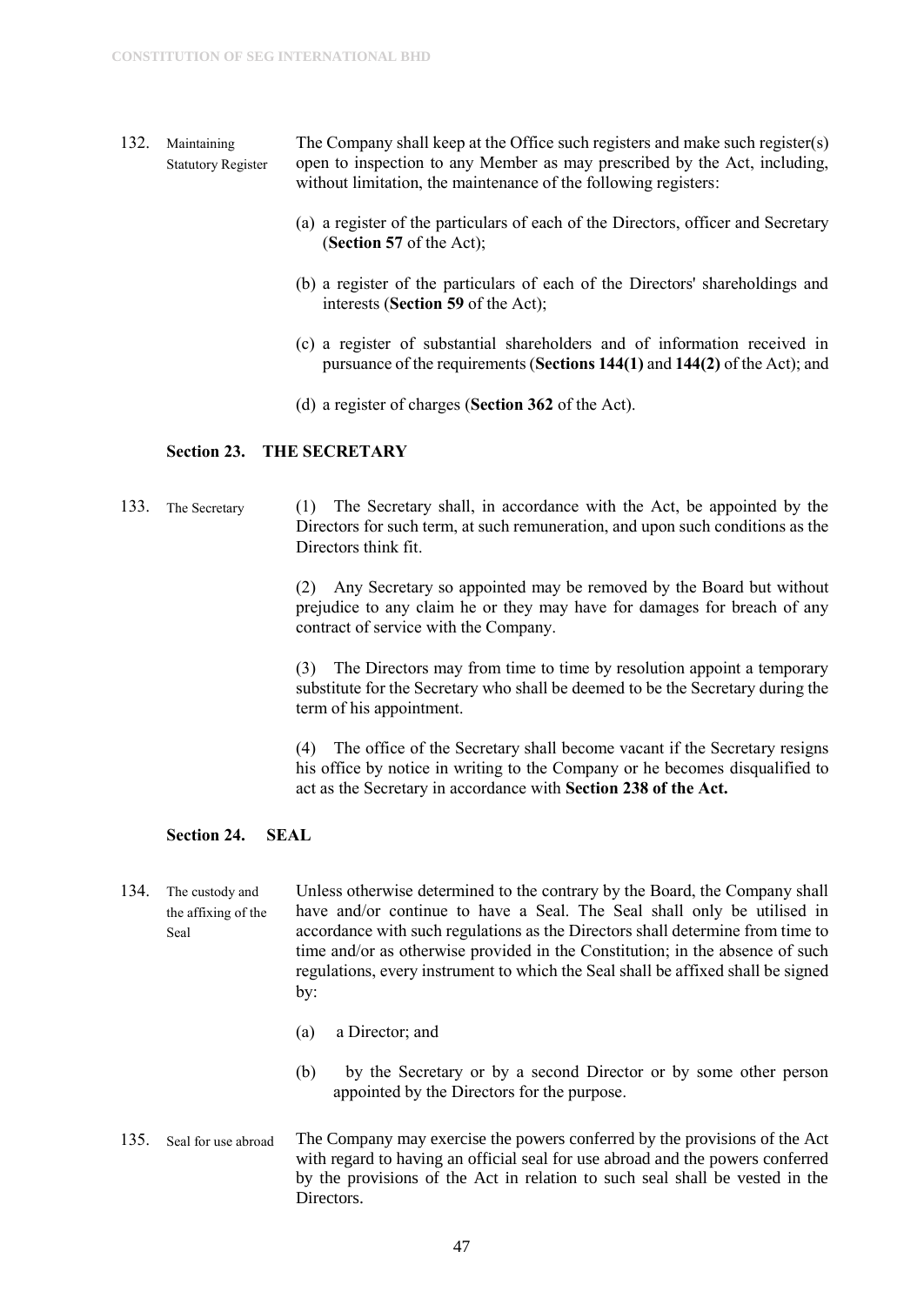136. Share seal The Company may also have a share seal for use with Securities issued by the Company and documents creating or evidencing Securities so issued to be used in accordance with the provisions of the Act and such conditions as may be conferred on the Directors by the Act.

#### <span id="page-48-0"></span>**Section 25. RESERVES**

137. Creation of reserve fund (1) The Directors may, before recommending any dividend, whether preferential or otherwise, set aside out of the profits of the Company such sums as they think proper as a reserve fund which in their absolute discretion think conducive to the interest of the Company, and be applicable for any purpose to which the profits of the Company may be properly applied.

> (2) Pending utilisation of the reserves, the Directors may invest the several sums so set aside upon such investments as they think fit from time to time and thereafter to vary or realise such investments and dispose of all or any part thereof for the benefit of the Company. The Directors may divide any reserve fund into such special funds as they think fit, with all power to employ the assets constituting the reserve fund in the business of the Company, and that without being bound to keep the same separate from the other assets.

> (3) The Directors may also, without placing the same to reserve, carry forward any profits which they may think prudent not to divide.

#### <span id="page-48-1"></span>**Section 26. DIVIDEND**

#### 138. Solvency test The Company in meeting of Members may declare the payment of a dividend out of profits of the Company taking into account the following:

- (a) Prior to a distribution being made by the Company to any shareholder, such distribution shall be authorised by the Directors.
- (b) The Directors may authorise a distribution at such time and in such amount as the Directors consider appropriate, if the directors are satisfied that the Company will be solvent immediately after the distribution is made.

The Company is regarded as 'solvent' if the Company is able to pay its debts as and when the debts become due within twelve (12) months immediately after the distribution is made and/or complies with such directives issued by the Act from time to time.

139. Dividends payable from profits only Without prejudice to the powers of the Company to pay interest on share capital as hereinbefore provided, no dividend shall be paid otherwise than out of profits. No dividend or other monies payable on or in respect of any share shall bear interest against the Company and no dividend shall be paid in excess of the amount recommended by the Directors.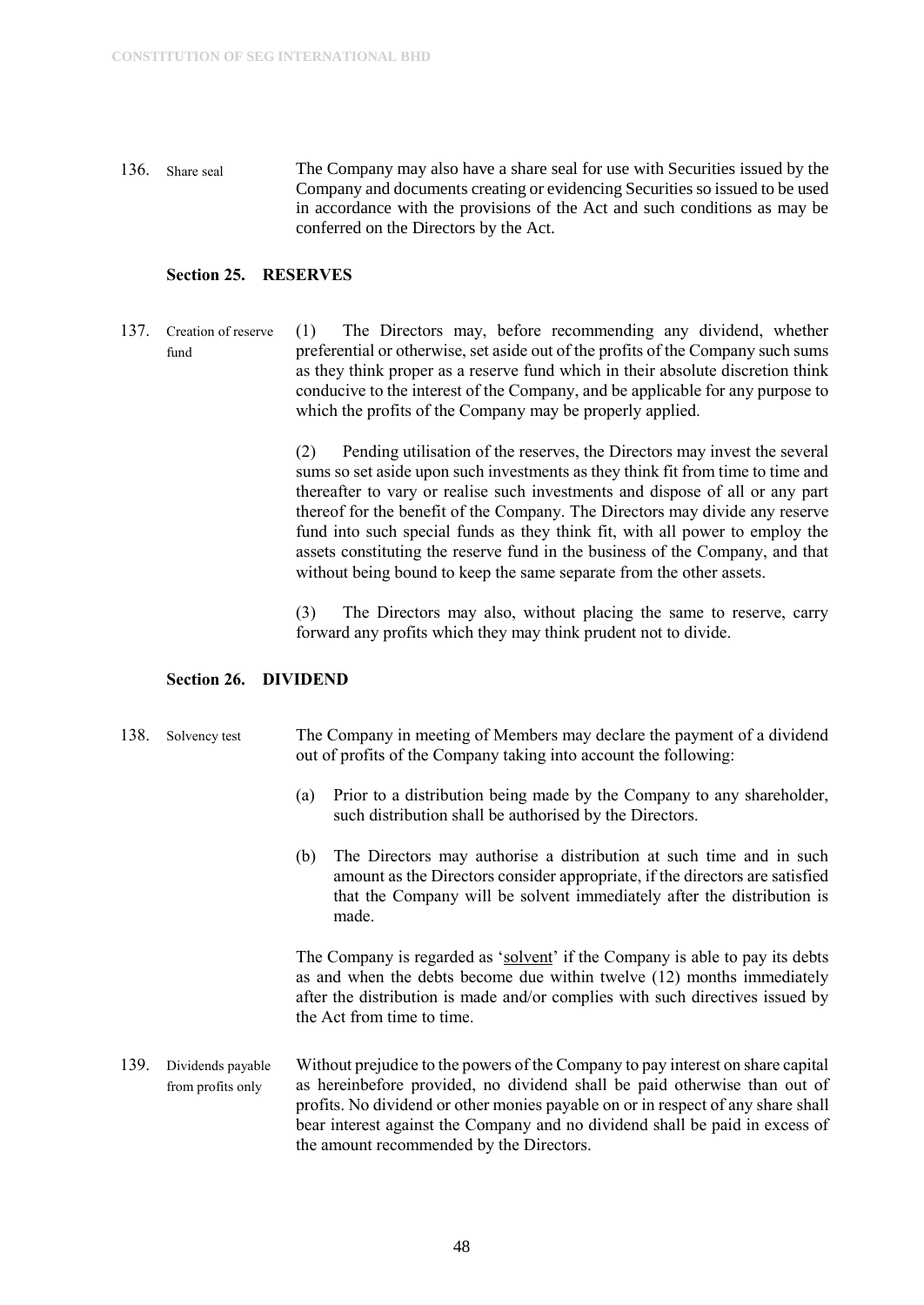- 140. Distribution of Dividends The profits of the Company available for dividend and determined to be distributed shall be applied in the payment of dividends to the Members in accordance with their respective rights and priorities.
- 141. Dividends in proportion to amounts paid up
- (a) Subject to the rights of persons (if any) entitled to shares with special rights as to dividend, all dividends shall be declared and paid according to the amounts paid or credited as paid on the shares in respect whereof the dividends is paid.
- (b) No amount paid or credited as paid on a share in advance of calls shall be treated for the purposes of this Clause as paid on the share.
- (c) All dividends shall be apportioned and paid proportionately according to the amounts paid or credited as paid on the shares during any portion or portions of the period in respect of which the dividend is paid.
- (d) *PROVIDED ALWAYS* that if any share is issued on terms providing that it shall rank for dividend as if paid up (in whole or in part) as from a particular date, such share shall rank for dividend accordingly.
- 142. Debts may be deducted from dividends The Directors may deduct from any dividend payable to any Member all sums of money (if any) immediately payable by him to the Company on account of calls or otherwise in relation to the shares of the Company held by him.
- 143. Power to retain dividends on which the Company has a lien The Directors may retain any dividend or other moneys payable on or in respect of a share other than fully paid shares on which the Company has a lien, and may apply the same in or towards satisfaction of the debts, liabilities or engagements in respect of which the lien exists.
- 144. Asset, business or property bought by the Company be credited or debited to the revenue account of the Company (1) Subject to the provisions of the Act where any asset, business or property is bought by the Company as from a past date upon the terms that the Company shall as from that date take the profits and bear the losses thereof, such profits or losses as the case may be, shall, at the discretion of the Directors, be credited or debited wholly or in part to revenue account. In that case the amount so credited or debited shall, for the purpose of ascertaining the fund available for dividend, be treated as a profit or loss arising from the business of the Company and available for dividend accordingly.

(2) Subject as aforesaid, if any shares or securities are purchased cum dividend or interest such dividend or interest when paid may at the discretion of the Directors be treated as revenue and it shall not be obligatory to capitalise the same or any part thereof.

145. Power to retain dividends in respect of transmission of shares The Directors may retain the dividends payable upon shares in respect of which any person is under the provisions as to the transmission of shares hereinbefore contained entitled to become a member, or which any person is under those provisions entitled to transfer, until such person shall become a Member in respect of such shares or shall transfer the same.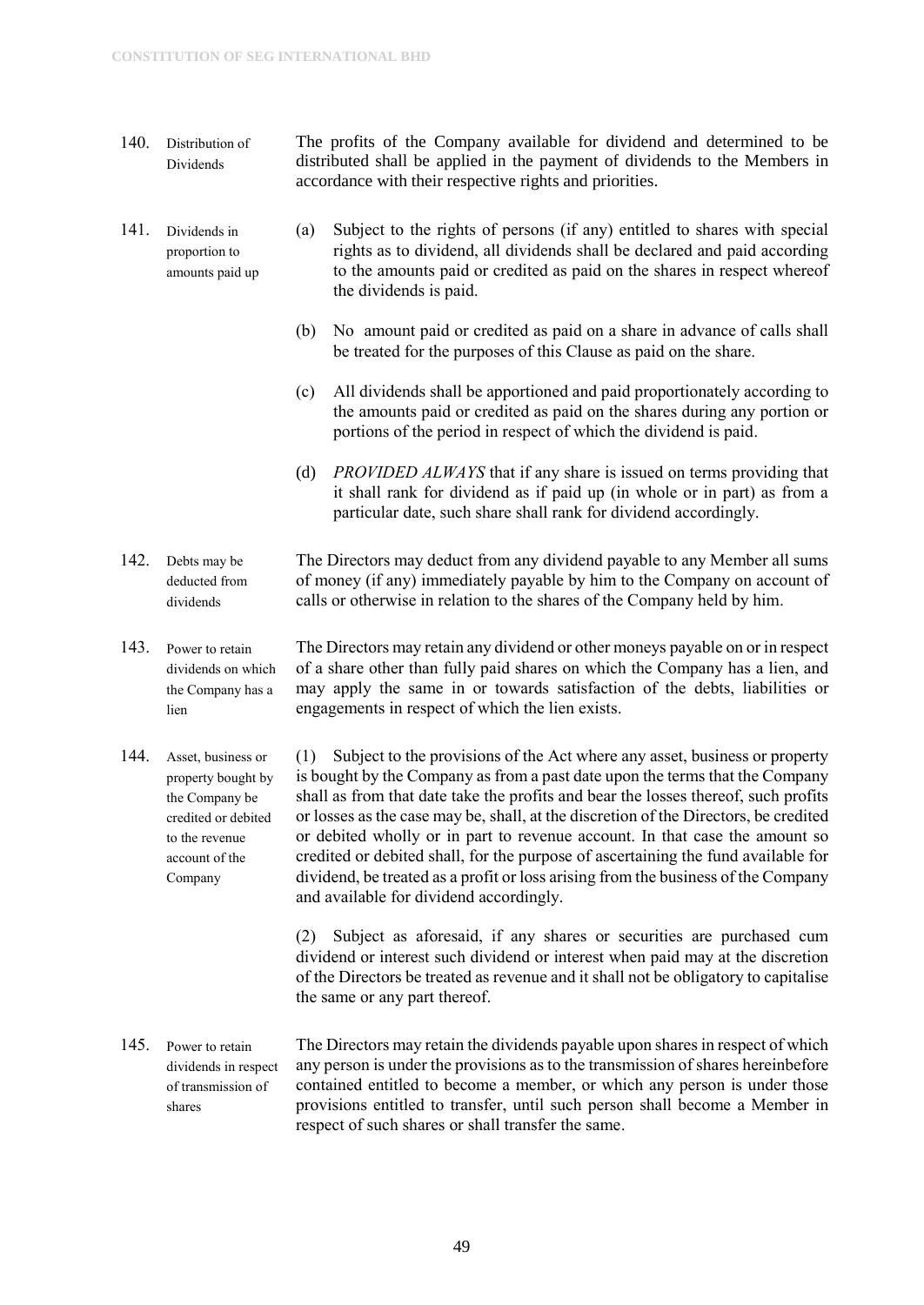- 146. Unclaimed dividends All dividends unclaimed for one (1) year after having been declared may be disposed of in accordance with the provisions of the **Unclaimed Moneys Act, 1965**.
- 147. Transfer not to affect right to dividend declared before registration Any dividend declared on Deposited Securities shall accrue to the Depositors whose names appear on the Record of Depositors issued to the Company or the Company's Registrar pursuant to the Rules.
- 148. Mode of payment of dividend Any dividend, interest or other money payable in cash in respect of shares may be paid by electronic means, cheque or warrant and if paid by cheque or warrant:
	- (a) may be sent through the post directed to the registered address of the holder or to such person and to such address as the holder may in writing direct; or
	- (b) if several persons are entitled thereto in consequence of the death or bankruptcy of the holder, to any one of such persons or to such person and to such address as such persons may by writing direct, subject to the Rules.

Every such cheque or warrant or telegraphic transfer or electronic transfer or remittance shall be made payable to the order of the person to whom it is sent or to such person as the holder or person or persons entitled to the share in consequence of the death or bankruptcy of the holder may direct and the payment of any such cheque or warrant or telegraphic transfer or electronic transfer or remittance shall operate as a good and full discharge to the Company in respect of the dividend represented thereby. Every such cheque or warrant or telegraphic transfer or electronic transfer or remittance shall be sent at the risk of the person entitled to the money thereby represented.

- 149. Power to distribute dividend in specie Any meeting of Members declaring a dividend or other benefit (including a bonus) may upon the recommendation of the Directors, direct payment of such dividend or benefit wholly or in part by:
	- (a) the distribution of specific assets, and in particular, paid-up shares, debenture, or debenture stock of any other company;
	- (b) payment in cash; or
	- (c) in any one or more of such ways,

and the Directors shall give effect to such resolution.

Where any difficulty arises in regard to the distribution the Directors may settle the same as they think expedient, and in particular may issue fractional shares and may fix the value for distribution of such specific assets or any part thereof and may determine that cash payment shall be made to any Members upon the footing of the value so fixed in order to adjust the rights of all parties. The Company may vest any such specific assets in trustee upon such trusts for the persons entitled to the dividend as may seem expedient to the Directors.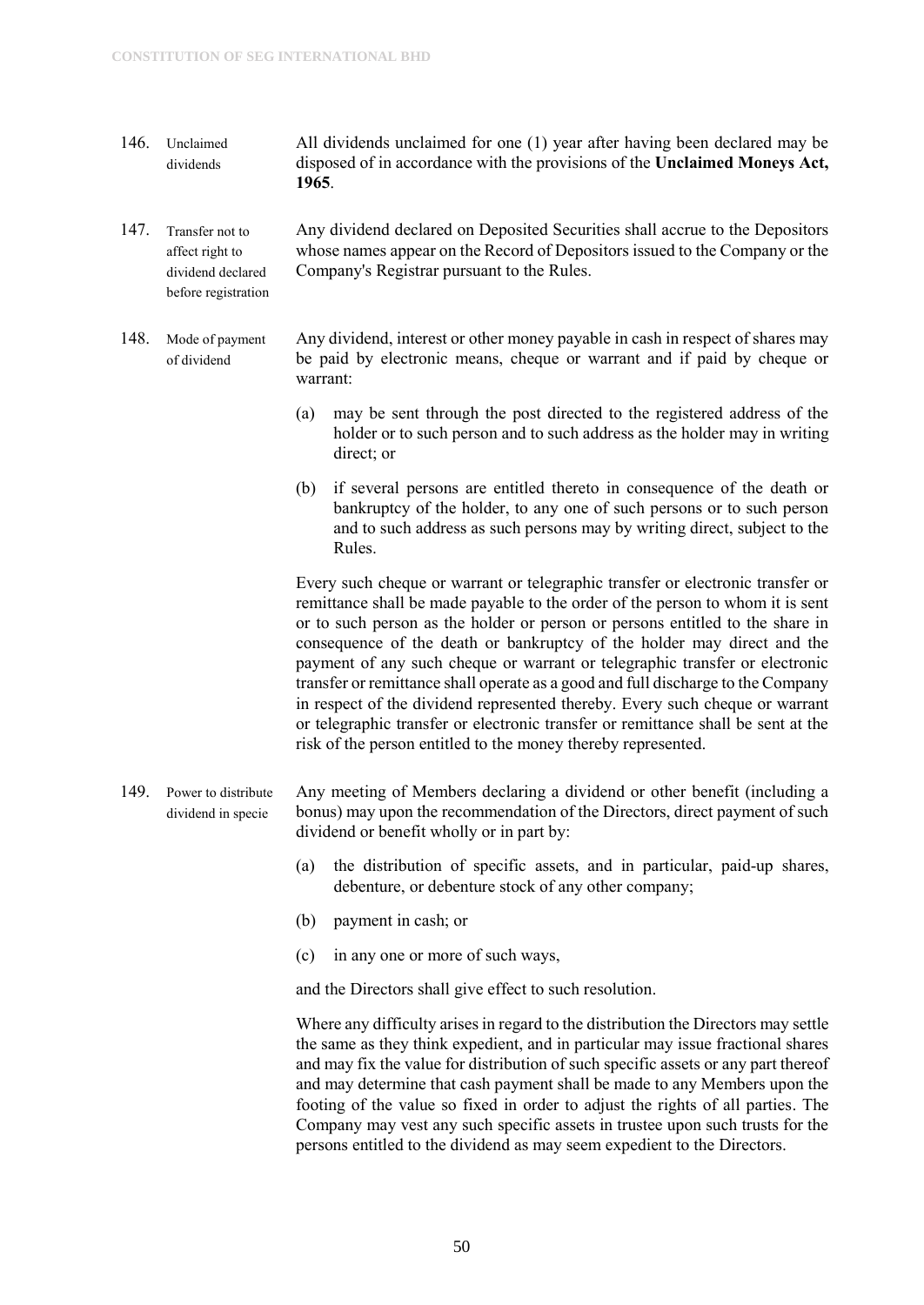- 150. Dividend for Ordinary shares – in lieu of cash (1) Whenever the Directors or the Company in meeting of Members have resolved or proposed that a dividend be paid or declared on the ordinary shares of the Company, the Directors may further resolve that Members entitled to such dividend, be entitled to elect to receive an allotment of ordinary shares credited as fully paid in lieu of cash in respect of the whole or such part of the dividend as the Directors may think fit. In such case, the following provisions shall apply:
	- (a) the basis of any such allotment shall be determined by the Directors;
	- (b) the Directors shall determine the manner in which Members shall be entitled to elect to receive an allotment of ordinary shares credited as fully paid in lieu of cash in respect of the whole or such part of any dividend in respect of which the Directors shall have passed such a resolution as aforesaid; and
	- (c) the Directors may make such arrangements as to the giving of notice to members, providing for forms of election for completion by Members (whether in respect of a particular dividend or dividends or generally), determining the procedure for making such elections or revoking the same and the place at which and the latest date and time by which any forms of election or other documents by which elections are made or revoked must be lodged, and otherwise make all such arrangements and do all such things, as the Directors consider necessary or expedient in connection with the provisions of this Clause;
	- (d) the right of election may be exercised in respect of the whole of that portion of the dividend in respect of which the right of the election has been accorded provided that the Directors may determine, either generally or in any specific case, that such right shall be exercisable in respect of the whole or any part of that portion; and
	- (e) the dividend (or that part of the dividend in respect of which a right of election has been accorded) shall not be payable in cash on ordinary shares in respect whereof the share election has been duly exercised (the "**Elected Ordinary Shares**") and in lieu and in satisfaction thereof ordinary shares shall be allotted and credited as fully paid to the holders of the Elected Ordinary Shares on the basis of allotment determined as aforesaid and for such purpose (notwithstanding any provision of the Clause to the contrary), the Directors shall: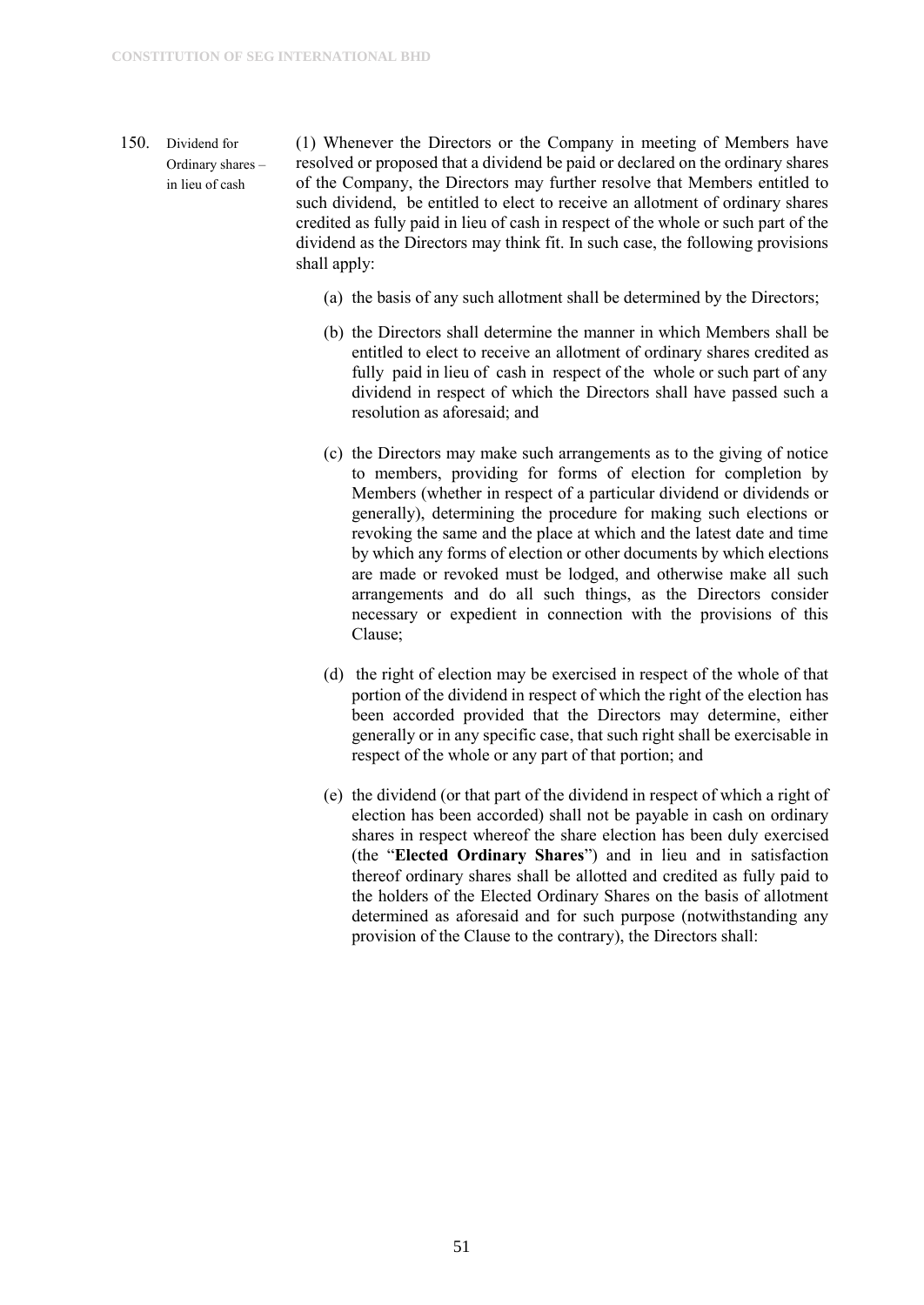- (i) capitalise and apply the amount standing to the credit of any of the Company's reserve accounts or any sum standing to the credit of the profit and loss account or otherwise available for distribution as the Directors may determine, such sum as may be required to pay up in full the appropriate number of ordinary shares for allotment and distribution to and among the holders of the Elected Ordinary Shares on such basis; or
- (iii) apply the sum which would otherwise have been payable in cash to the holders of Elected Ordinary Shares towards payment of the appropriate number of ordinary shares for allotment and distribution to and among the holders of the Elected Ordinary Shares on such basis.
- (2) (a) The ordinary shares allotted pursuant to the provisions of this Clause shall rank pari passu in all respects with the ordinary shares then in issue save only as regards participation in the dividend which is the subject of the election referred to above (including the right to make the election referred to above) or any other distributions, bonuses or rights paid, made, declared or announced prior to or contemporaneous with the payment or declaration of the dividend which is the subject of the election referred to above, unless the Directors shall otherwise specify;
	- (b) The Directors may do all acts and things considered necessary or expedient to give effect to any capitalisation pursuant to the provisions of this Clause, with full power to make such provisions as they think fit in the case of fractional entitlements to ordinary shares (including, notwithstanding any provision to the contrary in these Clauses, provisions whereby, in whole or in part, fractional entitlements are disregarded or rounded up or down, or whereby the benefit of fractional entitlements accrues to the Company rather than the members)

(3) The Directors may, on any occasion when they resolve as provided in this Clause, determine that the rights of election under that paragraph shall not be made available to the persons who are registered as holders of ordinary shares in the Register of Members or the Depository Register, as the case may be, or in respect of ordinary shares the transfer of which is registered, after such date as the Directors may fix subject to such exceptions as the Directors think fit, and in such event the provisions of this Clause shall be read and construed to such determination.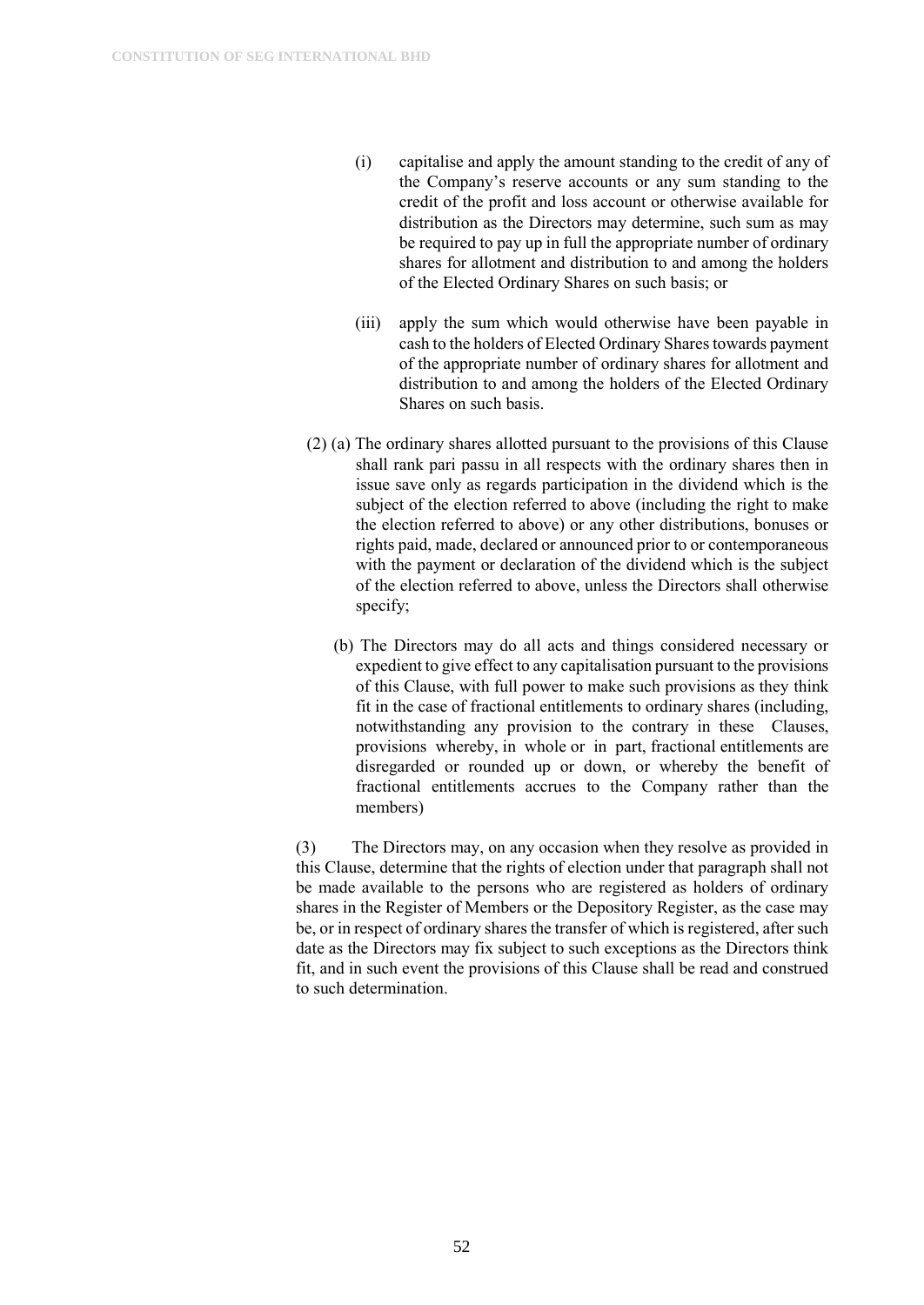(4) The Directors may, on any occasion when they resolve as provided in this Clause, further determine that no allotment of shares or rights of election for shares under that paragraph shall be made available or made to Members whose registered addresses entered in the Register of Members or the Depository Register, as the case may be, is outside Malaysia or to such other Members or class of Members as the Directors may in their sole discretion decide and in such event the only entitlements of the Members aforesaid shall be to receive in cash the relevant dividend resolved or proposed to be paid or declared.

(5) Notwithstanding the foregoing provisions of this Clause, if at any time after the Directors' resolution to apply the provisions of this Clause in relation to any dividend but prior to the allotment of ordinary shares pursuant thereto, the Directors shall consider that, by reason of any event or circumstance (whether arising before or after such resolution) or by reason of any matter whatsoever, it is no longer expedient or appropriate to implement that proposal, the Directors may at their absolute discretion and as they deem fit in the interest of the Company, cancel the proposed application of this Clause.

#### <span id="page-53-0"></span>**Section 27. CAPITALISATION OF PROFITS**

- 151. Capitalisation of profits The Company in general meeting may upon the recommendation of the Directors resolve that it is desirable to capitalise any part of the amount for the time being standing:
	- (a) to the credit of any of the Company's reserve accounts;
	- (b) to the credit of the income statement; or
	- (c) otherwise available for distribution,

and accordingly, that such sum be set free for distribution amongst the Members who would have been entitled thereto if distributed by way of dividend and in the same proportions on condition that the same be not paid in cash but be applied either in or towards:

- (i) paying up any amount for the time being unpaid on any share held by such Members respectively or
- (ii) paying up in full unissued shares or debentures of the Company to be allotted and distributed credited as fully paid up to and amongst such Members in the proportion aforesaid, or
- (iii) partly in the one way and partly in the other, and the Directors shall give effect to such resolution.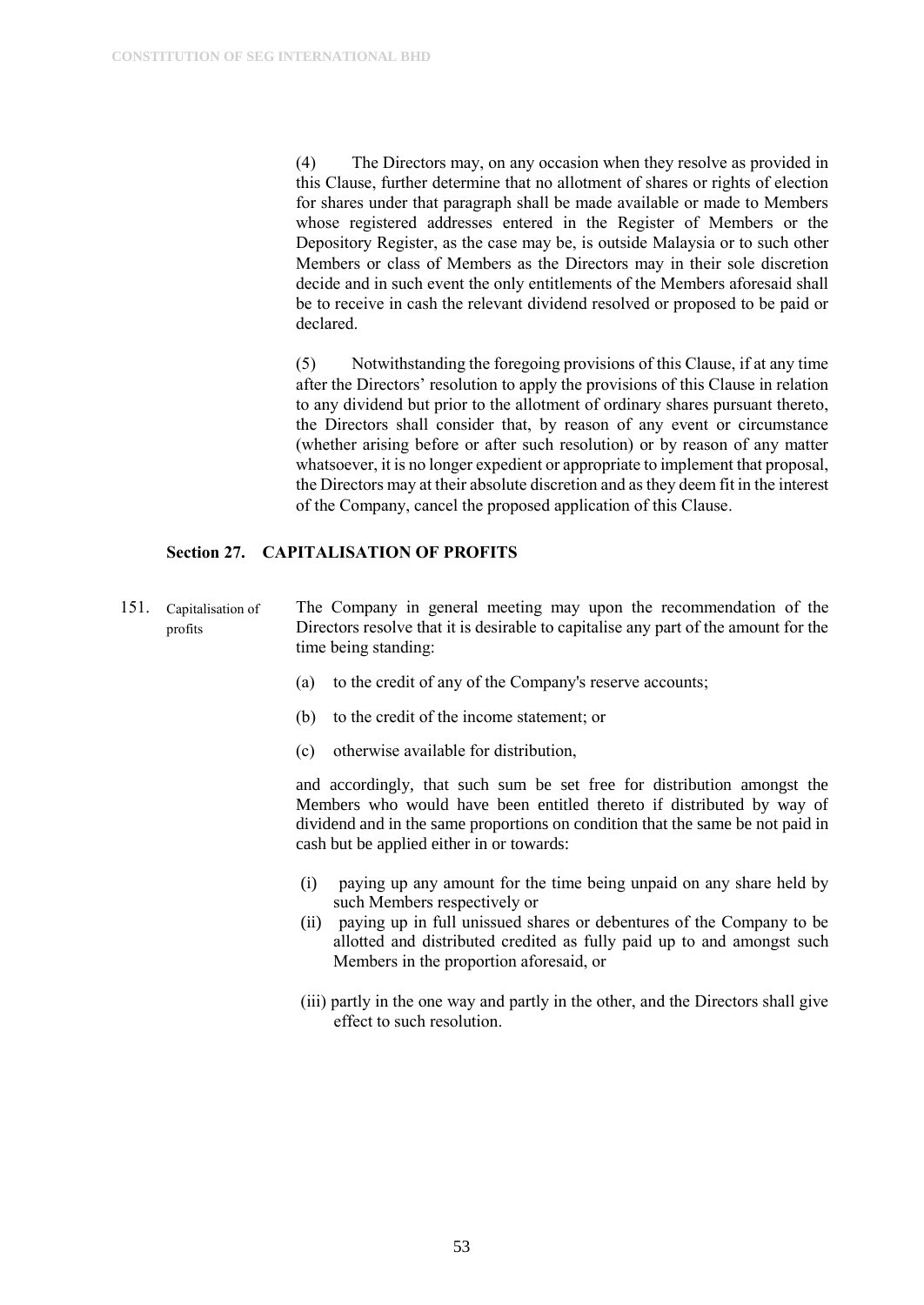- 152. Appropriation and allotment Whenever such a resolution as aforesaid shall have been passed, the Directors shall:
	- (a) make all appropriations and applications of the undivided profits resolved to be capitalised thereby; and
	- (b) all allotments and issues of fully paid shares or debentures, if any; and
	- (c) generally shall do all acts and things required to give effect thereto.

The Directors shall have full power to make such provision by the issue of fractional shares or by payment in cash or otherwise as they think fit for the case of shares or debentures becoming distributable in fractions. Pursuant thereto, also to authorise any person to enter on behalf of all the Members entitled thereto into an agreement with the Company providing for the allotment to them respectively, credited as fully paid up, of any further shares or debentures to which they may be entitled upon such capitalisation, or (as the case may require) for the payment up by the Company on their behalf, by the application thereto of their respective proportions of the profits resolved to be capitalised of the amounts or any part of the amounts remaining unpaid on their existing shares, and any agreement made under such authority shall be effective and binding on all such members

#### <span id="page-54-0"></span>**Section 28. FINANCIAL STATEMENTS**

Company

- 153. Directors to keep proper accounts The Directors shall cause proper accounting and other records to be kept, and shall distribute copies of audited financial statements, reports and other documents as required by the Act (collectively the "**Accounts**").
- 154. Financial Statements to be made-up and laid before the (1) The Directors shall from time to time in accordance with the standards prescribed by the Act cause to be prepared and laid before the Company in general meeting such Accounts as are referred to in the Act.
	- (2) The annual audited financial statements, the directors' and auditors' reports relating to it shall be issued no later than four (4) months after the close of the financial year of the Company.

(3) A copy of each such documents comprising the annual Accounts shall not less than twenty one (21) days together with Annual General Meeting notice (or such other shorter period as may be agreed by all Members entitled to attend and vote at the meeting) before the date of the meeting, be sent to Members and other persons as may be prescribed by the Act.

(4) Each set of the annual Accounts shall be provided to the members and the Exchange in the manner prescribed by the Constitution and the Applicable Laws.

155. Authority to issue Annual Report in any electronic format Subject to compliance with Listing Requirement and any other relevant Applicable Laws, if any, the Company may issue its annual report in any electronic format whatsoever (whether available now or in the future) through which images, data, information or other material may be viewed whether electronically or digitally or howsoever.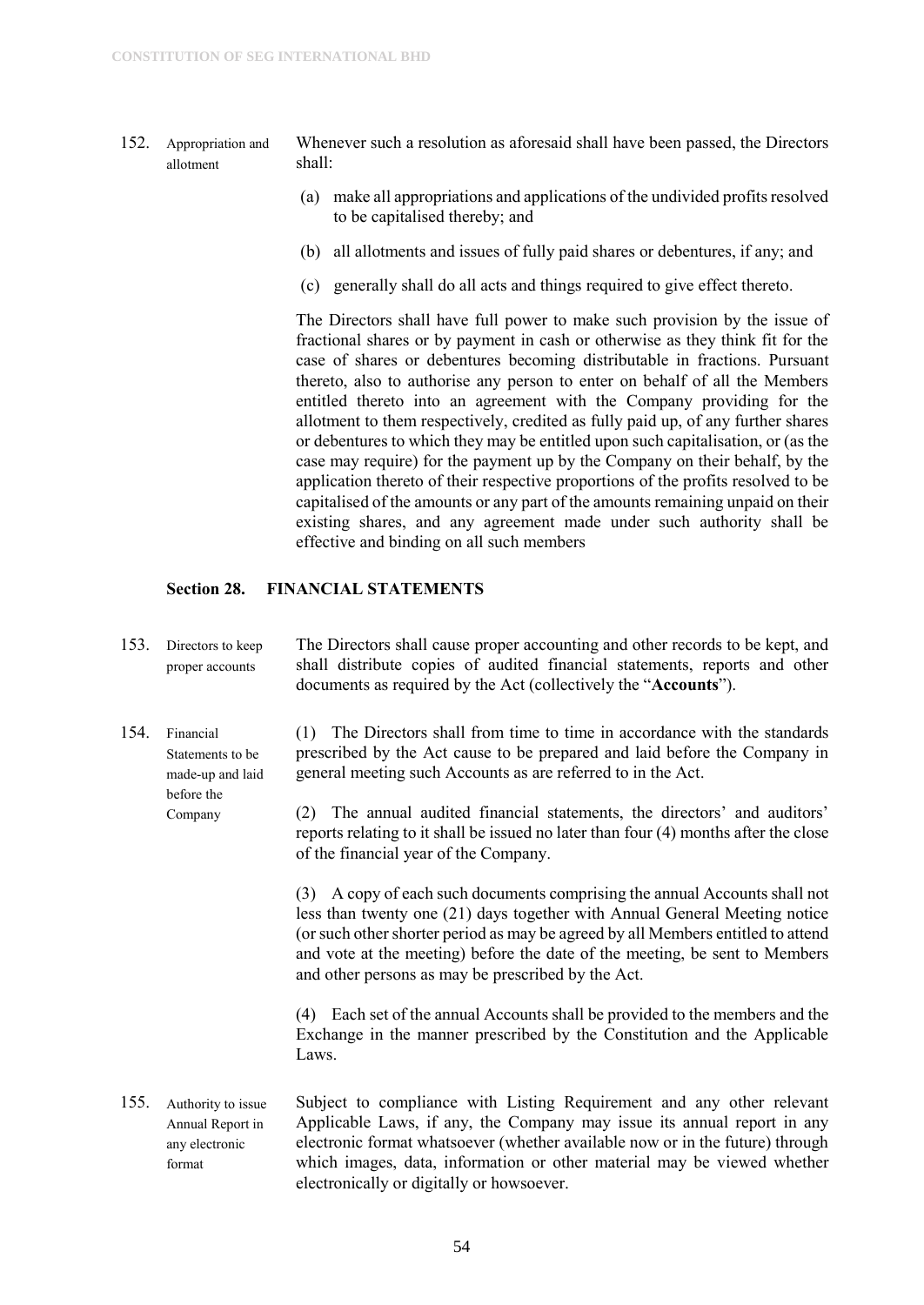156. Lists or particulars of securities or investments Save as may be necessary for complying with the provisions of the Act or as the Company may by *Special Resolution* otherwise resolve, the Directors shall not be bound to publish any list or particulars of the securities or investments held by the Company or to give any information with reference to the same to any member.

#### <span id="page-55-0"></span>**Section 29. AUDIT**

- 157. Appointment of auditors Auditors shall be appointed and their duties regulated in accordance with the Act.
- 158. Auditors entitled to attend general meeting The Auditors shall be entitled to attend any meeting of Members and to receive all notices of and other communications relating to any meeting of Members which any Member is entitled to receive, and to be heard at any meeting of Members on any part of the business of the meeting which concerns the auditors.

#### <span id="page-55-1"></span>**Section 30. LANGUAGE**

159. Foreign Language Where any financial statements, minute books or other records ("**Foreign Documents**") required to be kept by the Act are not kept in Bahasa Malaysia or the English language, the Directors shall cause a true translation of the Foreign Documents as required by the Act.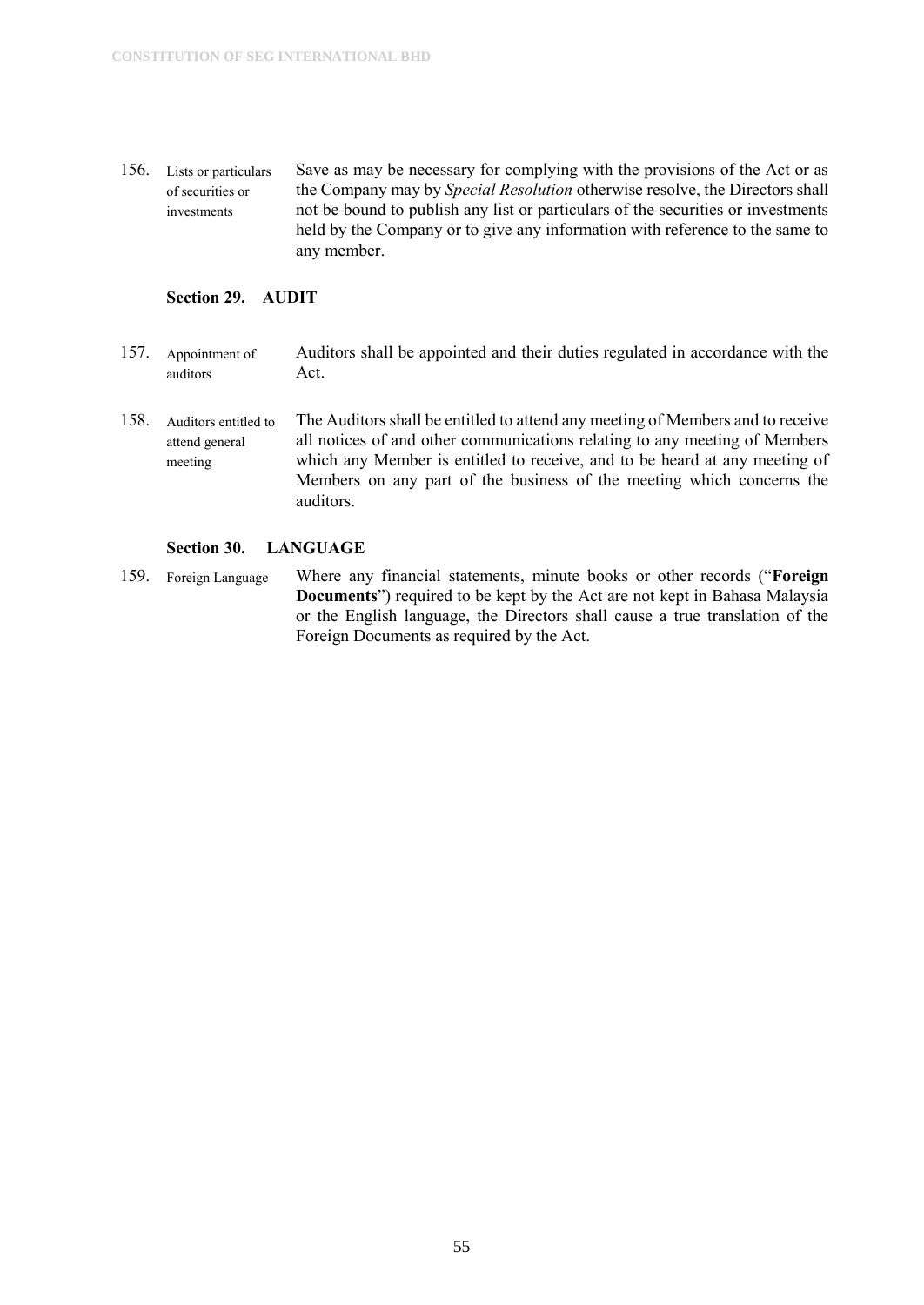#### <span id="page-56-0"></span>**Section 31. DESTRUCTION OF DOCUMENTS**

- 160. Company may destroy documents (1) The Company shall be entitled to destroy (unless otherwise provided by the Applicable Laws and/or other relevant laws):
	- (a) all instruments of transfer which shall have been registered at any time after a reasonable time from the date of registration thereof; and
	- (b) if any, all share certificates and dividend mandates which have been cancelled or have ceased to have effect at any time after the expiration of one year from the date of cancellation or cessation thereof; and
	- (c) all notifications of change of name or address after the expiration of one year from the date they were recorded

(2) It shall conclusively be presumed in favour of the Company that every entry in the register which purports to have been made on the basis of an instrument of transfer or other document so destroyed was duly and properly made and every share certificate so destroyed was a valid certificate duly and properly cancelled. Every other document hereinbefore mentioned so destroyed was a valid and effective document in accordance with the recorded particulars thereof in the books or records of the Company provided that:

- (a) the foregoing provisions of this Clause shall apply only to the destruction of a document in good faith and without express notice that the preservation of such document was relevant to a claim;
- (b) nothing contained in this Clause shall be construed as imposing upon the Company any liability in respect of the destruction of any such document earlier than as aforesaid or in any other circumstances which would not attach to the Company but for the provisions of this Clause; and
- (c) reference in this Clause to the destruction of any document include references to its disposal in any manner.

#### <span id="page-56-1"></span>**Section 32. AUTHENTICATION OF DOCUMENT**

161. Appointed Any of the following person(s):

persons

- (a) a Director; or
- (b) the Secretary; or
- (c) any person appointed by the Directors for the purpose,

shall have power to authenticate any document affecting the Constitution of the Company and any resolution passed by the Company or the Directors, and any books, records, documents and financial statements relating to the business of the Company, and to certify copies thereof or extracts therefrom as true copies or extracts. Where any books, records, documents or financial statements are kept elsewhere other than in the Office, the local manager or other officer of the Company having the custody thereof shall be deemed to be a person appointed by the Directors as aforesaid.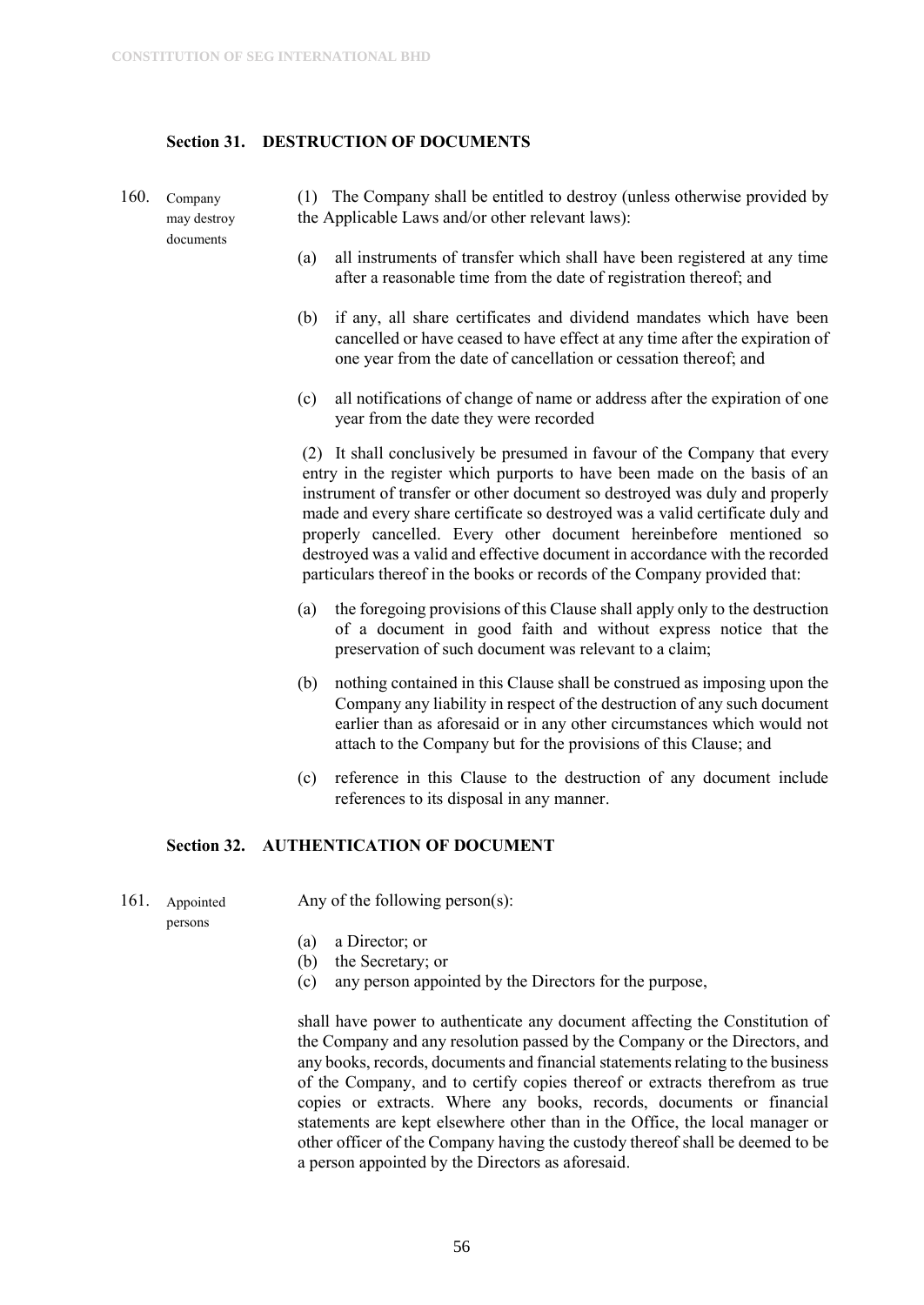162. Conclusive evidence of resolutions and extract of minutes of meeting A documents purporting to be a copy of a resolution of the Director or an extract from the minutes of a meeting of the Directors which is certified as such in accordance with the Constitution shall be conclusive evidence in favor of all persons dealing with the Company upon the faith thereof that such resolution has been duly passed or, as the case may be, that such extract is true and accurate record of a duly constituted meeting of the Directors.

#### <span id="page-57-0"></span>**Section 33. NOTICES**

documents

- 163. Service of notices and/or Unless otherwise expressly provided in this Constitution, any communication between the Company and the Members may be given as follows:
	- (a) in hard copy;
		- (b) in electronic form when sent by the following electronic means ("**Electronic Form**"):
			- (i) transmitting to a last known electronic mail address; or
			- (ii) publishing the notice or document on the Company's website *provided* that a notification of the publication of a notice of meeting or related document on the website has been given in accordance with **Section 320 of the Act** and **the Listing Requirements**; or
			- (iii) using any other electronic platform maintained by the Company or third parties that can host the information in a secure manner for access by Members provided that a notification of the publication or availability of the notice or document on the electronic platform via hard copy or electronic mail or short messaging service has been given to them accordingly and in particular, where the notification relates to the publication of a notice of meeting or related document notice must be given in accordance with **Section 320 of the Act** and **the Listing Requirements**; or
		- (c) partly in hard copy and partly in Electronic Form.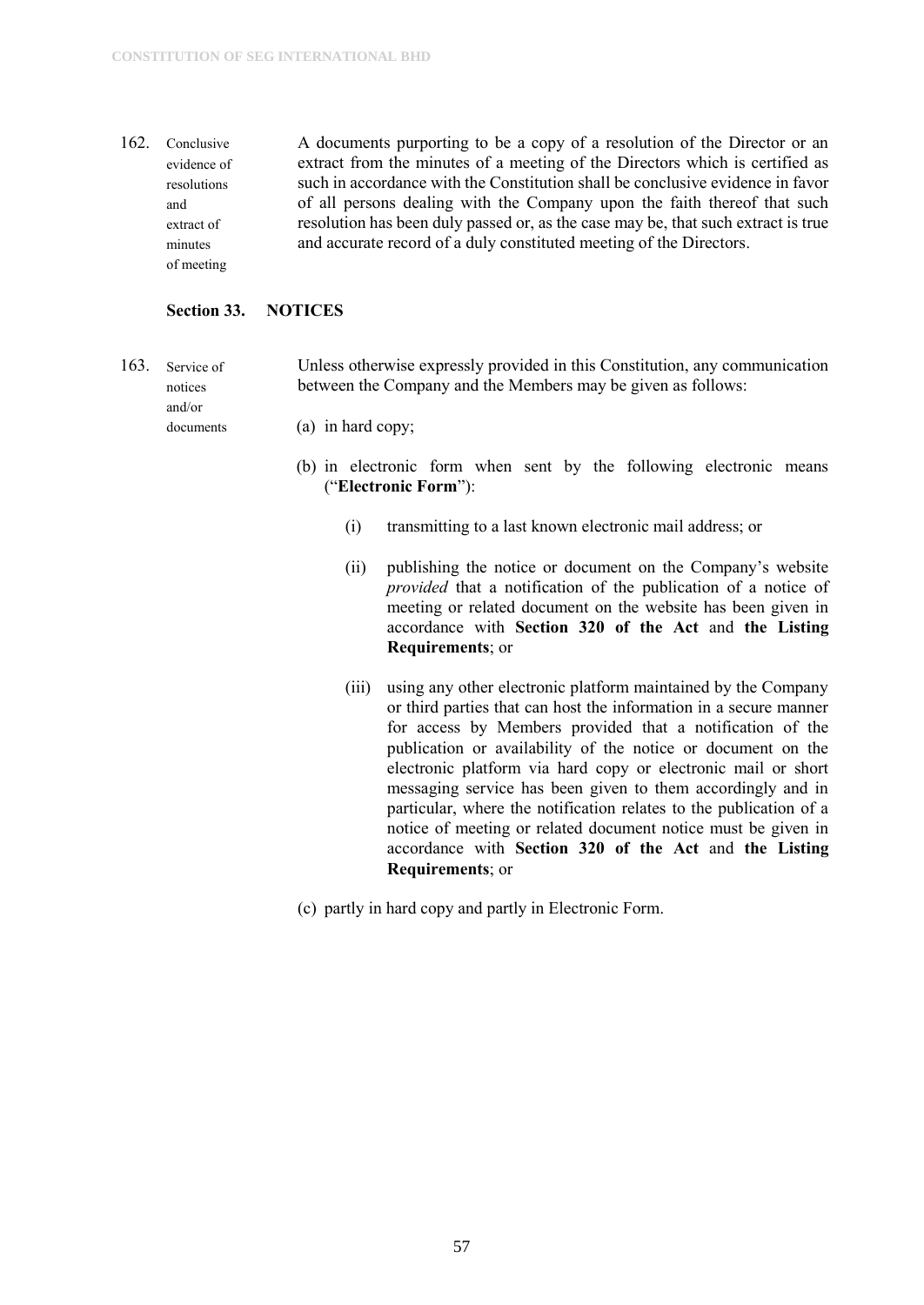#### 164. Deemed time of notice

- (1) Any notice or document shall be deemed to have been served by the Company to a member:
- (a) Hard copy: Where the notice or document is (i) sent in hard copy by post to the last known address, on the day the prepaid letter, envelope or wrapper containing such notice or document is posted. In proving such service or sending it shall be sufficient to prove that the letter containing the notice or document was properly addressed and put into the post office as a pre-paid letter; (ii) served on the Member personally; (iii) sent by facsimile where it shall be deemed to be effective at the time of despatch with confirmed answerback of the addressee appearing at the beginning and end of the communication or (iv) advertised in the daily press. Any notice given by advertisement shall be deemed to have been given on the day on which the advertisement shall first appear.
- (b) Electronic Form: Where the notice or document is sent by Electronic Form:
	- (i) via electronic mail, at the time of transmission to a member's last known electronic mail address, provided that the Company has record of the electronic mail being sent and that no written notification of delivery failure is received by the Company. In the event that service of a notice or document is unsuccessful, the Company must, within two (2) market days from discovery of delivery failure, make alternative arrangements for service by serving the notice or document in hard copy in accordance with the Constitution
	- (ii) via publication on the Company's website, on the date the notice or document is first made available on the Company's website provided that the notification on the publication of notice or document on website has been given as required by this Constitution**;** or
	- (iii) via electronic platform maintained by the Company or third parties, on the date the notice or document is first made available thereon provided that the notification on the publication or availability of the notice or document on the relevant electronic platform.
- (2) The address (including Electronic Address):
- (a) of a Member appearing in the Record of Depositors or Register of Members;
- (b) of a Director appearing in the Register of Directors; or
- (c) provided by the Member or the Director to the Company for purposes of communication with him,

shall be deemed as the last known address of the Member or Director for purposes of communication including but not limited to service of notices and/or documents to the Member or Director respectively.

Last known address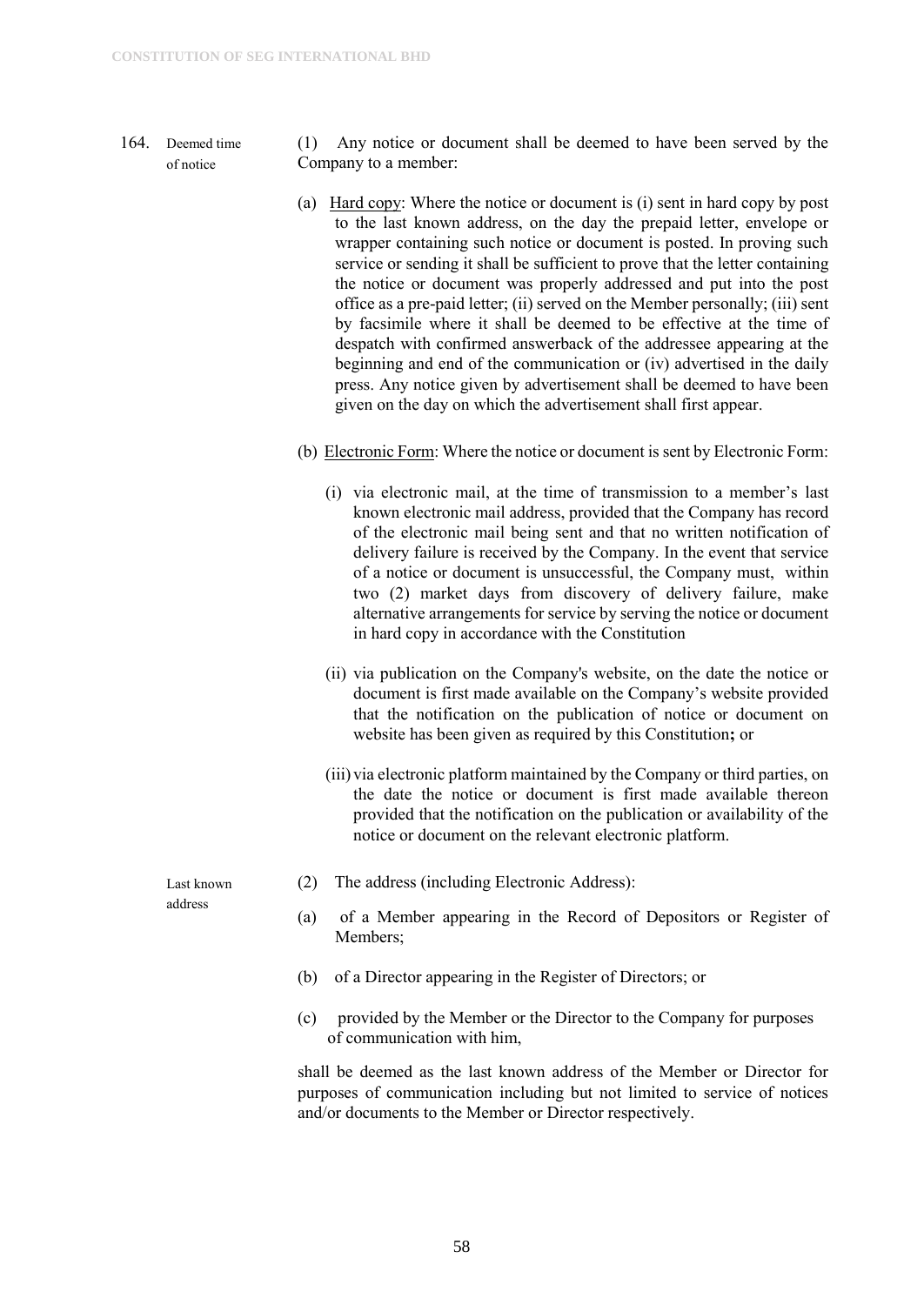- 165. Person entitled to shares by transfer, transmission, etc. bound by notices A notice and/or document required to be sent to Members may be given by the Company to the persons entitled to a share in consequence of the death or bankruptcy of a Member by sending it through representatives of the deceased or assignee of the bankrupt or by any like description, at his last known address, in any manner in which the same might have been served if the death or bankruptcy has not occurred. Every person who by operation of law, transfer, transmission or other means whatsoever shall become entitled to any share, shall be bound by every notice and/or document in respect of such share which, *prior* to his name and/or address being entered in the Register of Members as the registered holder of such share have been duly given to the person from whom he derives the title to such share.
- 166. Notices by post to persons entitled in consequence of death Any notice or document delivered or sent in the manner permitted in the Constitution, to the registered address of any Member shall, if such Member be then deceased, and whether or not the Company has notice of his death, be deemed to have been duly served on his legal personal representatives
- 167. Notice and/or document given by advertisement Any notice and/or document required by a court of law or otherwise required or allowed to be given by the Company to the Members or any of them, and not expressly provided for by the Constitution or which cannot for any reason be served in the manner referred to in the Constitution, shall be sufficiently given if given by advertisement, and any notice and/or document required to be or which may be given by advertisement, shall be deemed to be duly advertised once advertised in a widely circulated newspaper in Malaysia in the national language and in a widely circulated newspaper in Malaysia in the English language

#### <span id="page-59-0"></span>**Section 34. WINDING UP**

168. Distribution in specie (1) If the Company is wound up (whether the liquidation is voluntary, under suspension or by the Court), the liquidator may, after the payment or satisfaction of all liabilities of the Company including preferred payments under the Act, with the sanction of a *Special Resolution* of the Company, divide amongst the Members in specie or in kind the whole or any part of the assets of the Company (*whether they consist of property of the same kind or not*) and may for that purpose set such value as he deems fair upon any property to be divided as aforesaid and may determine how the division shall be carried out as between the Members or different classes of members which division may be otherwise than in accordance with the existing rights of the Members.

> (2) The liquidator may, with the like sanction, vest the whole or any part of any such assets in trustees upon such trusts for the benefit of the contributories as the liquidator, with the like sanction, thinks fit, but so that no Member shall be compelled to accept any shares or other securities whereon there is any liability.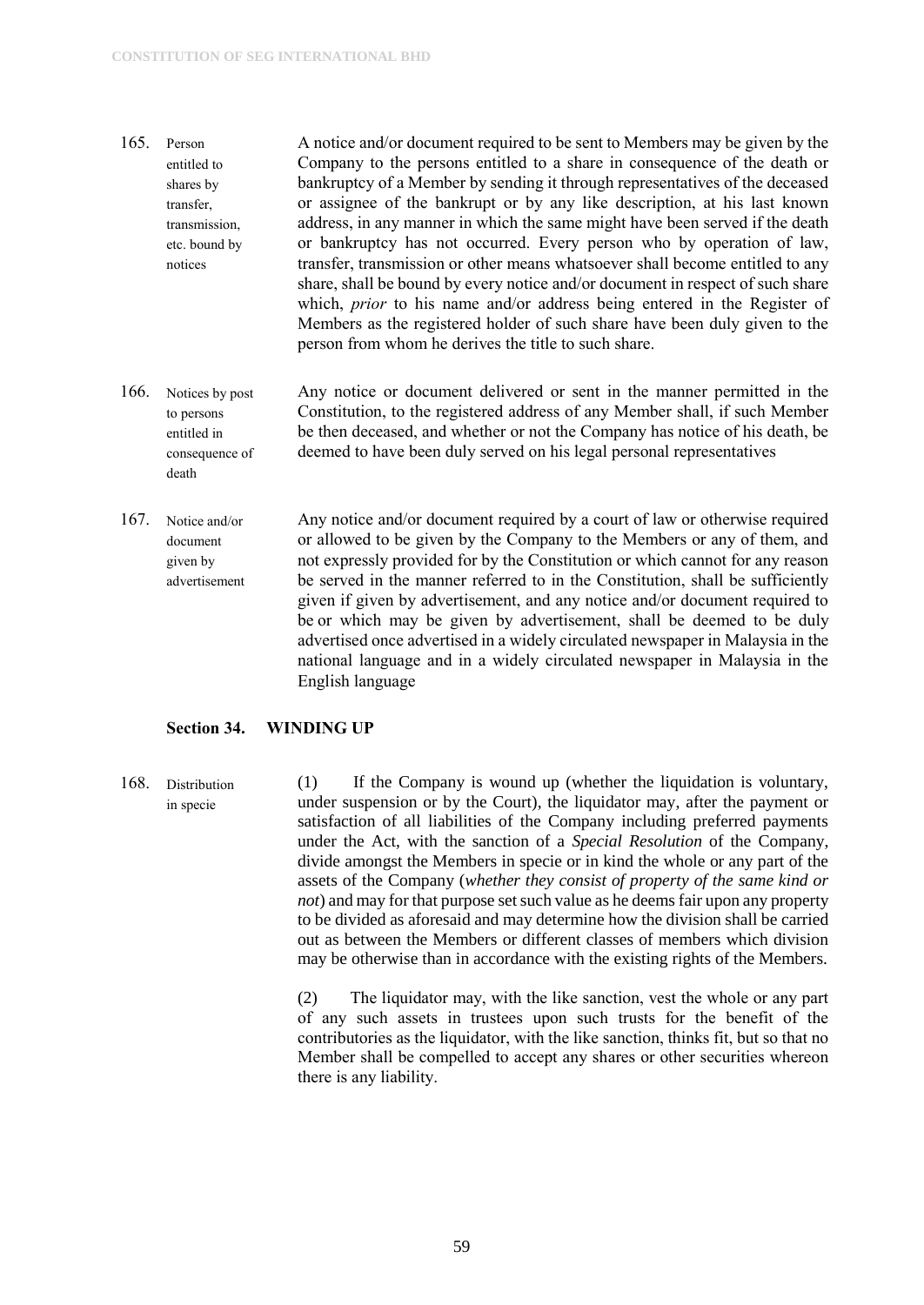- 169. Distribution of assets Save that this Clause shall be without prejudice to the rights of holders of shares issued upon special terms and conditions the following provisions shall apply:
	- (a) If the Company shall be wound up and the assets available for distribution among the Members as such shall be insufficient to repay the whole of the paid up capital such assets shall be distributed so that as nearly as may be the losses shall be borne by the Members in proportion to the capital paid up, or which ought to have been paid up at the commencement of the winding-up, on the shares held by them respectively; or
	- (b) If in a winding-up the assets available for distribution among the Members shall be more than sufficient to repay the whole of the capital paid up at the commencement of the winding-up, the excess shall be distributed among the Members in proportion to the capital paid up, or which ought to have been paid up at the commencement of the winding up, on the shares held by them respectively.
- 170. Voluntary winding up (1) On a voluntary winding up of the Company, no commission or fee shall be paid to a liquidator without the prior approval of the Members in general meeting. The amount of such commission or fee shall be notified to all Members not less than seven (7) days before the meeting at which it is to be considered.

(2) If authorised by a *Special Resolution*, on the sale of the undertaking of the Company, the Directors or the liquidators on a winding up may, accept fully paid or partly paid-up shares, debentures or securities of any other company, whether incorporated in Malaysia or foreign, (then existing or to be formed) for the purchase in whole or in part of the property of the Company.

(3) The Directors (if the profits of the Company permit), or the liquidators (on a winding up), may:

- (a) distribute such shares or securities, or any property of the Company amongst the Members without realisation, or
- (b) vest the same in trust for them;

(4) Any *Special Resolution* may provide for the distribution or appropriation of the cash, shares or other securities, benefits or property, otherwise than in accordance with the strict legal rights of the Members or contributories of the Company and for valuation of any such securities or property at such price and in such manner as the meeting may approve.

(5) All holders of shares shall be bound to accept and shall be bound by any valuation or distribution so authorised, and waive all rights in relation thereto, *save only* in the case of the Company which is proposed to be or is in the course of being wound up, such statutory rights (if any) under the Act as are incapable of being varied or excluded by this Constitution.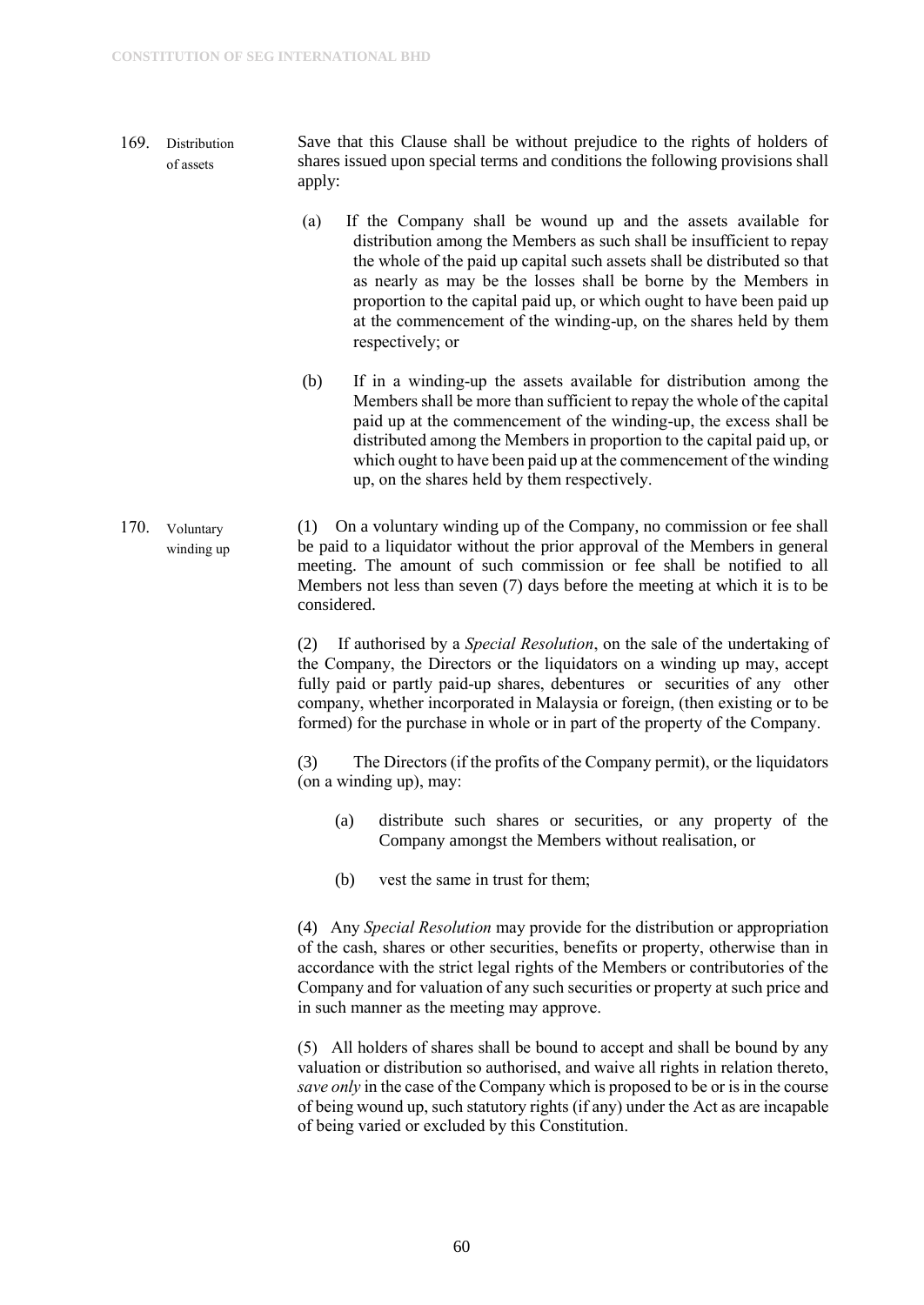#### <span id="page-61-0"></span>**Section 35. SECRECY CLAUSE**

171. Secrecy Save as may be provided by the Act, no Member shall be entitled to enter into or upon or inspect any premise or property of the Company nor to require discovery of any information respecting any detail of the Company's business affairs or any matter which is or may be in the nature of a trade secret or secret process which may relate to the conduct of the business of the Company and which in the opinion of the Directors, it would be inexpedient in the interest of the Members of the Company to communicate to the public.

#### <span id="page-61-1"></span>**Section 36. INDEMNITY**

- 172. Indemnity (1) Subject to the provisions of the Act, in particular, **Section 288** and **289**, every person listed below (collectively "**Relevant Persons**"):
	- (a) Director;
	- (b) Executive Director;
	- (c) Auditor;
	- (d) Secretary; and
	- (e) other officer for the time being of the Company

shall be entitled to be indemnified out of the assets of the Company against all losses or liabilities which he may sustain or incur in or about the execution of the duties of his office or otherwise in relation thereto. No Relevant Persons shall be liable for any loss, damage, or misfortune which may happen to or be incurred by the Company in the execution of the duties of his office or in relation thereto.

(2) No Relevant Persons shall be liable for the acts, receipts, neglects or defaults of any other Director or officer or for joining in any receipt or act of conformity, or for any loss or expense happening to the Company through (*unless the same happens through his own negligence or dishonesty*):

- (a) insufficiency or deficiency of title to any property acquired by order of the Directors for or on behalf of the Company;
- (b) insufficiency or deficiency of any security or investment in or upon which any of the monies of the Company shall be invested;
- (c) any other loss or damage arising from the bankruptcy, insolvency, or tortious act of any person with whom any money, securities or effects shall be deposited; or
- (d) any loss occasioned by any error or judgement or oversight on his part or for any other loss, damage or misfortune whatever which shall happen in the execution of the duties of his office or in relation thereto.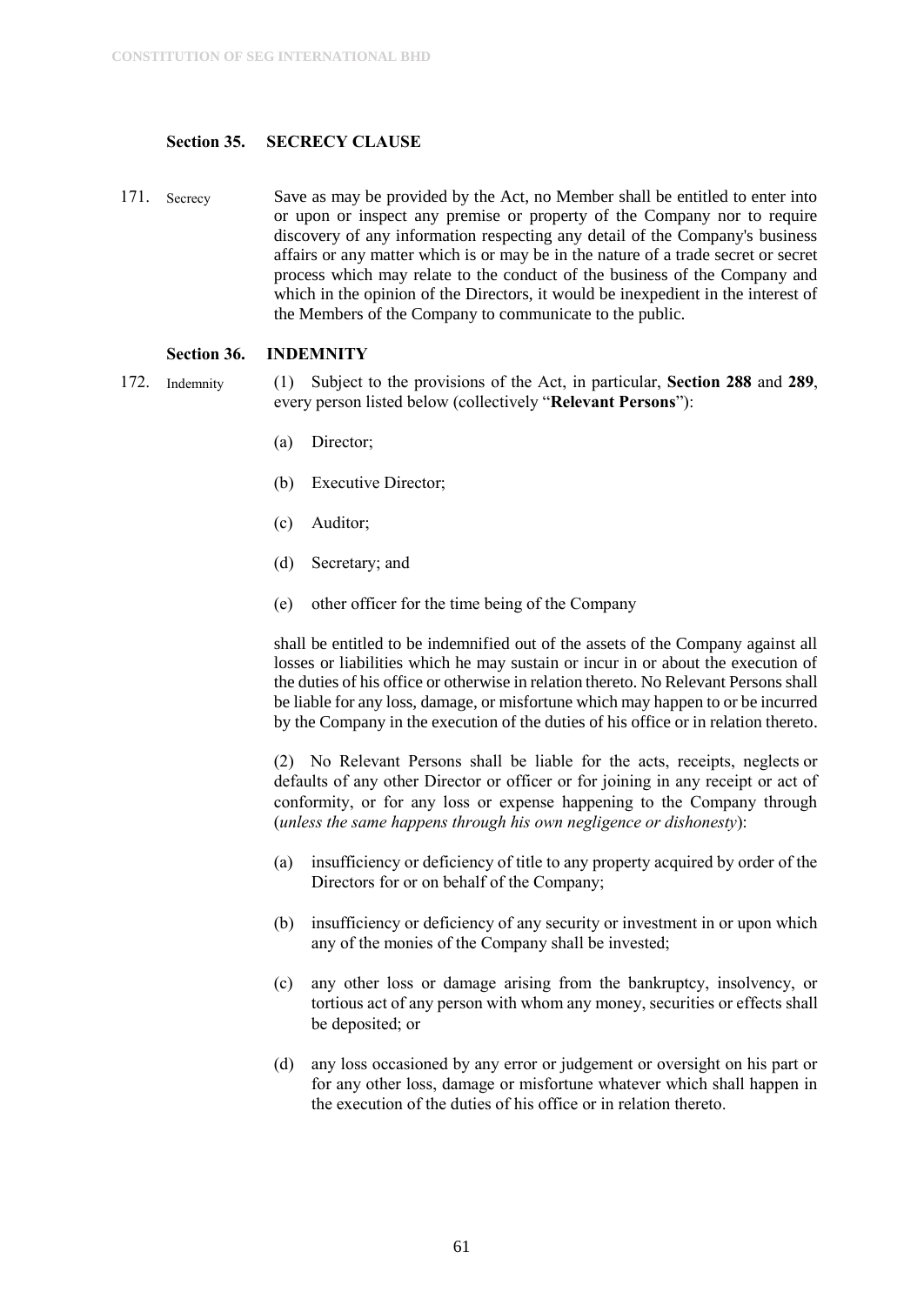#### <span id="page-62-0"></span>**Section 37. EFFECT OF LISTING REQUIREMENTS**

173. Effect of Listing Requirements (1) Notwithstanding anything contained in this Constitution, if the Listing Requirements prohibit an act being done, the act shall not be done.

(2) Nothing contained in the Constitution prevents an act being done that the Listing Requirements require to be done.

(3) If the Listing Requirements require an act to be done or not to be done, authority is given for that act to be done or not to be done (as the case may be).

(4) If the Listing Requirements require the Constitution to contain a provision and they do not contain such a provision, the Constitution is deemed to contain that provision

(5) If the Listing Requirements require the Constitution not to contain a provision and they contain such a provision, the Constitution is deemed not to contain that provision.

(6) If any provision of the Constitution is or becomes inconsistent with the Listing Requirements, the Constitution is deemed not to contain that provision to the extent of the inconsistency.